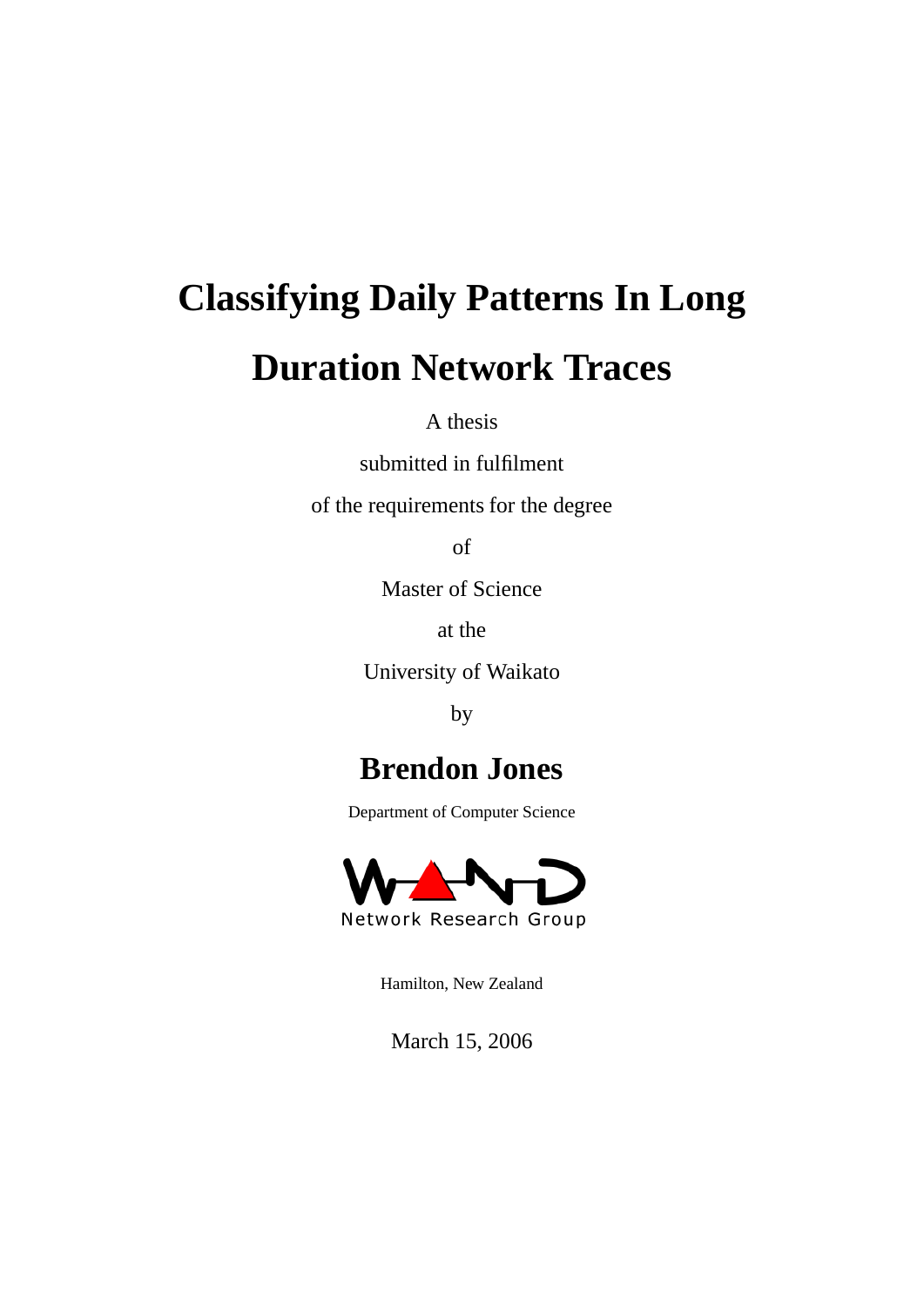### **Abstract**

Until recently there has not been a set of network traces spanning more than a few months available for researchers to use, which has perhaps limited understanding of long term trends and behaviours within computer networks. With the recent completion of the Waikato dataset by the WAND Network Research Group, such a trace archive now exists. This thesis is an investigation into the aspects of traffic and methods of describing it that can be used to identify and represent discrete "types" of days within these traces, and what differences in what quantities are important to distinguish between them. It is also the first in depth look at the long term data present in the Waikato dataset. The information gained is aimed towards use in simulation such that a generic day of a certain pattern may be simulated without being explicitly based on one particular day, or overfitted because of some chance observation in a single day. A number of traffic models are configured using parameters derived from different types and are evaluated using the network simulator *ns-2* and the same methodologies that created the initial types.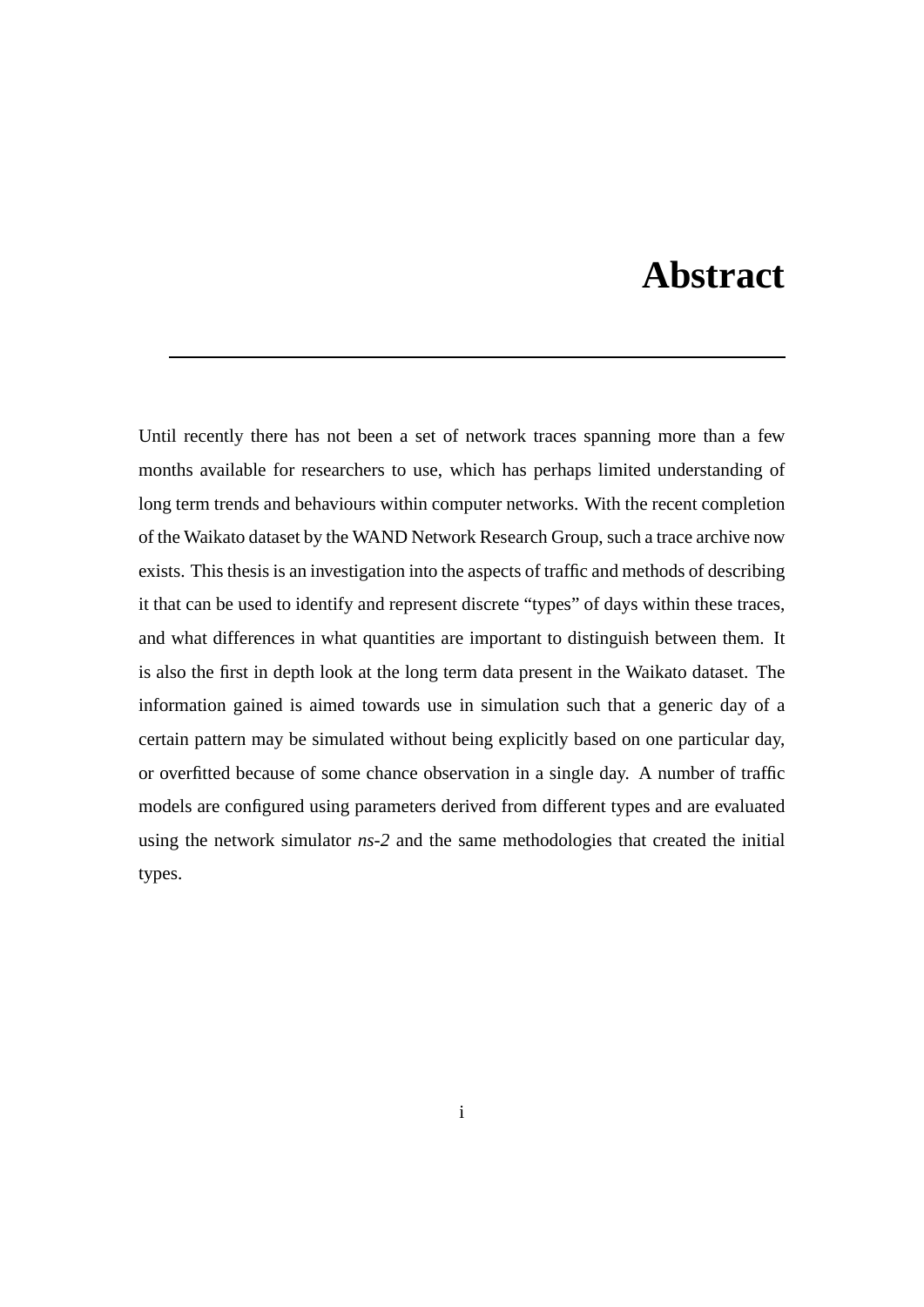### **Acknowledgements**

I would like to acknowledge the members of the WAND group for their support during this project. Perry Lorier deserves special mention for making available the new traffic generator that is employed herein and his assistance with making it work within *ns-2*.

Extra thanks should go to my supervisor Richard Nelson for his guidance and patience throughout the last year.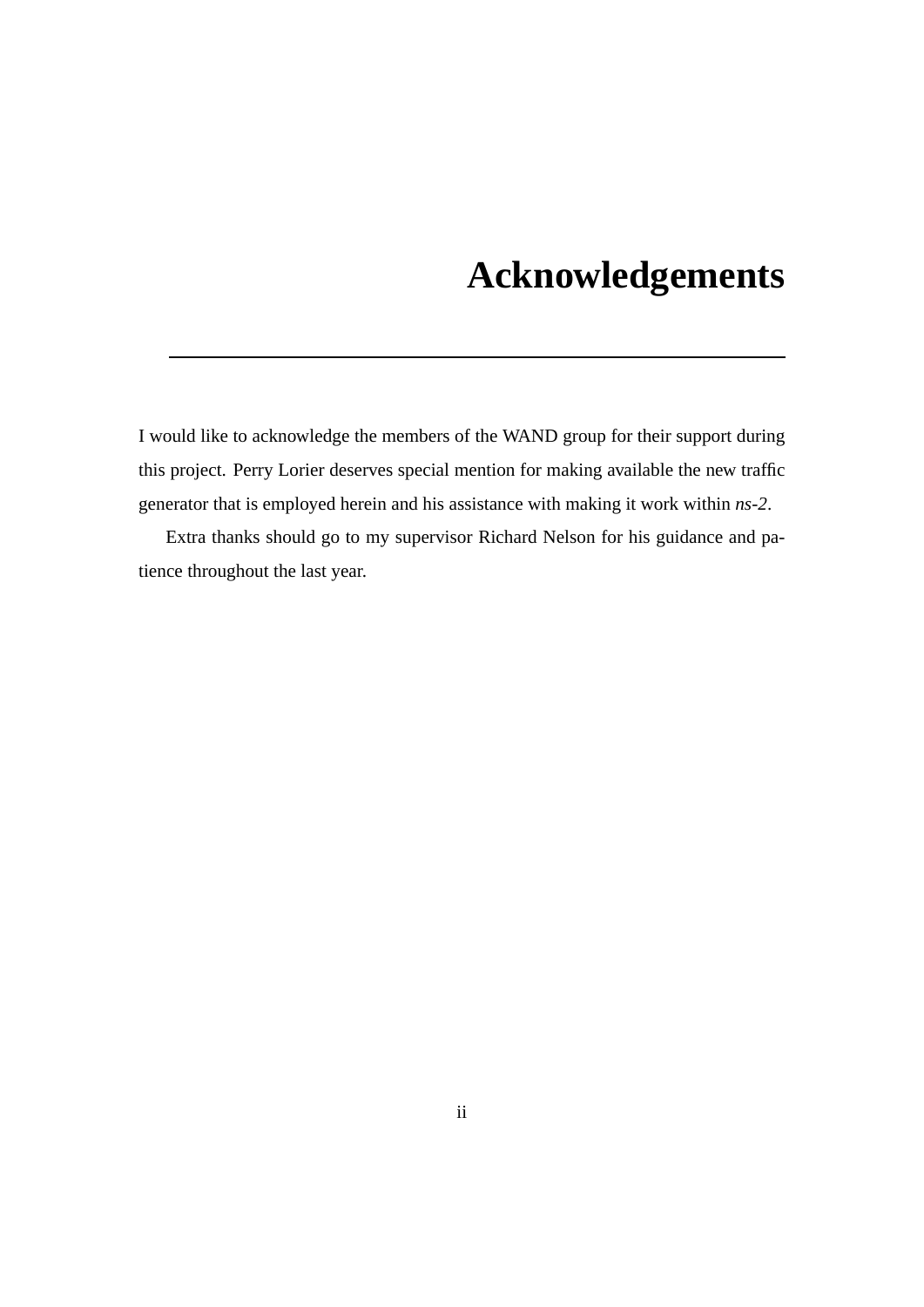## **Contents**

| $\mathbf{1}$            |     | <b>Introduction</b> |                             | $\mathbf{1}$   |  |  |  |  |
|-------------------------|-----|---------------------|-----------------------------|----------------|--|--|--|--|
| $\overline{2}$          |     | <b>Background</b>   |                             |                |  |  |  |  |
|                         | 2.1 |                     |                             | $\overline{4}$ |  |  |  |  |
|                         | 2.2 |                     |                             | 6              |  |  |  |  |
|                         |     | 2.2.1               |                             | 6              |  |  |  |  |
|                         |     | 2.2.2               |                             | $\overline{7}$ |  |  |  |  |
| 3                       |     |                     | <b>Overview of the Data</b> | 9              |  |  |  |  |
|                         | 3.1 |                     |                             | 10             |  |  |  |  |
|                         | 3.2 |                     |                             | 11             |  |  |  |  |
|                         | 3.3 |                     |                             |                |  |  |  |  |
|                         |     | 3.3.1               |                             | 13             |  |  |  |  |
|                         |     | 3.3.2               |                             | 15             |  |  |  |  |
|                         |     | 3.3.3               |                             | 17             |  |  |  |  |
|                         |     | 3.3.4               |                             | 18             |  |  |  |  |
| $\overline{\mathbf{4}}$ |     |                     | <b>Finding Similar Days</b> | 21             |  |  |  |  |
|                         | 4.1 |                     |                             |                |  |  |  |  |
|                         | 4.2 |                     |                             |                |  |  |  |  |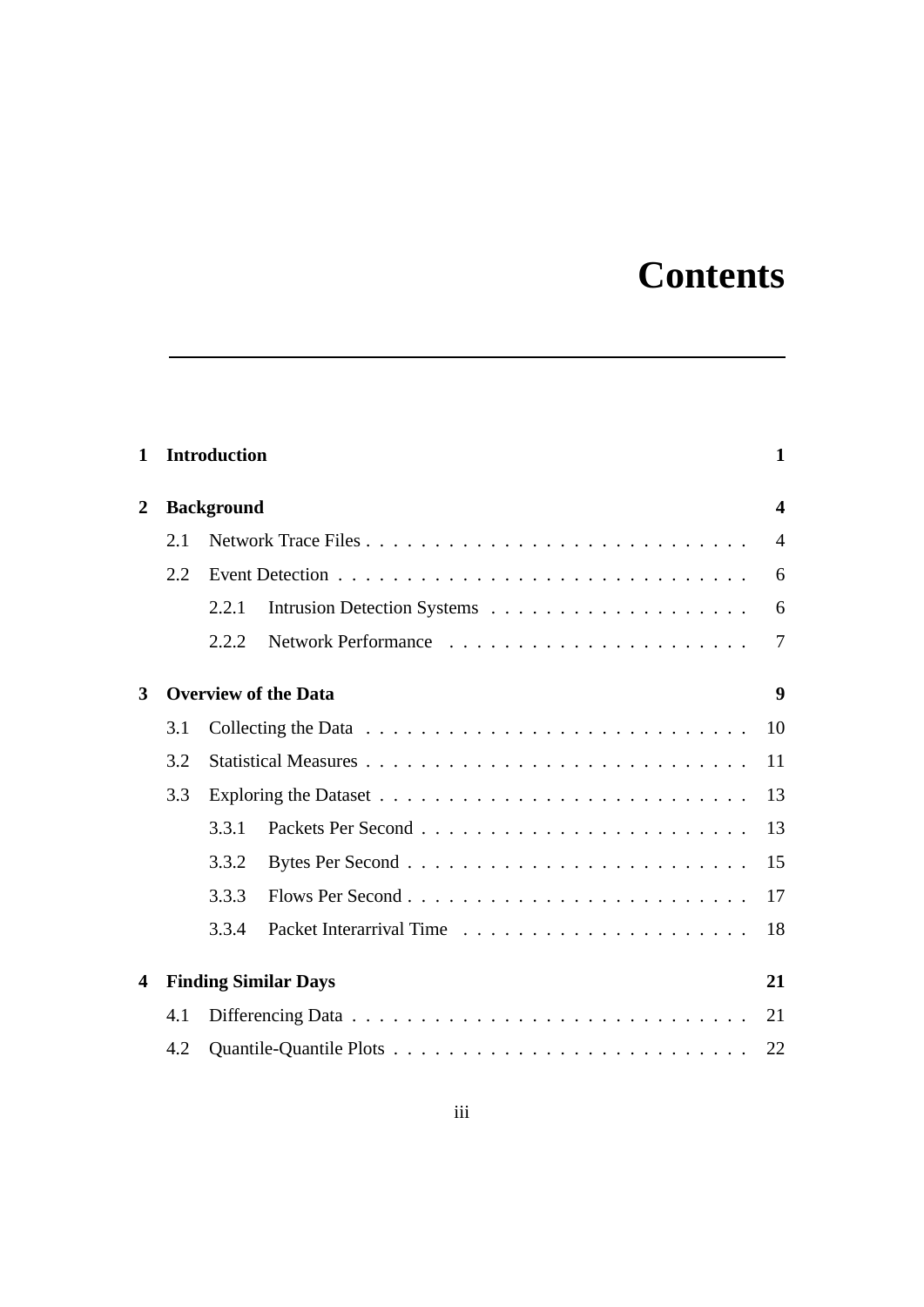|   | 4.3                         |                                          |                                             |    |  |  |  |
|---|-----------------------------|------------------------------------------|---------------------------------------------|----|--|--|--|
|   | 4.4                         | Comparison Using Empirical Distributions |                                             |    |  |  |  |
|   |                             | 4.4.1                                    |                                             | 28 |  |  |  |
|   |                             | 4.4.2                                    |                                             | 29 |  |  |  |
| 5 |                             |                                          | <b>Grouping Data Using Machine Learning</b> | 31 |  |  |  |
|   | 5.1                         |                                          |                                             | 32 |  |  |  |
|   |                             | 5.1.1                                    |                                             | 33 |  |  |  |
|   | 5.2                         |                                          |                                             | 35 |  |  |  |
|   |                             | 5.2.1                                    | Decision Trees As Attribute Indicators      | 36 |  |  |  |
|   |                             | 5.2.2                                    |                                             | 38 |  |  |  |
|   | 5.3                         |                                          | 40                                          |    |  |  |  |
|   | 5.4                         |                                          |                                             | 41 |  |  |  |
|   |                             | 5.4.1                                    |                                             | 42 |  |  |  |
|   |                             | 5.4.2                                    |                                             | 43 |  |  |  |
| 6 | <b>Simulator Evaluation</b> | 47                                       |                                             |    |  |  |  |
|   | 6.1                         |                                          |                                             |    |  |  |  |
|   | 6.2                         |                                          |                                             |    |  |  |  |
|   |                             | 6.2.1                                    |                                             | 50 |  |  |  |
|   |                             | 6.2.2                                    |                                             | 50 |  |  |  |
|   |                             | 6.2.3                                    | Traffic Generation Using State Machines     | 51 |  |  |  |
|   | 6.3                         |                                          |                                             | 53 |  |  |  |
|   |                             | 6.3.1                                    |                                             | 53 |  |  |  |
|   |                             | 6.3.2                                    |                                             | 56 |  |  |  |
|   |                             | 6.3.3                                    | Simulation Using State Machines             | 59 |  |  |  |
| 7 |                             | <b>Conclusions</b>                       |                                             | 64 |  |  |  |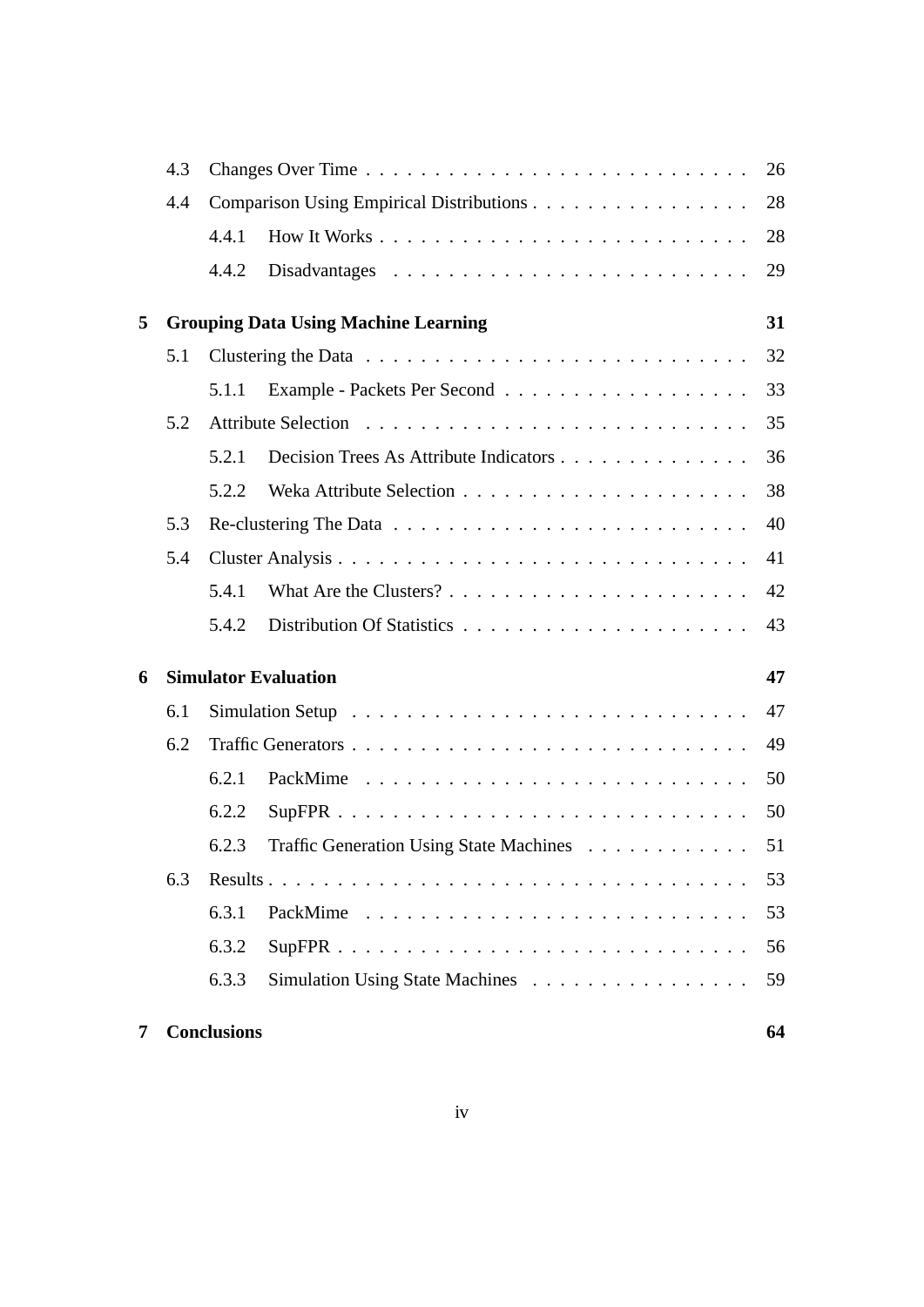| <b>Bibliography</b> |  |
|---------------------|--|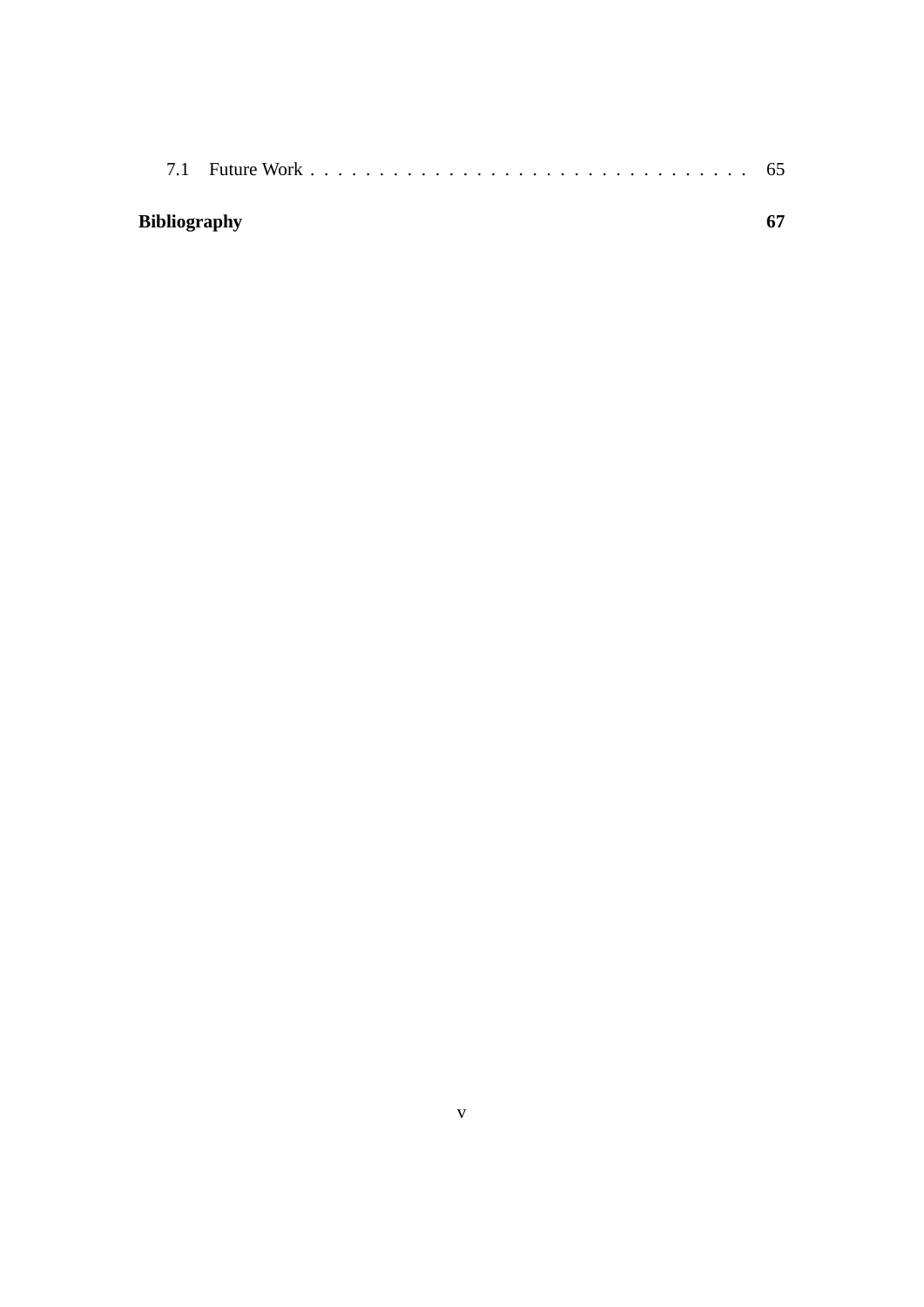## **List of Figures**

| 3.1 |                                                                             | 14 |
|-----|-----------------------------------------------------------------------------|----|
| 3.2 | Daily Mean HTTP Packets Per Second during (a) Weekdays, and (b)             |    |
|     |                                                                             | 15 |
| 3.3 | Daily Mean HTTP Packets Per Second vs Daily Mean HTTP Bytes Per             |    |
|     |                                                                             | 17 |
| 3.4 | Daily Mean HTTP Packets Per Second vs Daily Mean HTTP Flows Per             |    |
|     |                                                                             | 18 |
| 3.5 | Daily Mean HTTP Packet Interarrival Time                                    | 19 |
| 3.6 | Daily Mean HTTP Packet Interarrival Time during (a) Weekdays, and           |    |
|     |                                                                             | 20 |
| 4.1 | Differenced Mean HTTP Packets Per Second                                    | 22 |
| 4.2 | Quantile-Quantile Plots of packet rates for (a) two days with similar       |    |
|     | distributions, (b) two days with different distributions $\dots$            | 24 |
| 4.3 | Quantile-Quantile Plots of packet rates for (a) two days with low scores    |    |
|     | for the linear regression heuristic, (b) two days with large scores for the |    |
|     |                                                                             | 25 |
| 4.4 | One to one comparison of packet rate of days in 2004 with those in 2005     | 26 |
| 4.5 | Linear regression lines drawn with (a) mean packet rate for weekdays        |    |
|     | during termtime, (b) mean packet rate for weekends during termtime          | 27 |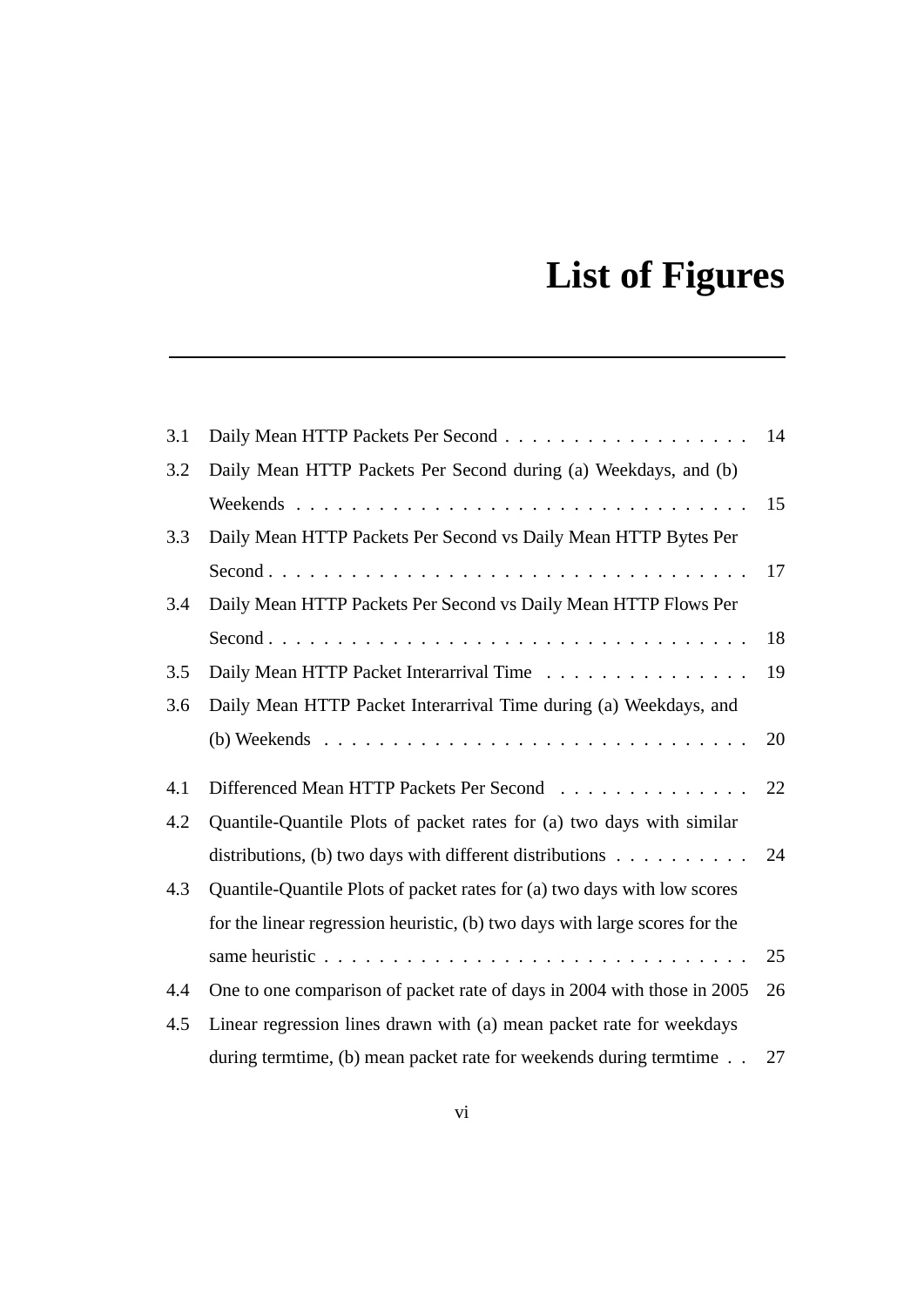| 4.6 | Example of a comparison between two points                                             | 29 |
|-----|----------------------------------------------------------------------------------------|----|
| 5.1 | Example ARFF File for Packet Rate Data                                                 | 33 |
| 5.2 | Clustered Mean Daily Packets per Second vs Day of the Week                             | 34 |
| 5.3 | Clustered Mean Daily Packets per Second vs University Calendar                         | 35 |
| 5.4 | J48 Decision Tree Based on Packet Clusters                                             | 37 |
| 5.5 | Daily Mean Packets Per Second with Cluster Memberships From Com-                       |    |
|     |                                                                                        | 41 |
| 5.6 | Linear regression lines drawn with (a) mean packet rate for days in clus-              |    |
|     | ter 0, (b) mean packet rate for days in cluster $5 \ldots \ldots \ldots \ldots \ldots$ | 43 |
| 5.7 | Cluster 5 Distributions of (a) Mean Packet Rate, (b) Hurst Parameter                   | 44 |
| 5.8 | Distribution of Packet Means within Cluster 0                                          | 46 |
| 6.1 |                                                                                        | 48 |
| 6.2 |                                                                                        | 50 |
| 6.3 |                                                                                        | 51 |
| 6.4 |                                                                                        | 52 |
| 6.5 |                                                                                        | 54 |
| 6.6 | Quantile-Quantile Plot Between Mean Packet Rates of PackMime Sim-                      |    |
|     |                                                                                        | 55 |
| 6.7 |                                                                                        | 56 |
| 6.8 | ACF graphs showing (a) Analysis of SupFPR from [31], (b) a simulated                   |    |
|     | day in Cluster 5 and (c) an actual day in Cluster 5 $\dots \dots \dots \dots$          | 57 |
| 6.9 | Quantile-Quantile Plot Between Mean Packet Rates of SupFPR Simu-                       |    |
|     |                                                                                        | 60 |
|     |                                                                                        | 61 |
|     | 6.11 HTTP Packets Per Second for (a) Tuesday 25 May 2004 (b) Simulation                |    |
|     | Based on Tuesday 25 May 2004 $\ldots \ldots \ldots \ldots \ldots \ldots \ldots$        | 61 |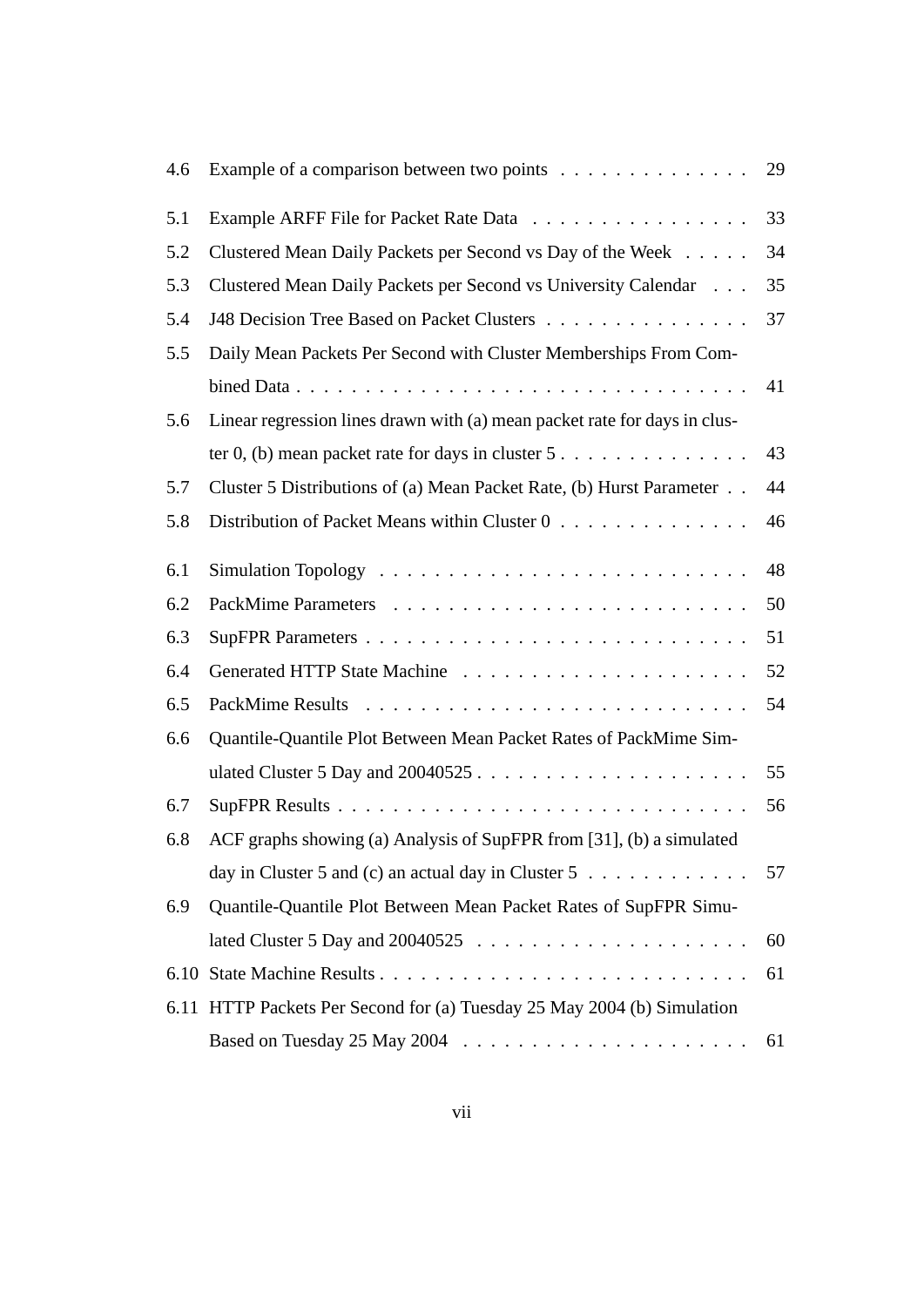| 6.12 Quantile-Quantile Plot Between Mean Packet Rates of State Machine |  |  |  |  |  |
|------------------------------------------------------------------------|--|--|--|--|--|
|                                                                        |  |  |  |  |  |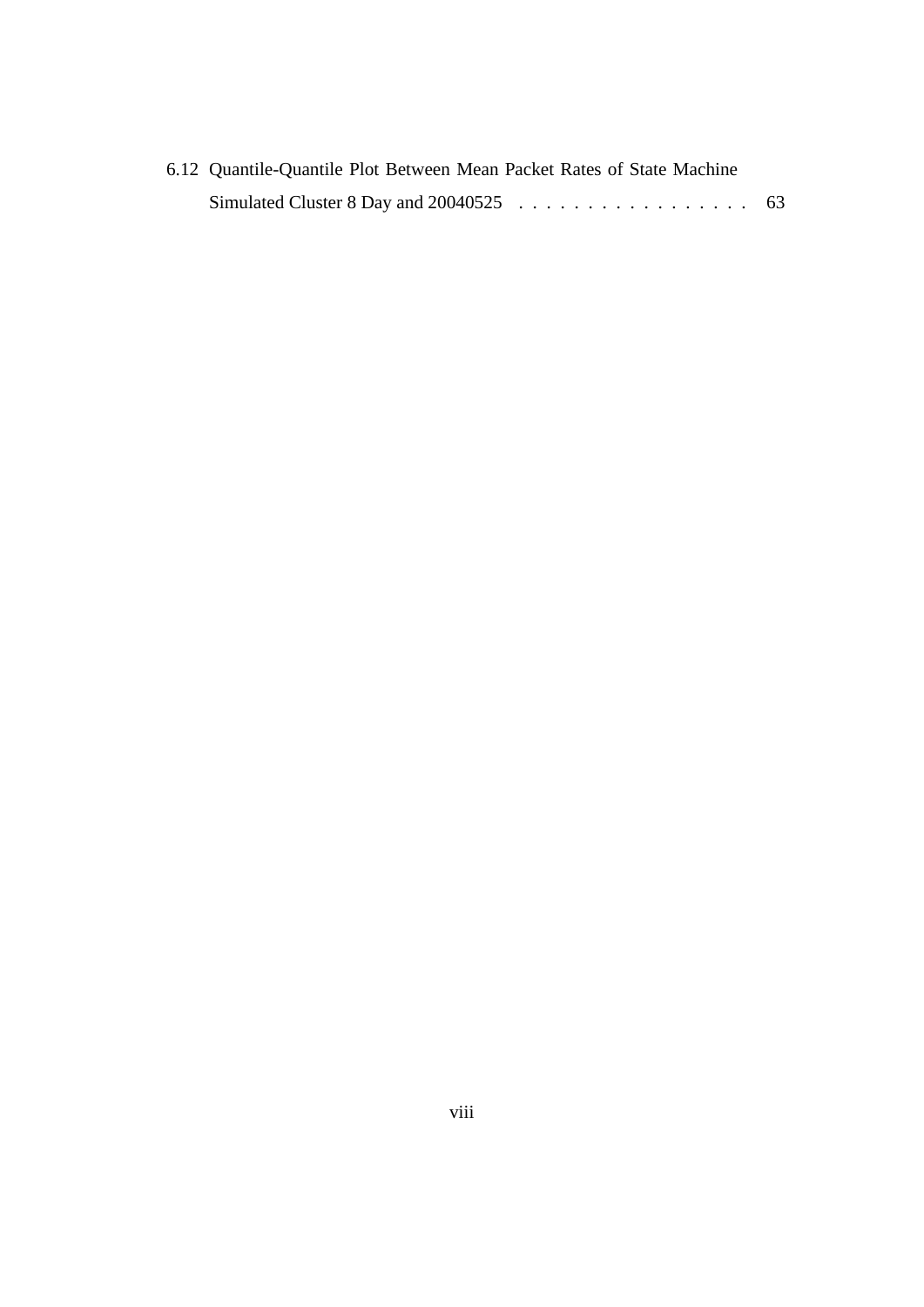## **Chapter 1 Introduction**

There are a lot of aspects of network traffic that can be measured; commonly data rate, packet rate, packet interarrival time and the number of flows[4] in a time interval. These can vary depending on the location of the measurement point and the time of day the measurements are taken. If either the location or the time change, then it is expected that the traffic will be different – the network traffic of a large organisation is very unlikely to ever look like like that of a home user on a dial-up connection, and there is usually less traffic overnight than there is during the day. However, it is not as clear what happens if *nothing* is changed and measurements are taken at the same place and same time, over a long period. Is one day very much like the next, or do they bear no relation to one another? The situation is not always the same because users have different schedules from day to day, and events such as holidays will change usage patterns, but these are made much easier to investigate without having to deal with the problems caused by changes in the way that measurements are collected.

The exciting thing about being able to examine this data that has been collected consistently in the same place at the same time over a long period is that it can be used to make statements about what the characteristics of an "average" day are, how this relates to the actual observed days, and if it is even possible to claim that any one day (or composite day) can be representative of what is seen at that measurement point.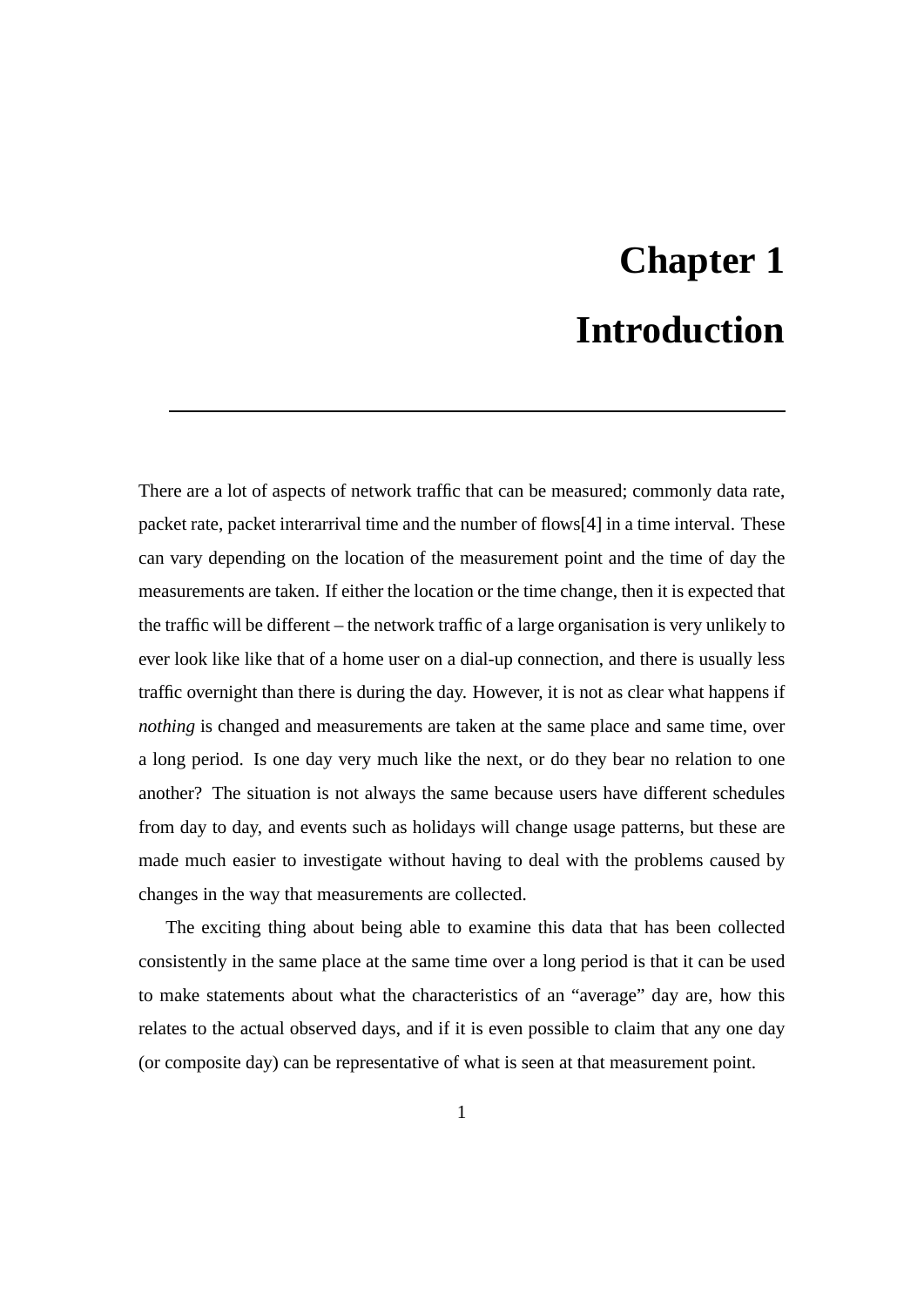The aim of this project is to characterise the traffic that is seen each day in such a way that allows for comparison between different groupings and gives a clear reason as to why each day belongs to the group it does – there needs to be knowledge of what constitutes any of the "typical" types of days, which can then be simulated using the factors that describe them. Breaking data into similar groups that are representative of the different ways that traffic is observed would be useful for simulation. The signature of a desired type of day can be used without being too specific to any particular day within that designation.

Using traces from the new Waikato dataset means that nearly two years worth of contiguous data is available for inspection. Common patterns of network usage at the University of Waikato where the data was captured should stand out and be supported by many examples, which should ease finding attributes that are strong predictors of the pattern type. Here the discussion is limited to the subset of traffic in the trace files that is usually known as Hyper Text Transfer Protocol (HTTP) or "web". In practical terms, the programs used to examine traffic were restricted to packets with a source or destination TCP port of 80 (the Internet Assigned Numbers Authority assigned port for HTTP). Besides peer-to-peer and streaming media, HTTP makes up most of the volume of traffic on Internet links[7], and on the University of Waikato uplink it is the single largest traffic type. An understanding of HTTP and good models of it is important for any simulation that intends to represent parts of the Internet, and vitally important for any that intend to represent the University. HTTP is arguably one of the more simple protocols seen on the Internet, and once the problem is solved for it then the lessons learnt can be applied to other traffic types, and to combinations of traffic types. The methods of describing and predicting HTTP will provide a useful starting point from which to investigate the remainder of the traffic seen. The attributes used to describe the traffic have a strong effect on what is actually produced[10].

Being able to extract the important features that define traffic over the course of a day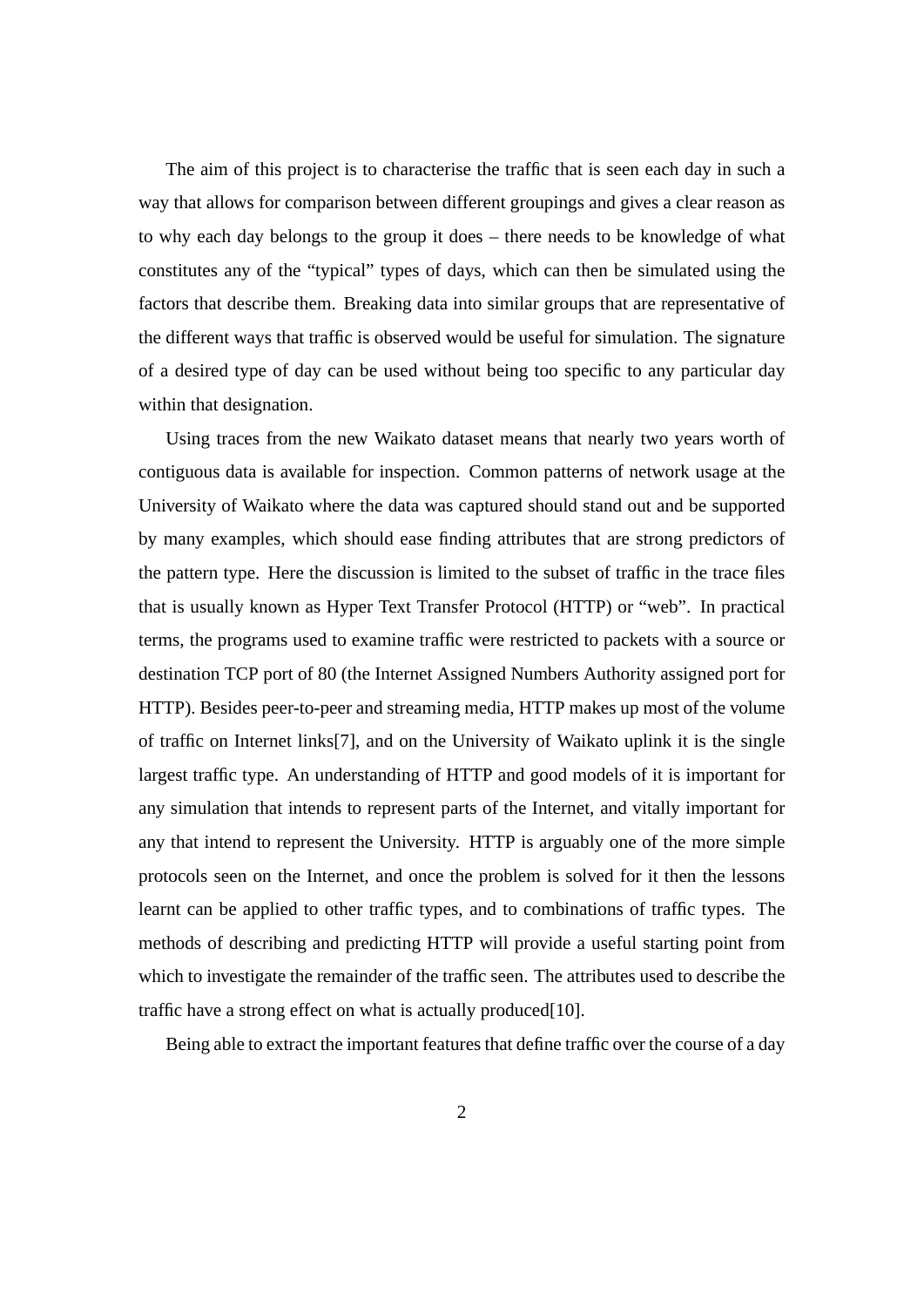has other applications beyond generating and validating simulations. By recognising patterns of attributes that represent normal and unusual behaviour, attacks on network attached hosts can be detected and someone alerted to deal with the problem. Broken devices or other changes within the network that can negatively impact traffic can also be detected due to their deviations from usual patterns or falling into known bad ones. Large datasets can be helpful in providing baseline data with which to compare new data against and from which a sense of normalcy can be established and patterns built.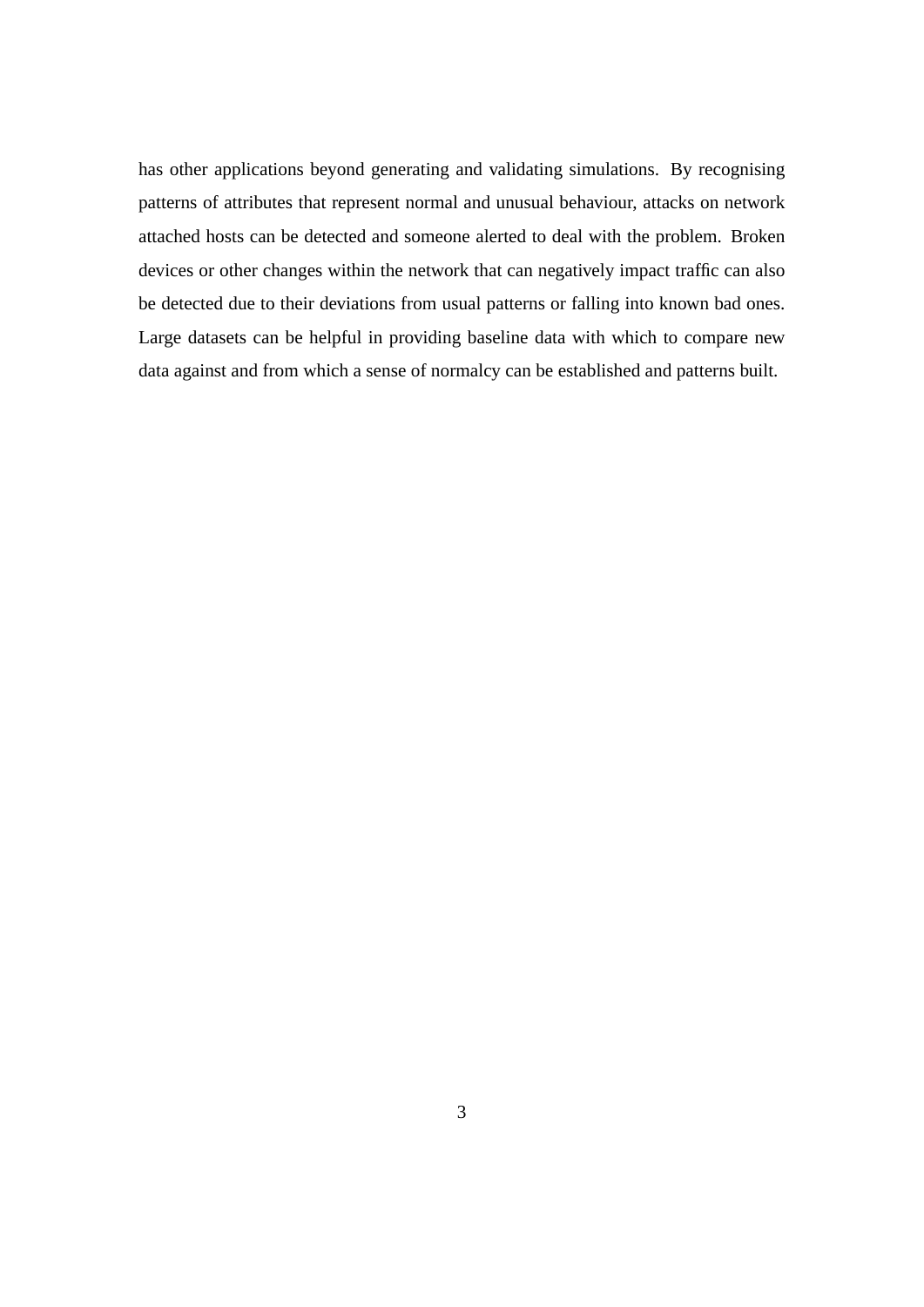# **Chapter 2 Background**

It is not until recently that network traces covering long periods of time have been available, and therefore there is not a lot of previous work to build on in investigating how networks perform and change over time. The idea of comparing two different distributions of measured network traffic has been discussed by groups such as the IP Performance Metrics Working Group[9] of the Internet Engineering Task Force for purposes of comparing different implementations of their metrics[11]. They need to show that two implementations recording network statistics for the same links give results that agree with each other in order to show they are interoperable. Other fields make use of comparisons between some sort of historical or expected data and what is actually observed in order to detect unusual network events that could be of interest to a network operator. These are often part of Intrusion Detection Systems (IDS) and can operate online using live data, or offline using stored network traces.

#### **2.1 Network Trace Files**

Network traces are records of the packets that traversed a network at a point where a monitoring machine is installed. Capturing these traces can, depending on the amount of each packet stored, show the types of traffic that users are doing, who they are com-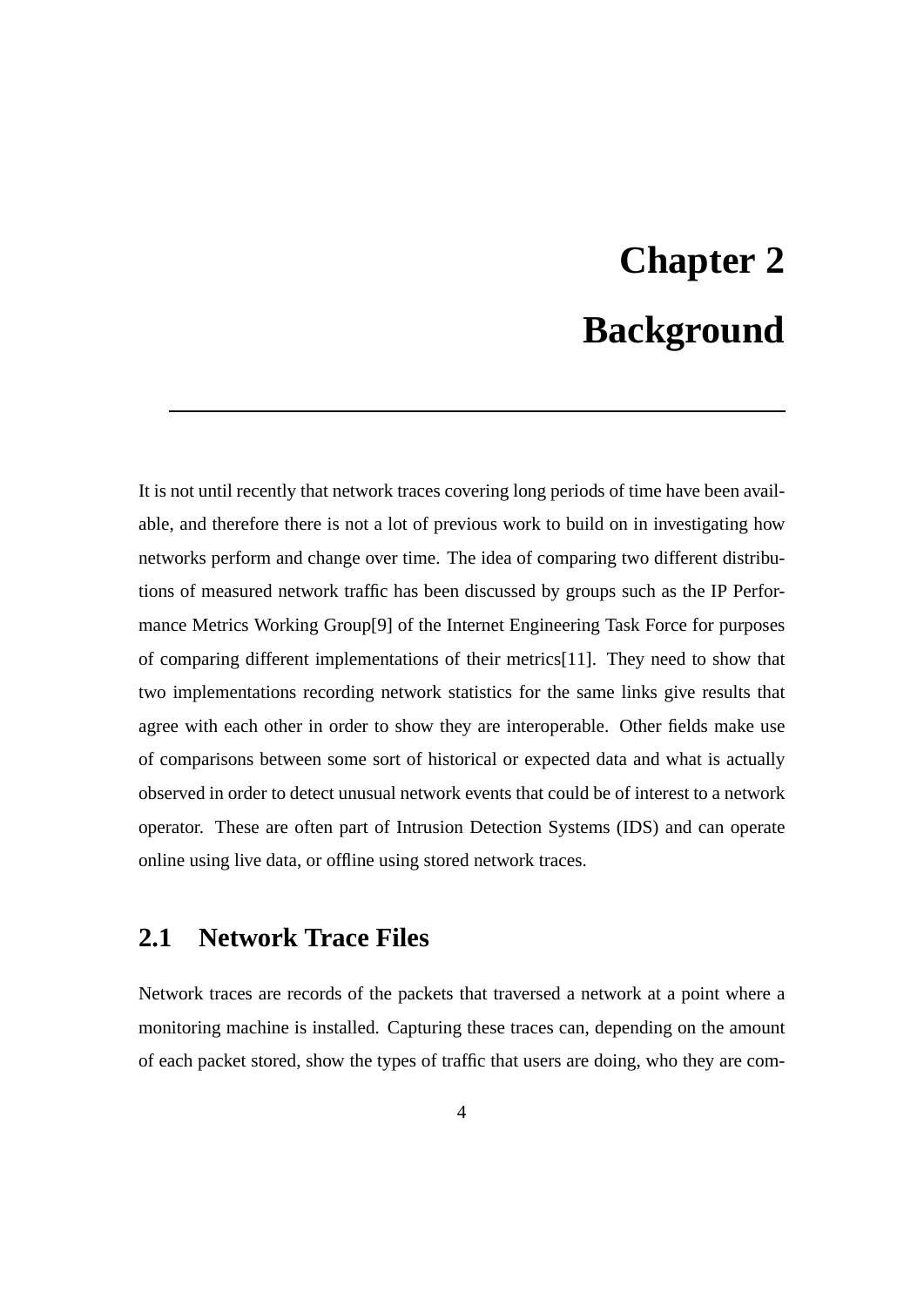municating with, and what they are communicating. Looking at long term trends and variation requires data covering a long time period. Where previously, network trace files available to researchers have been limited to a small number of consecutive days (up to 45 in the case of the longest Auckland dataset from WITS[26], and a few months for the venerable Bellcore Ethernet traces[14]), or a stratified sample taken at different times of day, the *Waikato 1* Dataset[18] is a continuous capture of all network traffic entering and leaving the University of Waikato from December 6 2003 to August 17 2005. The WAND Network Research Group[27] at the University was responsible for the design and installation of the capture point.

A dedicated machine on the edge of the University network performed the capture using an Endace DAG3.5E[6][8] capture card. The resulting trace files contain a timestamp indicating the capture time of each packet, the IP header and any further protocol headers that the packet had such as ICMP, UDP, or TCP. Privacy issues mean that the addresses in the IP header (and fields that relate to them) are anonymised, but the encryption algorithm used ensures a one to one mapping between raw and anonymised addresses – the endpoints of packet flows will remain constant, and machines that do high volumes of traffic remain visible as important sources/sinks even after anonymisation. None of the packet payload is stored. This allows detailed examination of protocol mixes, network stack interactions, and host/application behaviour without compromising the privacy of network users.

The compressed headers for more than 600 days worth of data take up nearly one and a half terrabytes of space on disk and contain an incredible number of diverse packets, so WAND has developed tools to facilitate easier parsing of and access to data. They are released as part of a packet processing library called *libtrace*[15] that abstracts away a lot of network specific information and gives a unified interface to the important parts of the packet headers. *Libtrace* can interface with traces captured from a DAG card, or the more traditional *pcap* format used by programs such as *tcpdump*[23].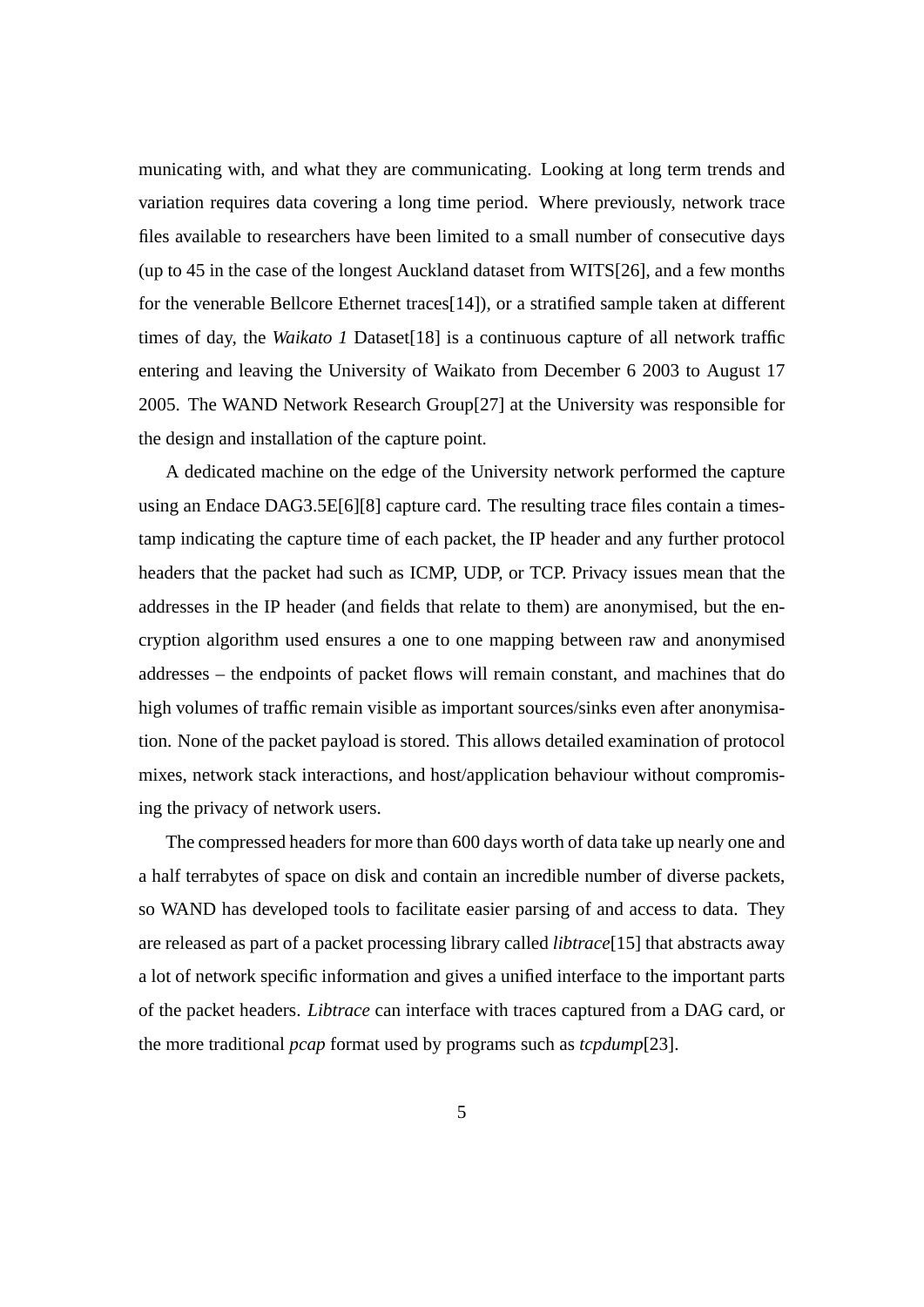#### **2.2 Event Detection**

Automated detection of unusual network events is very important when dealing with large quantities of data as it is infeasible to have a network operator examine all of it manually. In order to determine if a network is behaving differently to expected there has to be a concept of normality to compare it to, and there have been a number of attempts made at this. Sometimes there are characteristics of the network that are known (or at least expected) to be true during normal operation and any deviation from these could be considered interesting or important, but often this is not the case and some baseline for comparison needs to be calculated. This could involve keeping track of what has happened in the past and comparing it with the current state (perhaps smoothing values and giving more weighting to those that are more recent), or even be just a set of arbitrary values decided upon that represent the range of what is believed to be sane behaviour.

#### **2.2.1 Intrusion Detection Systems**

Intrusion detection systems need to detect unusual changes in the traffic flow to pick up events such as denial of service attacks. Attacks consisting of small numbers of packets or disguised as part of an otherwise legitimate connection are usually better picked up by systems such as Bro[3] or Snort[22] that examine packet structure for patterns that are known to be exploit attempts. In the event of some attack that changes the observable characteristics of the traffic (such as greatly inflating it in order to deny room to other traffic), it needs to be distinguishable from what might be just a large volume of otherwise normal traffic so that correct action can be taken.

Data mining and machine learning techniques have been applied to this field and been moderately successful[30] at classifying traffic and spotting packet flows that do not behave as expected. Patterns can be applied over flows as a whole to match deviant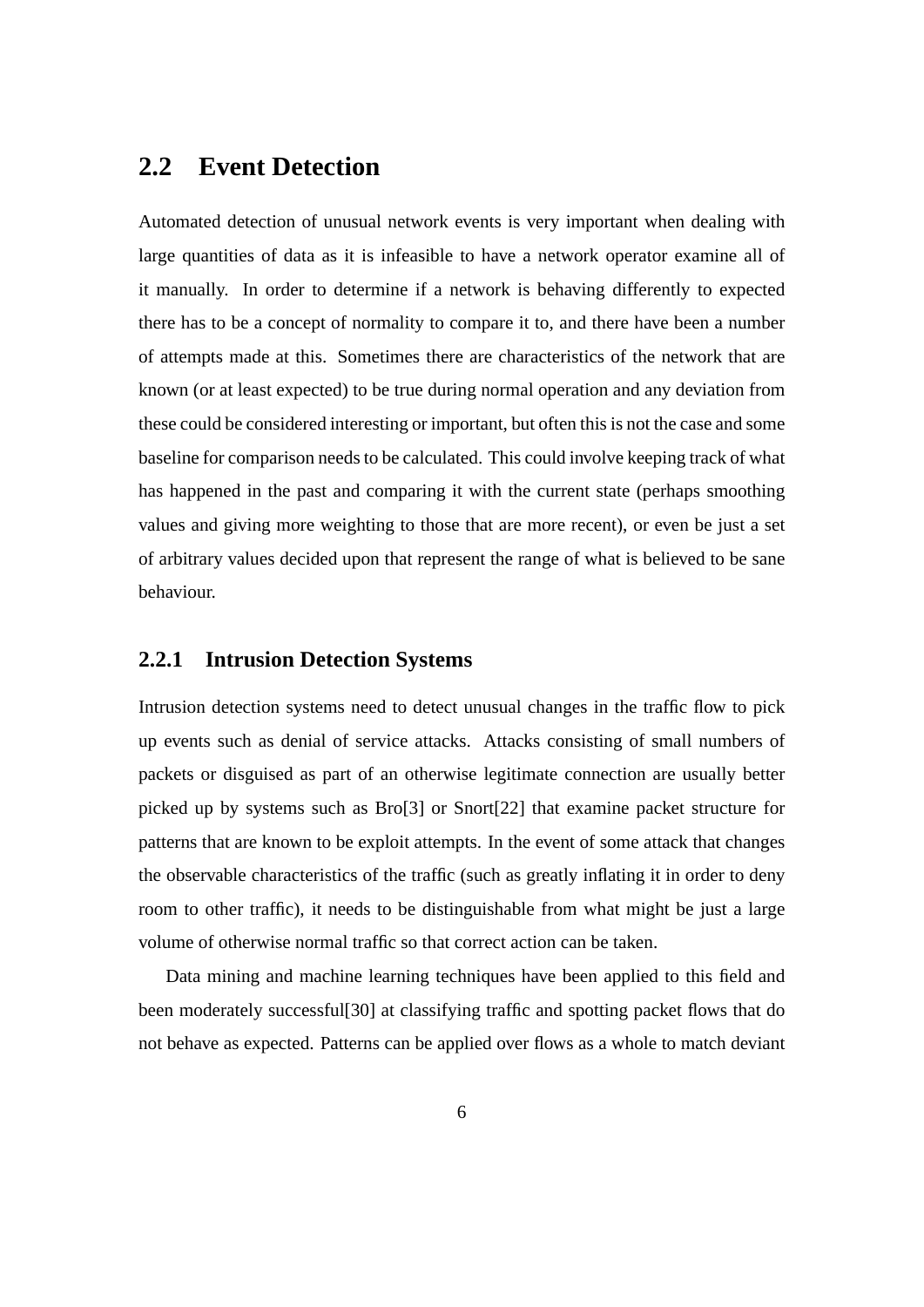behaviours, at higher levels of aggregated traffic, or over individual packets. Many of these techniques are agnostic as to the source of their data – they only need to know what the numbers are and not what they represent, and so can be used with any sort of information that can be extracted directly or derived from the observed network traffic.

#### **2.2.2 Network Performance**

As well as detecting active attempts to attack a network, it is useful to monitor for unusual activity that has a less sinister cause. If a link or machine goes down, routes change, or if there is a lot of traffic causing overloading and packet loss, the network operator wants to be aware of this so that they can take steps to resolve the problem (or if it is outside of their control they are at least better informed). All of these things impact the traffic on a network and can be detected by deviation from the norm for that time and location. In many situations this only results in a degradation of service that is corrected without any active involvement from the network operator, in which case knowledge of the event allows them to plan for it happening again in the future and to notify customers if required. If the event is within the operators network, knowing about it as soon as possible means that identification of any faults that may have occurred can begin sooner, and the problem can be resolved sooner.

High Performance Connection (HPC) networks in the United States as well as selected sites worldwide take advantage of this with the help of the NLANR[17] Active Measurement Project[19]. Regular measurements of latency, loss and routes are taken between all sites in the mesh. They are one of the few groups to have experimented and documented their work on network event detection[16], perhaps because the large volume of information precludes doing it any other way (being a full mesh means that each site performs measurements to *every* other site). Of the statistics they collect, event detection is performed only on the round trip times and packet loss between hosts - routing changes can be inferred from changes in the base round trip time observed, or checked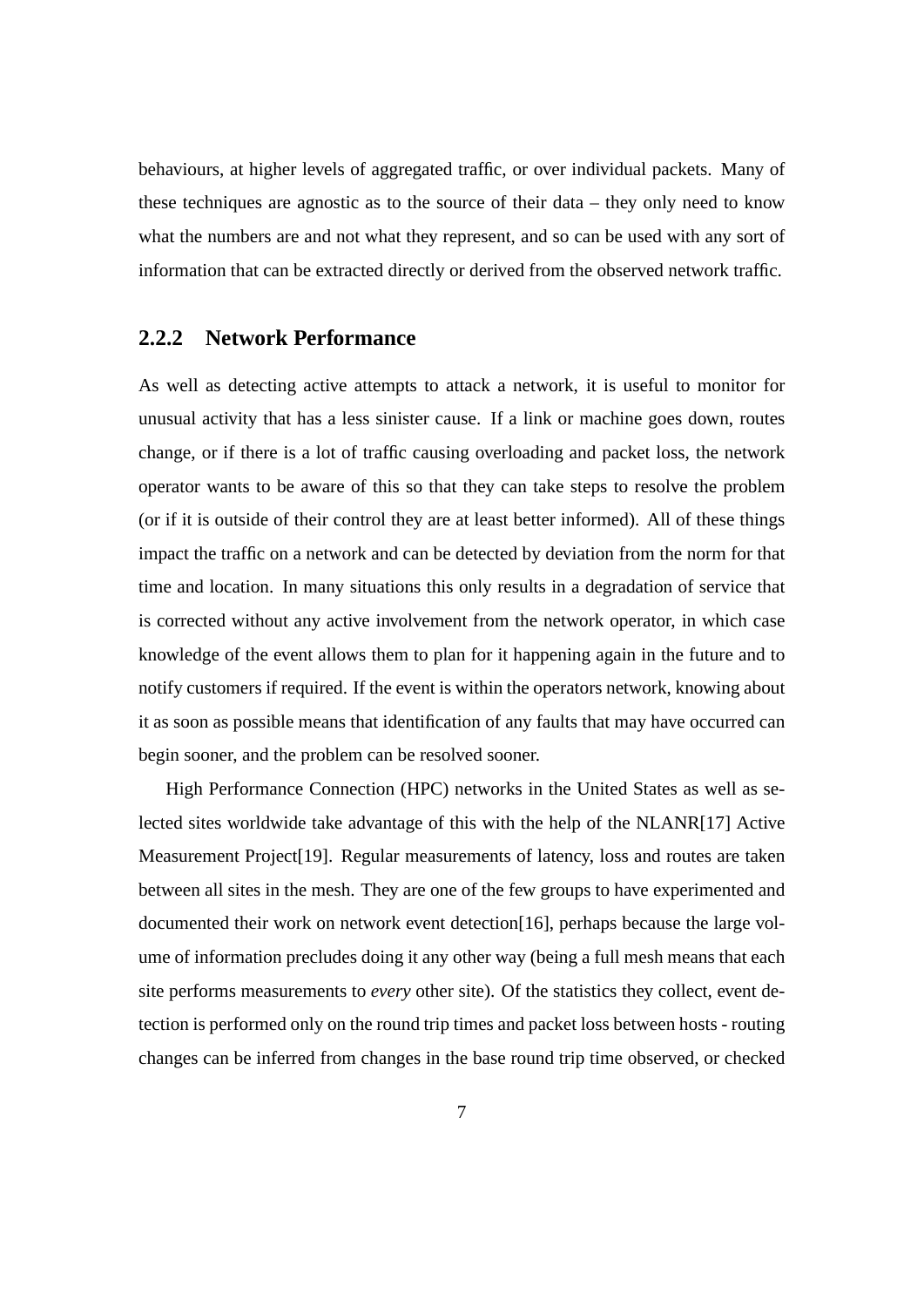for explicitly from the routing data that is collected.

When determining if there has been a significant change in the base RTT, a number of observations in the immediate past are treated as "normal" and kept in a buffer. Any new observations are compared to the mean and variance of the buffered packets and should they exceed the mean by more than an amount based on the variance they are added to both the buffer of historical data, and a separate buffer of anomalous ones. As more observations are seen that are considered normal, this second buffer empties but should it contain more than a certain number of observations it is considered enough of a change in RTT to be noteworthy. The distance from the mean allowable and the number of observations to track are all user configurable values that have recommended values based on empirical data.

This system is of interest as it assumes that future observations are likely to be similar or the same as past observations, and considers anything that breaks this assumption to be of interest. This works well in the situation it is applied to here, as links in the HPC network are rarely congested and typically have very stable round trip times. Their normal state is experienced most of the time and changes from it are events that should be noticed.

The amount of sensitivity – just how similar to the historical data current data should be – is still an open question here that is up to the individual operator to control.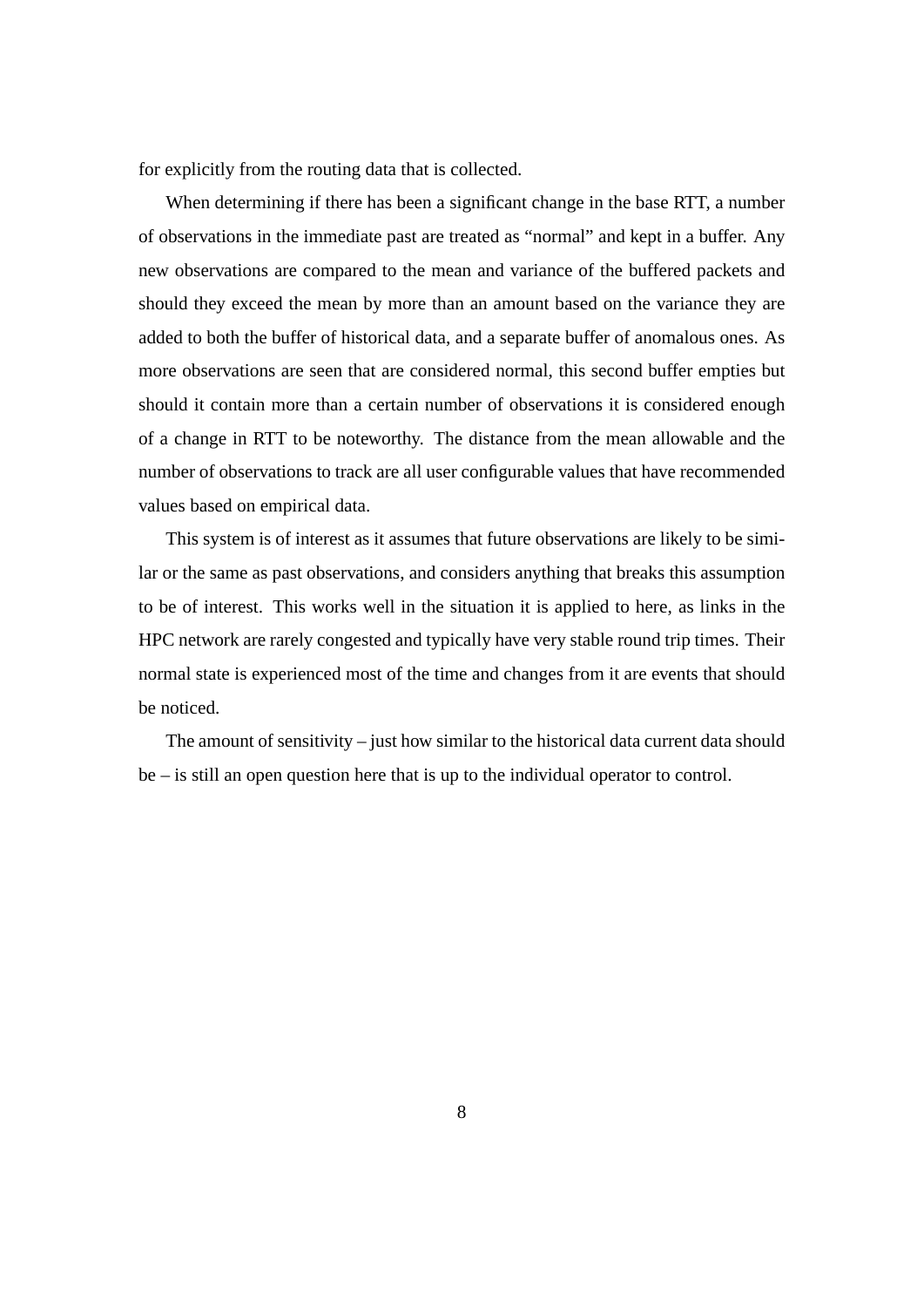## **Chapter 3 Overview of the Data**

The data used here is a subset of the large *Waikato 1* dataset, and consists of the three hours from 1pm to 4pm for every day recorded. The reasoning behind this is that it is a period of consistent traffic that is unlikely to fluctuate greatly within each individual measurement period (there are no issues with diurnal periods, or boundaries between work- and after-hours such as around 9am and 5pm). Also, as previously stated, it is restricted to packets destined to or from TCP port 80 (web traffic). It is possible that other traffic sharing the link could impact the measurements, though this is unlikely as web traffic makes up approximately 70–80% of the total, and should another traffic type actually be significant enough to change the behaviour of the HTTP traffic then this is probably worth noting as unusual anyway.

The reduced dataset consists of 620 measurement sets, one for each day starting from December 7, 2003. Each set itself contains 10,800 measurements of one second duration each, for each statistic applied to each of the areas that are commonly identified as being key to describing aggregated traffic – the number of packets and bytes passing the measurement point, the number of flows active in that one second and the average packet interarrival time over that second.

The statistics were chosen in order to describe the shape and distribution of the data, and to measure how the data was related over time. The aim was to look at the data as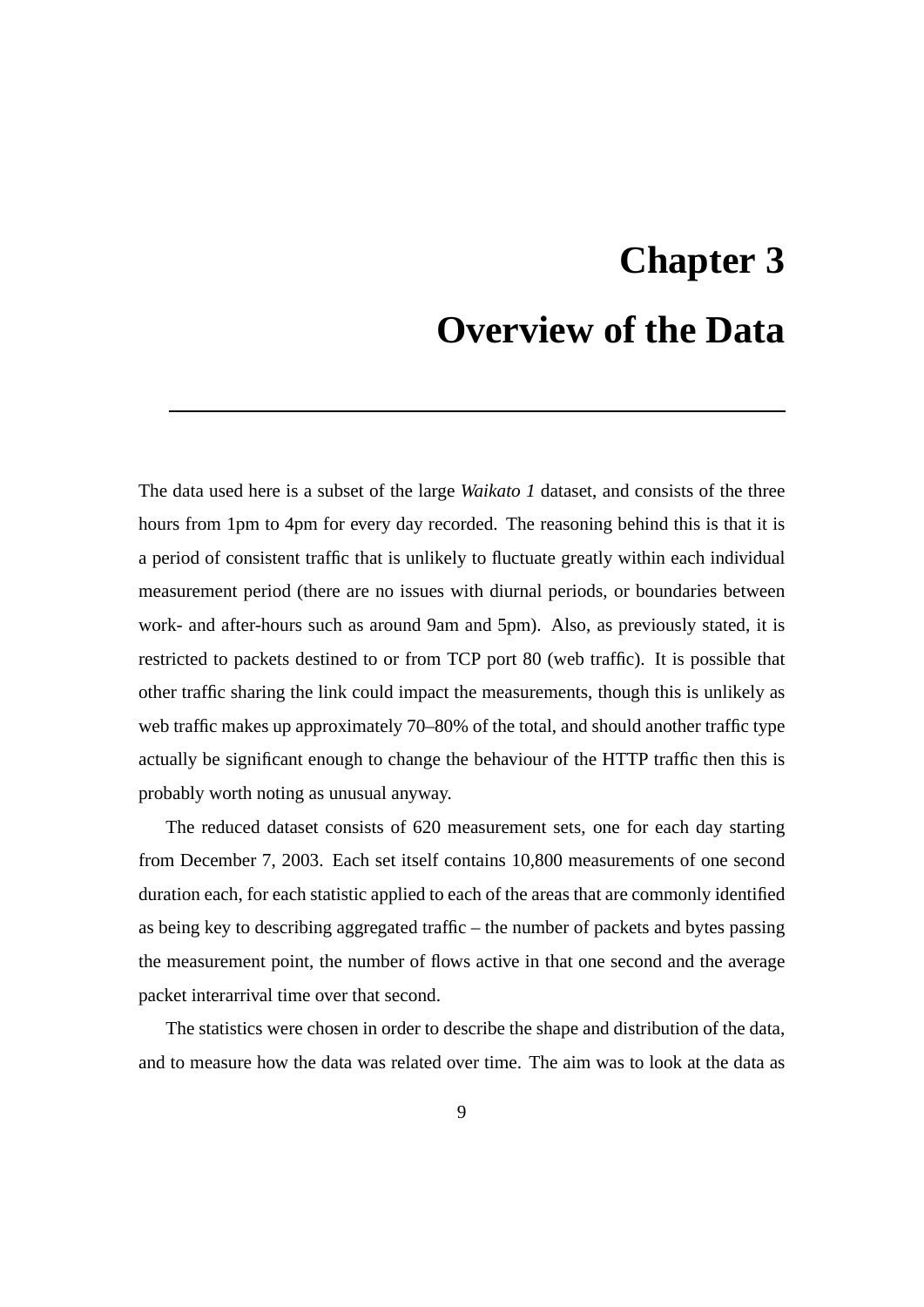raw values as well as using the temporal information that can be gained from knowing that it is time-series, and using this as the basis for a number of comparisons.

Firstly, the summary statistics of arithmetic mean, median and standard deviation were applied to the raw data, and later after taking first differences. The Hurst parameter was used as a measure of the self similarity of the traffic, and when combined with the Kwiatkowski-Phillips-Schmidt-Shin[12] (KPSS) test for stationarity and an exponential smoothing model gives a view on the long term trends present. Direct comparisons are also made between each day and a number of "control" days using Student's t-test and the Kolmogorov-Smirnov test.

Machine learning techniques were later performed on these statistics to determine which were useful predictors when comparing days for similarity, which is described later in Chapter 5.2.

#### **3.1 Collecting the Data**

While all the trace files that make up the *Waikato 1* dataset are stored on disk and are easily accessible, they are raw packet traces and still require processing to extract the necessary data. Using the framework provided by *libtrace*, the important details are extracted from each packet, and filtered to ensure that only HTTP packets are observed. Results are collated and output once every second. Each packet seen increments a simple tally of packets serviced before the Internet Protocol (IP) header is examined for the length of the packet, which goes towards the count of bytes transferred in the measurement period. The IP header for these packets also contains a header for the Transmission Control Protocol (TCP); the source and destination addresses and ports from these headers are used to form a unique identifier that is tracked to count the number of active flows. Each packet also has associated with it a highly accurate timestamp as recorded by the DAG capture card upon receipt of the packet. Within each measurement period,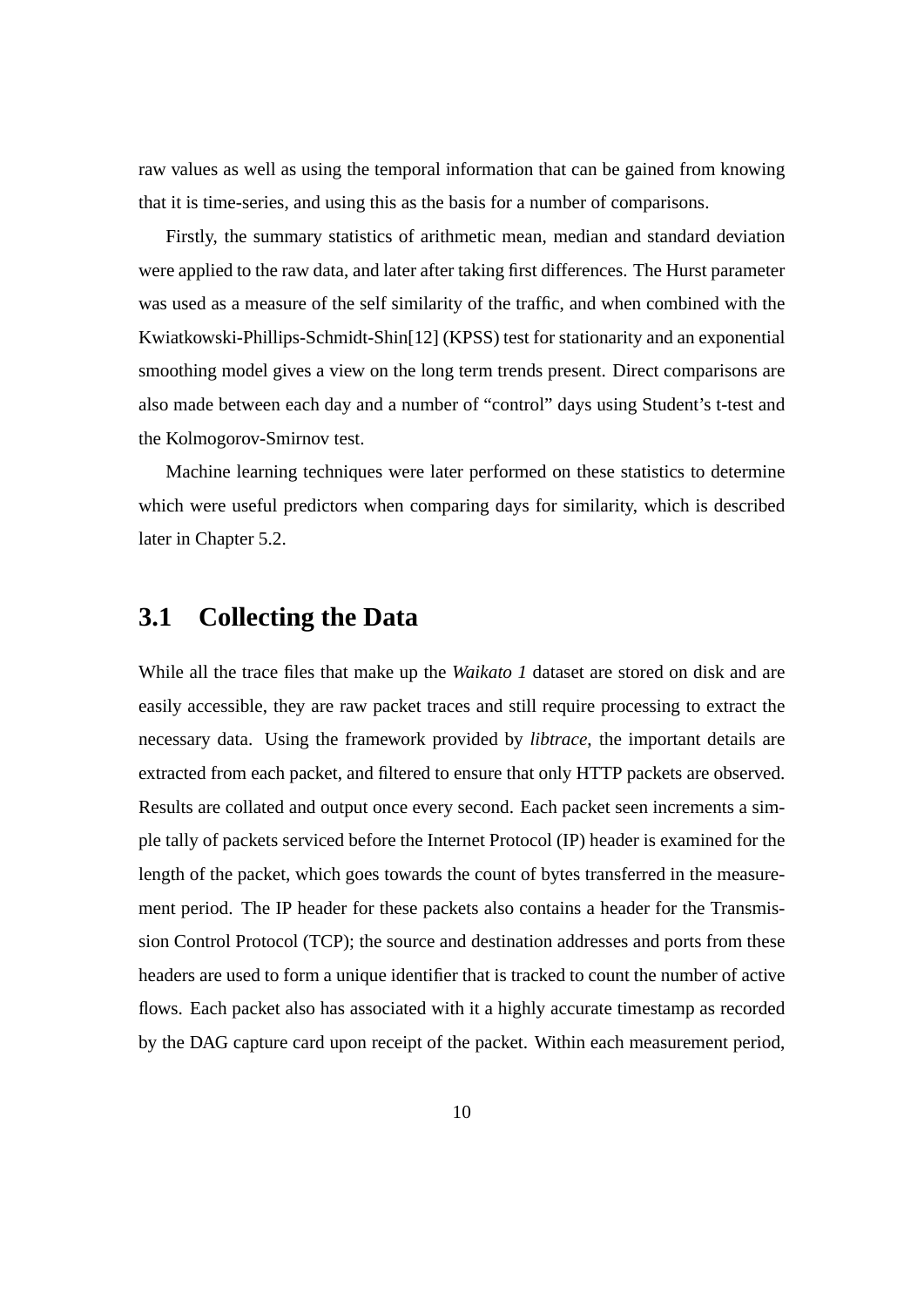the difference between consecutive packets arrival time is noted and averaged in order to generate the mean interarrival time.

Each value is reset after the results of that measurement period have been written to disk so that the next one may begin with a clean slate. In addition, daylight saving time needed to be noted so that the same three hour period was recorded for all days throughout the year.

#### **3.2 Statistical Measures**

The usual summary statistics were the first investigated, and the easiest to calculate directly from the output of the collection process. For each of packet count, byte count, flow count and interarrival time, the mean, median and standard deviation were taken for each day, across all measurements for that day. The 10800 seconds worth of measurements per day were condensed to a single number per statistic, the resulting dataset consisting of 620 measurements for each one.

To help alleviate any problems of scale caused by basing information off of only the raw data, each of the daily runs was differenced and the mean, median and standard deviation were taken of these also. This highlights the amount of variation between consecutive measurements rather than their absolute values – for example a high mean means that there are many large changes, while a smaller one would indicate that they are more gradual and happen over a longer period of time.

Self similarity and autocorrelation within network traffic has been identified as an important part of describing and understanding its behaviour [13], and the Hurst parameter is often a good indicator of this. In this case, the Hurst parameter is derived from the slope of the Auto Correlation Function (ACF) plot after taking the logarithm of both axes (this is the method employed by the *fBasics* package from *Rmetrics*[21]). Any scores below 0.5 are considered not to show any long range dependence. The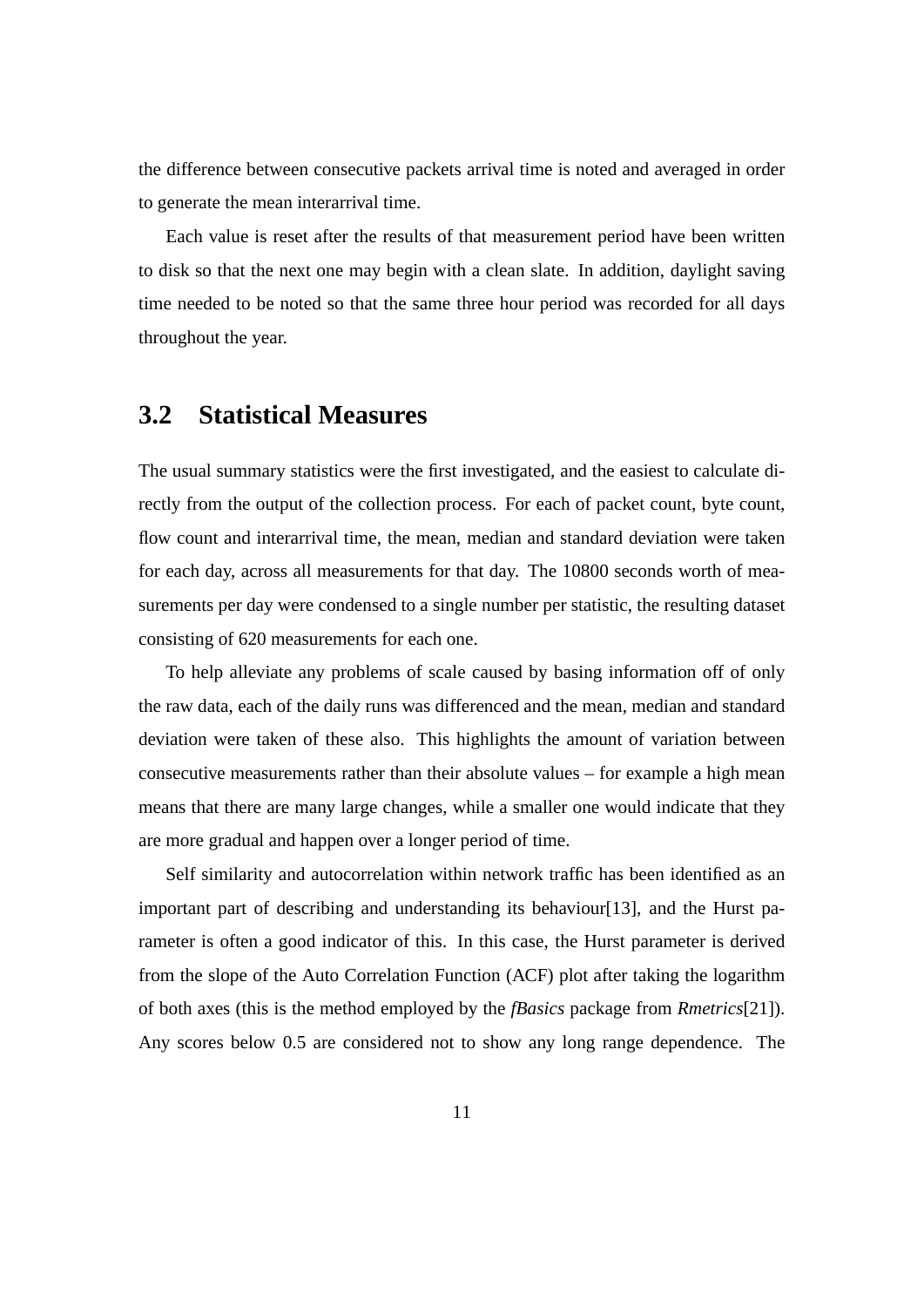Holt-Winters filter for time series data was also applied to investigate how much of a relationship there was between adjacent measurements and how much emphasis should be placed on previous values in order to predict future ones.

To make some direct comparisons between days, Student's t-test was used on both the raw data and the differenced data. This was rather unsuccessful in the first instance as the volume of data meant that two days must be near identical to get a result that says they are probably similar in distribution, and no pair of days came close. The differenced data had the opposite problem – all pairs of days were considered to be very similar as they had all been adjusted to essentially a zero mean and a much lower standard deviation. Because every day was considered possibly similar, this was not a useful test to distinguish between days, and so both of these tests were dropped. The Kolmogorov-Smirnov test was investigated as an alternative and performed slightly better than the t-test on unmodified data but still very few days crossed the threshold required to be considered similar. Using the differenced data had the same problem as did the t-test in that everything became too similar to tell apart. Not assuming a normal distribution helped the test somewhat in the first case, but again neither the test on the raw data or the test on differenced data seemed to distinguish well enough between days to be a useful indicator of similarity.

The Kwiatkowski-Phillips-Schmidt-Shin test was used to test the data for stationarity. The non-stationary nature of network traffic is well documented [25] and the results of applying this test to the data here agrees with this. In a number of unusual cases however, the data is actually stationary over the measurement period. In most cases the results of this test do not provide any useful information, but in these few cases it is quite an important thing to be aware of, and to classify it accordingly. Using this test on the differenced data gives even less information, as after differencing all the data becomes stationary.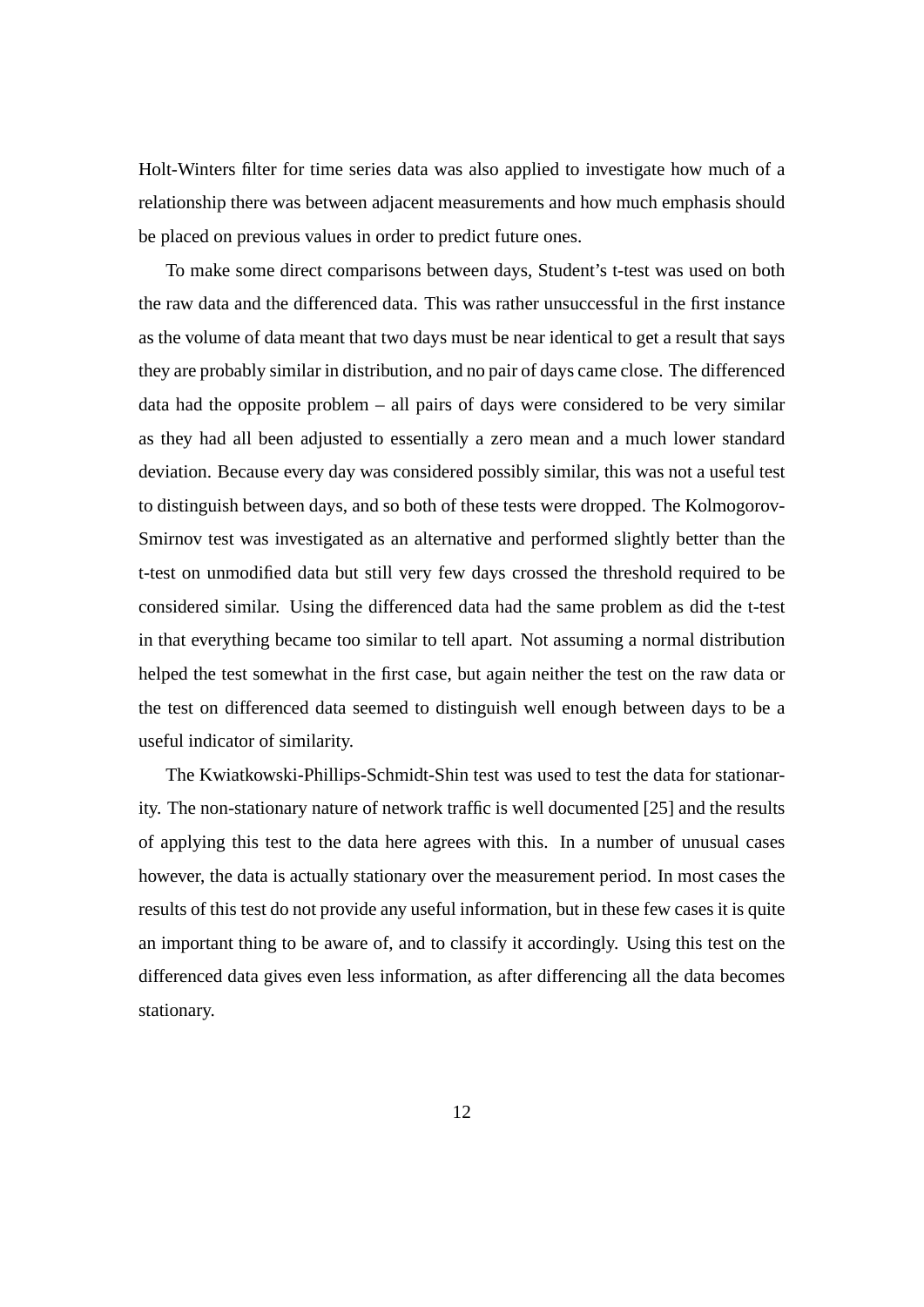#### **3.3 Exploring the Dataset**

Simple descriptive statistics are explored to see the shape of the data, and to illustrate some of the factors that influence the data. Unsurprisingly, packet, byte and flow rates are all strongly positively correlated and looking at one describes all the others well, apart from the differences in scale. Almost all the statistics measured reflect the mean rate for that particular attribute which makes the mean of any one measure a good estimator for the behaviour of any of the others.

#### **3.3.1 Packets Per Second**

The number of packets crossing the measurement point per second is a simple indicator of how busy the link is. Even on its own it should be indicative of how many users there are, and how much traffic they are doing, and most other measures are related directly or indirectly to the packet rate. The University calendar is actually a very good predictor of the level of traffic, and because of the large variation in number of users the University has, the number of packets changes accordingly.

The total measurement period covers nearly two years worth of Internet traffic at the University, and the progression from term-time to student holidays is quite evident in the graph of daily mean HTTP packet rates in Figure 3.1. The first 30 days cover the quiet period at the end of the year and the Christmas and New Years holidays, and as is to be expected packet rates are low compared to other times of the year. From there up to day 85 is Summer School which is only attended by a small number of students. The first semester of the year starts at day 86 and goes through to day 204 (including examinations) and is a time of high usage apart from the mid-semester and study breaks. The second semester follows the same pattern, and usage tails off from the end of it through to the Christmas holidays again, where the cycle begins anew.

As well as the variation over the course of the measurements, there are two clear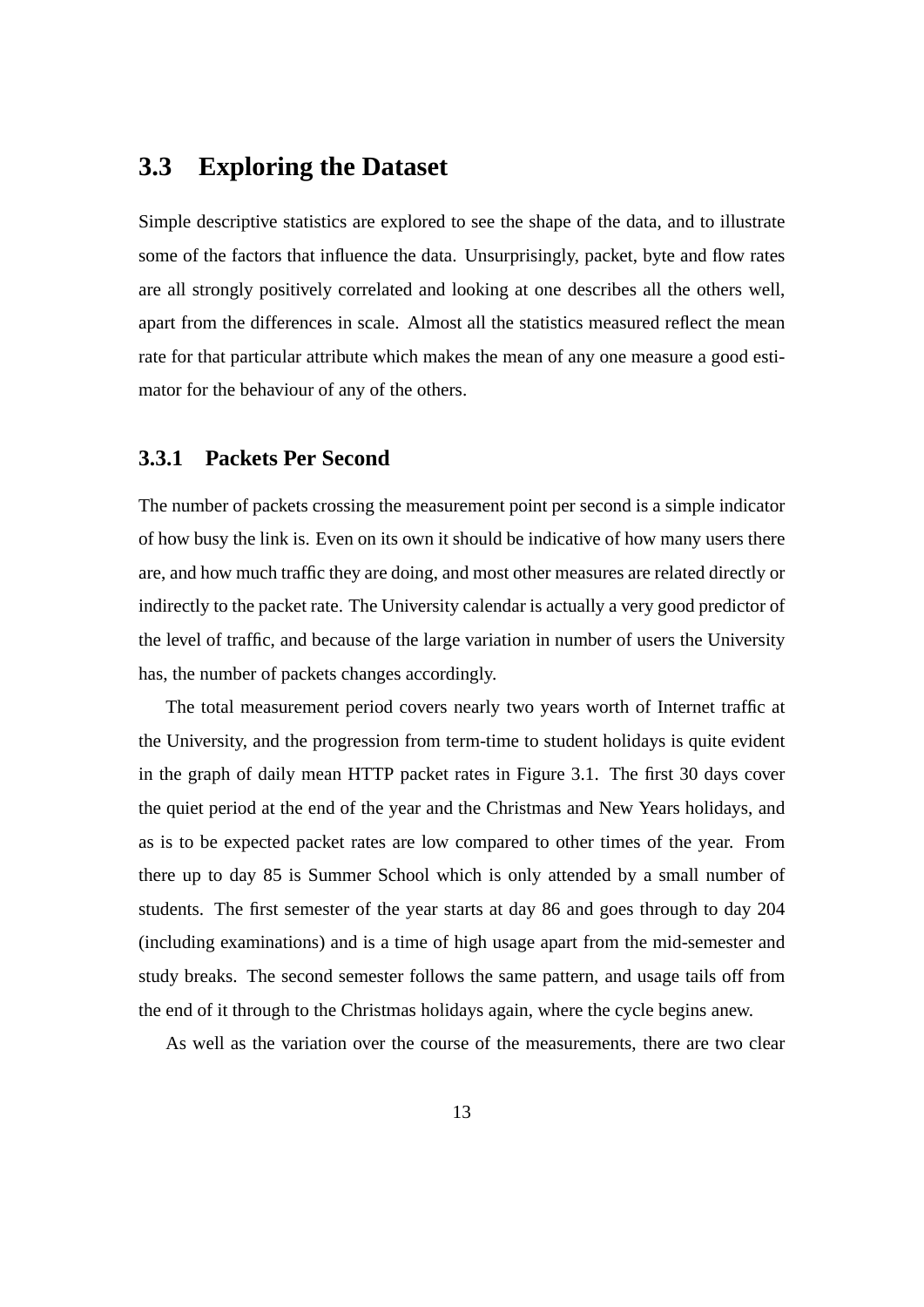

Figure 3.1: Daily Mean HTTP Packets Per Second

levels in Figure 3.1 that are mostly independent of the time of year. On average, two out of every seven days are significantly lower than the other five, and these two days are Saturday and Sunday. The amount of day to day variability can be reduced greatly by considering weekdays and weekends as separate datasets like in Figure 3.2. Each measurement is now much closer to the ones surrounding it, with the majority of differences being caused by the time of year. Perhaps of interest is that the weekend data in Figure 3.2 (b) also follows the same overall pattern of peaks and troughs which suggests that a good proportion of users are active during times when it is expected that they are away from the University. Some of this could be accounted for by automated systems such as webcrawlers and regularly downloaded software updates, but because the differences between the highs and lows are still quite pronounced, this is probably only a minority of traffic.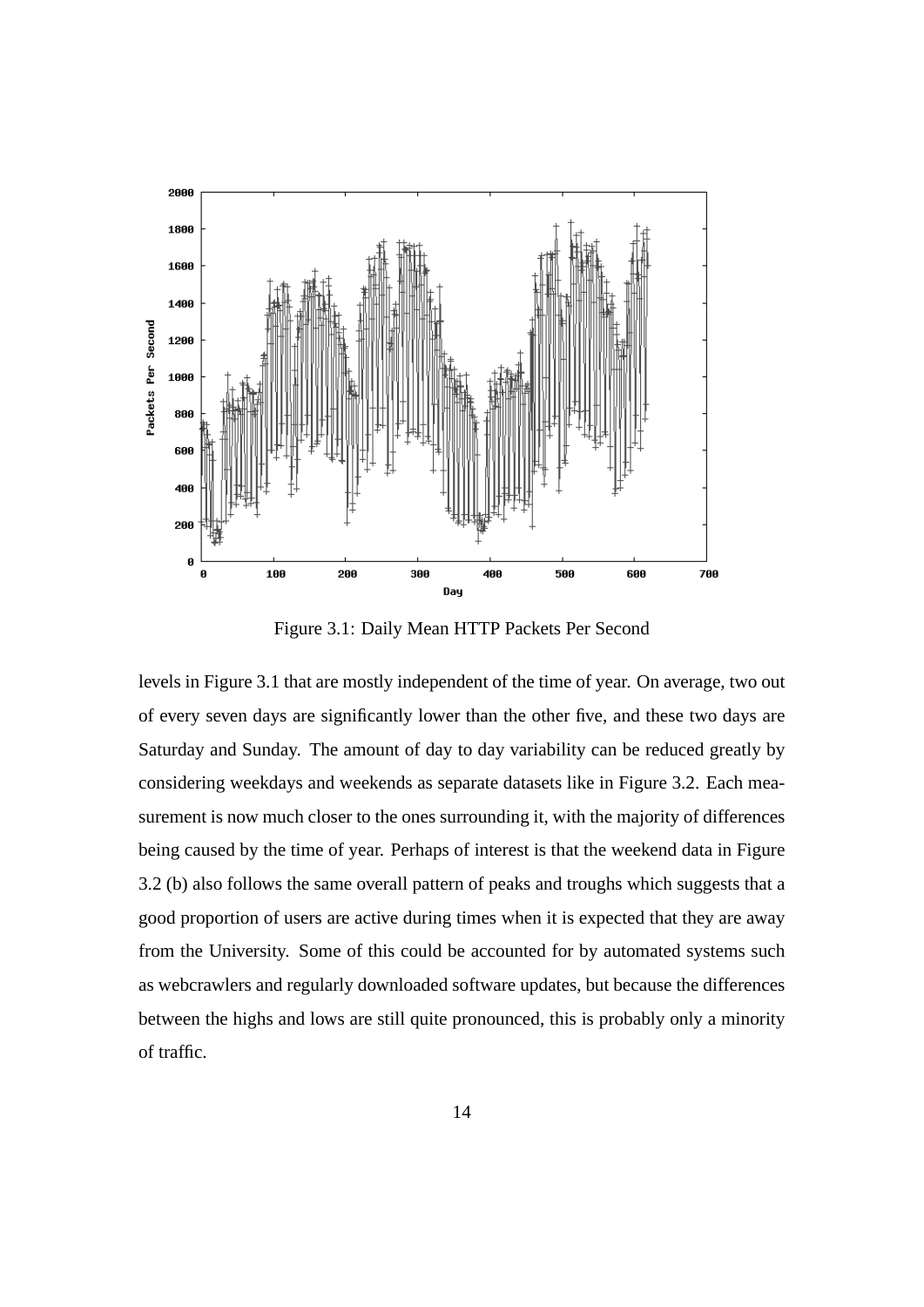

Figure 3.2: Daily Mean HTTP Packets Per Second during (a) Weekdays, and (b) Weekends

The Hurst parameter averages 0.83 across all days measured and has a standard deviation of 0.06 – it is very consistent. The Hurst parameter is slightly lower when there are less users but there is no significant change when there are more. On the other hand, values of alpha for the exponential smoothing algorithm vary quite a lot in comparison, and appear to follow the seasonal curve. Higher values are observed in times when there are fewer students, and lower ones when there are more.

#### **3.3.2 Bytes Per Second**

Without looking at the specific data, it is sensible to assume that the number of bytes per second is positively correlated with the number of packets seen in that same time, due to constraints such as maximum and minimum packet sizes that the network will accept. Figure 3.3 plots the mean packets per second for each day against the mean bytes per second for the same day. The very clear linear trend would suggest that this assumption holds true. The average number of bytes per packet over all days is 483 with a standard deviation of 30 bytes, which is interesting when the packet sizes for the common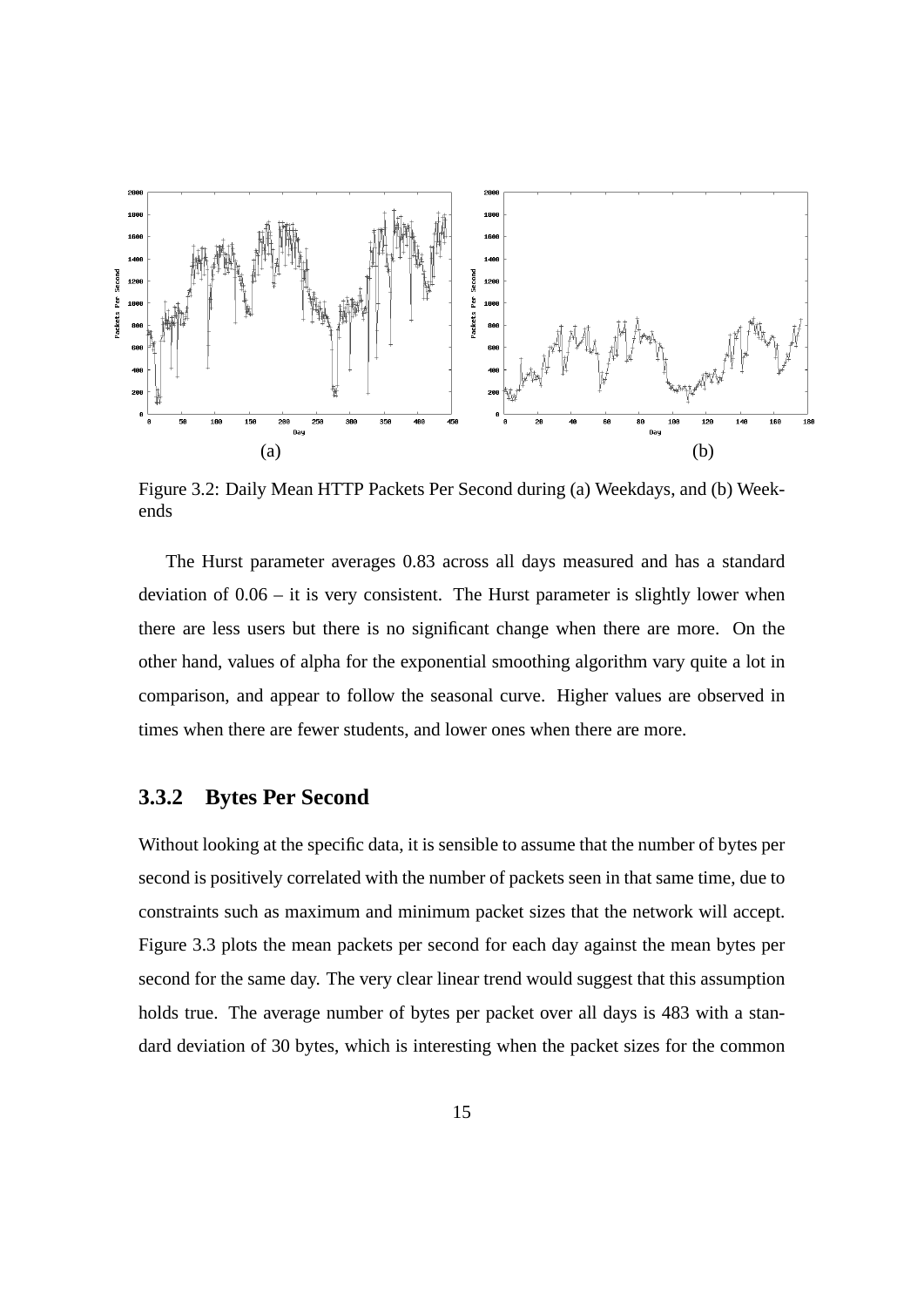TCP control packets is taken into account. The three packets involved in connection establishment and a large proportion of acknowledgement packets contain no data and are therefore the minimum allowable packet size of 40 bytes (or slightly larger if there are options involved). HTTP connections tend to be very one-sided, where one side is sending the majority of the data, and so one side is likely to be sending packets as large as it possibly can while the other is sending packets as small as it possibly can in return. Assuming TCP delayed acknowledgements, then every second packet is acknowledged and the average packet size in a bulk transfer tends towards an average packet size of approximately 1013 as it increases in duration. Without delayed acknowledgements the same situation tends towards an average packet size of approximately 770 bytes. In order to bring the overall average down to 483 then there must be a lot of flows consisting only of a single response that does not fill an entire packet, or a lot of SYN packets without responses in enough quantity to counter the number packets part of bulk transfers. The number of bulk transfers is perhaps lower here than in many cases due to the University policy of charging students based on data usage – users of the network may be unwilling to bear the cost of downloading large files and restrict themselves only to web browsing.

Events that cause a disproportionate number of very small packets or very large packets could skew this somewhat but in general it holds true. Any day that has an event like this *should* appear different to other days and stand out as different, so this is not really a problem. In most cases here however, the byte rate follows exactly the same pattern as the packet rate does. It peaks and troughs at the same points throughout the year, as less packets means less bytes unless new uses to which HTTP is put changes the nature of the traffic changes drastically. The Hurst parameter and other statistics all follow the same trends as those for packet rate as well.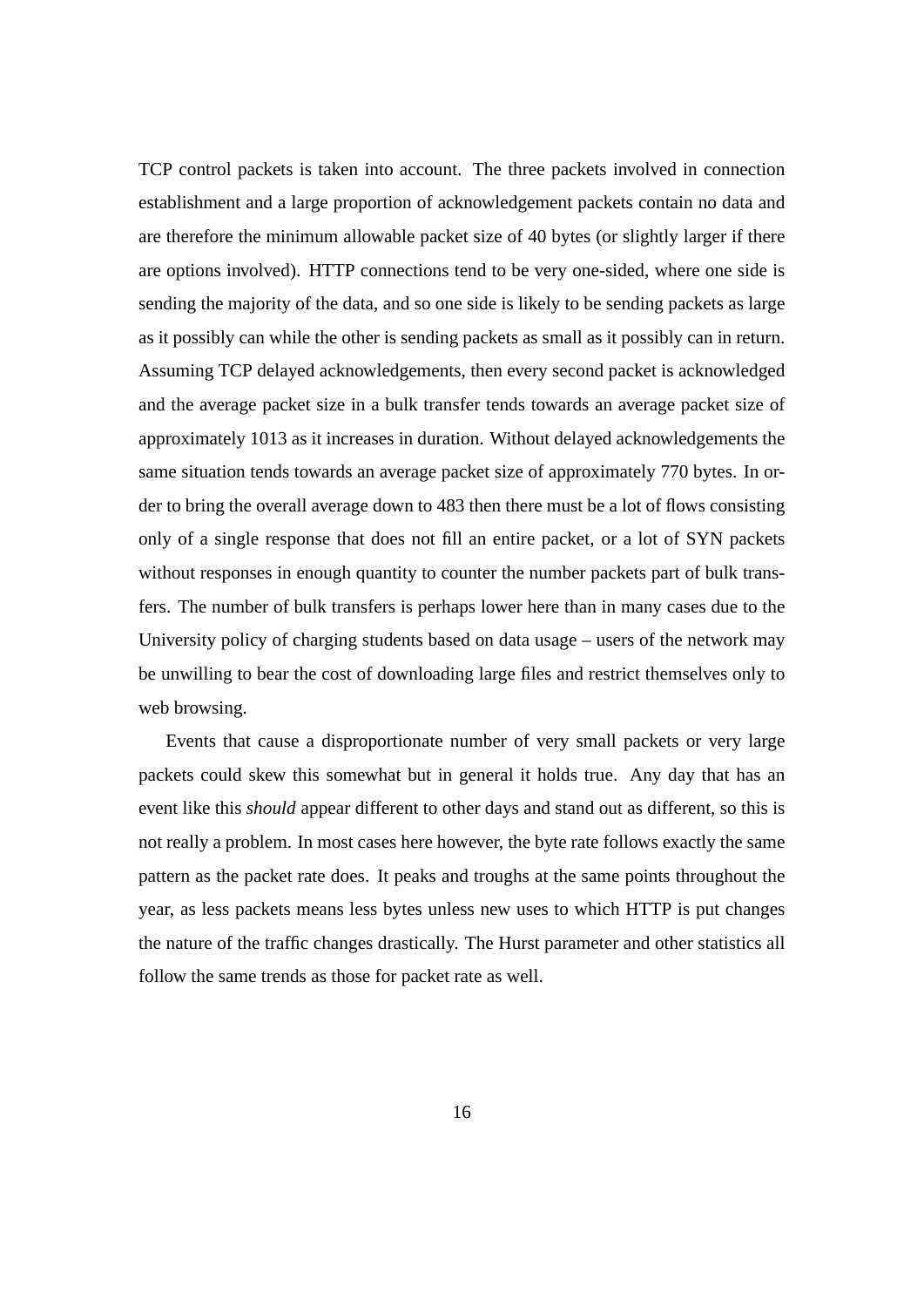

Figure 3.3: Daily Mean HTTP Packets Per Second vs Daily Mean HTTP Bytes Per Second

#### **3.3.3 Flows Per Second**

A flow is uniquely identified here by the 4-tuple of source and destination IP addresses, and source and destination ports. Because the traces are filtered to contain only HTTP packets, the protocol will always be TCP and may be ignored, and one of the ports will always be port 80. Any flow for which a packet is observed in a measurement period is said to be active during that time. The number of flows active in any one second very closely follows the same pattern with respect to time of year as do bytes and packets, and so the individual graphs have been omitted. Figure 3.4 compares the number of active flows with the number of packets observed in the same period. There is a very definite positive relationship between the two as expected. The mean packets per flow is 5.79 with a standard deviation of 0.55 packets. This is nearly enough packets to perform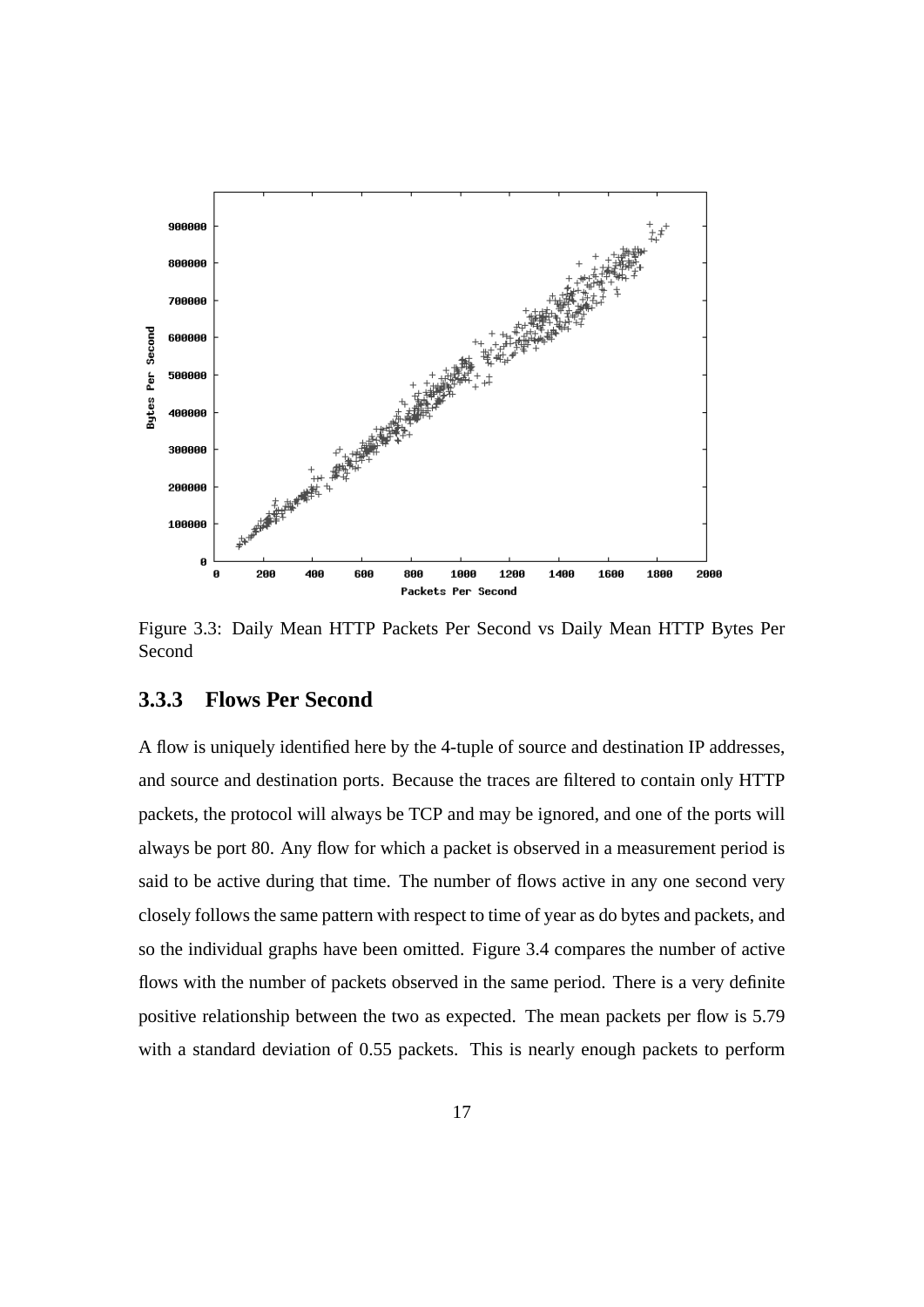full connection setup and tear down as well as make an HTTP request and receive a response, but that is ignoring bulk transfers which are likely to transfer many times that number of packets. The low average number of packets is likely explained by single packet flows sent to hosts that were not responding, or as part of hostile scans looking for webservers.



Figure 3.4: Daily Mean HTTP Packets Per Second vs Daily Mean HTTP Flows Per Second

#### **3.3.4 Packet Interarrival Time**

The time between one packet and the next one to arrive is known as the interarrival time. The data here is generated by averaging over each second the interarrival times of all packets that arrive during that time. This should be related to the packet rates, if more packets are arriving then the gap between them must be smaller to accommodate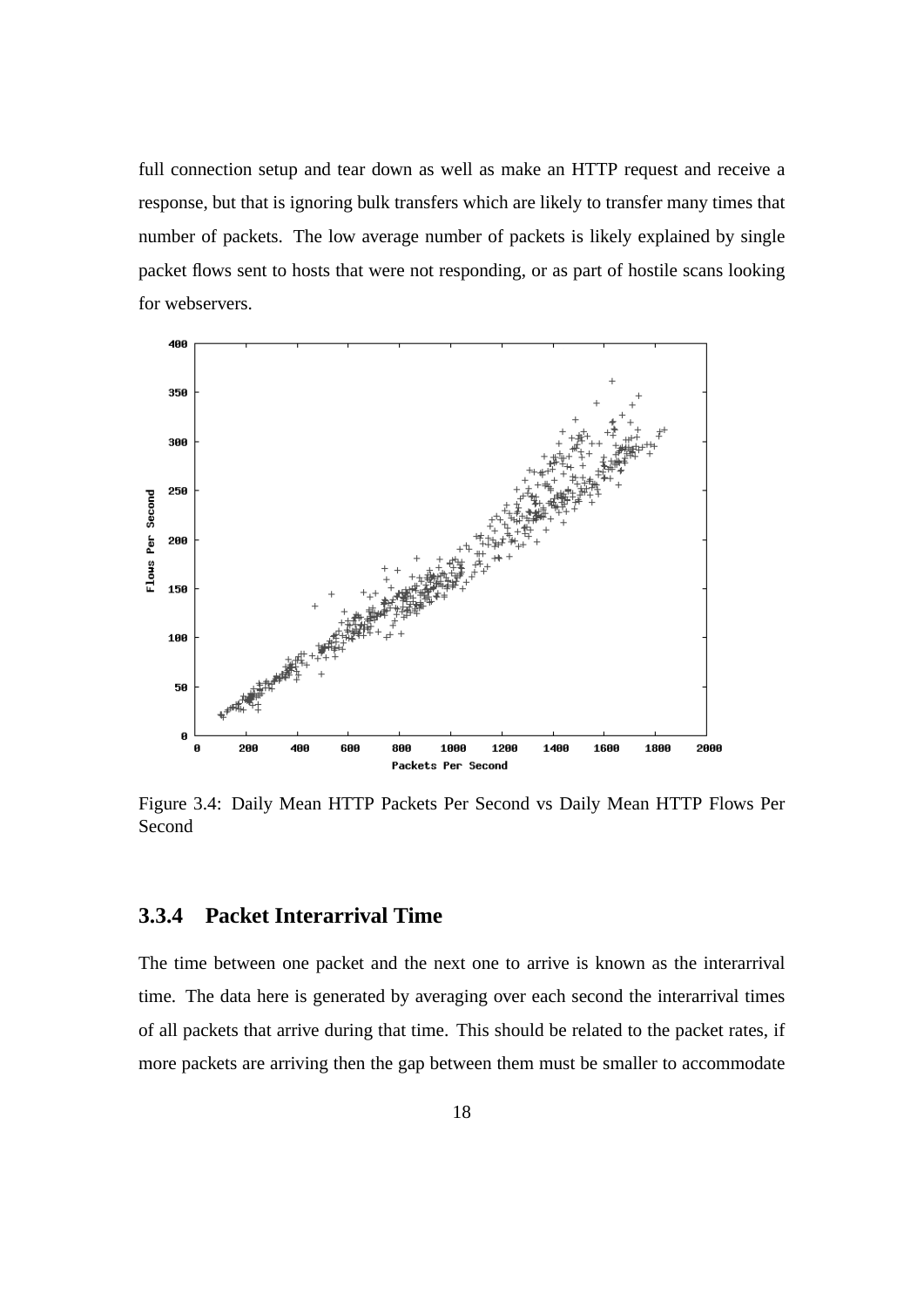them in the same time frame. Figure 3.5 agrees with this and shows the periods of large interarrival time corresponding with the dips in packet rate shown in Figure 3.1. Note that these graphs use a logarithmic scale for the y-axis due to the broad range of values observed. Breaking this up into weekdays and weekends as well shows similar traits – the weekends have consistently higher interarrival times, apart from where weekdays are holidays.



Figure 3.5: Daily Mean HTTP Packet Interarrival Time

The majority of the values that are higher than the baseline are during the weekend and are shown in Figure 3.6b. The peaks during weekdays shown in Figure 3.6a are times when the University is closed such as the Christmas and New Years holidays. The extreme peak about weekday 325 is known to have been caused by a network outage lasting most of the day. No packets were able to be received or sent during this time, but many users and applications continued to make attempts.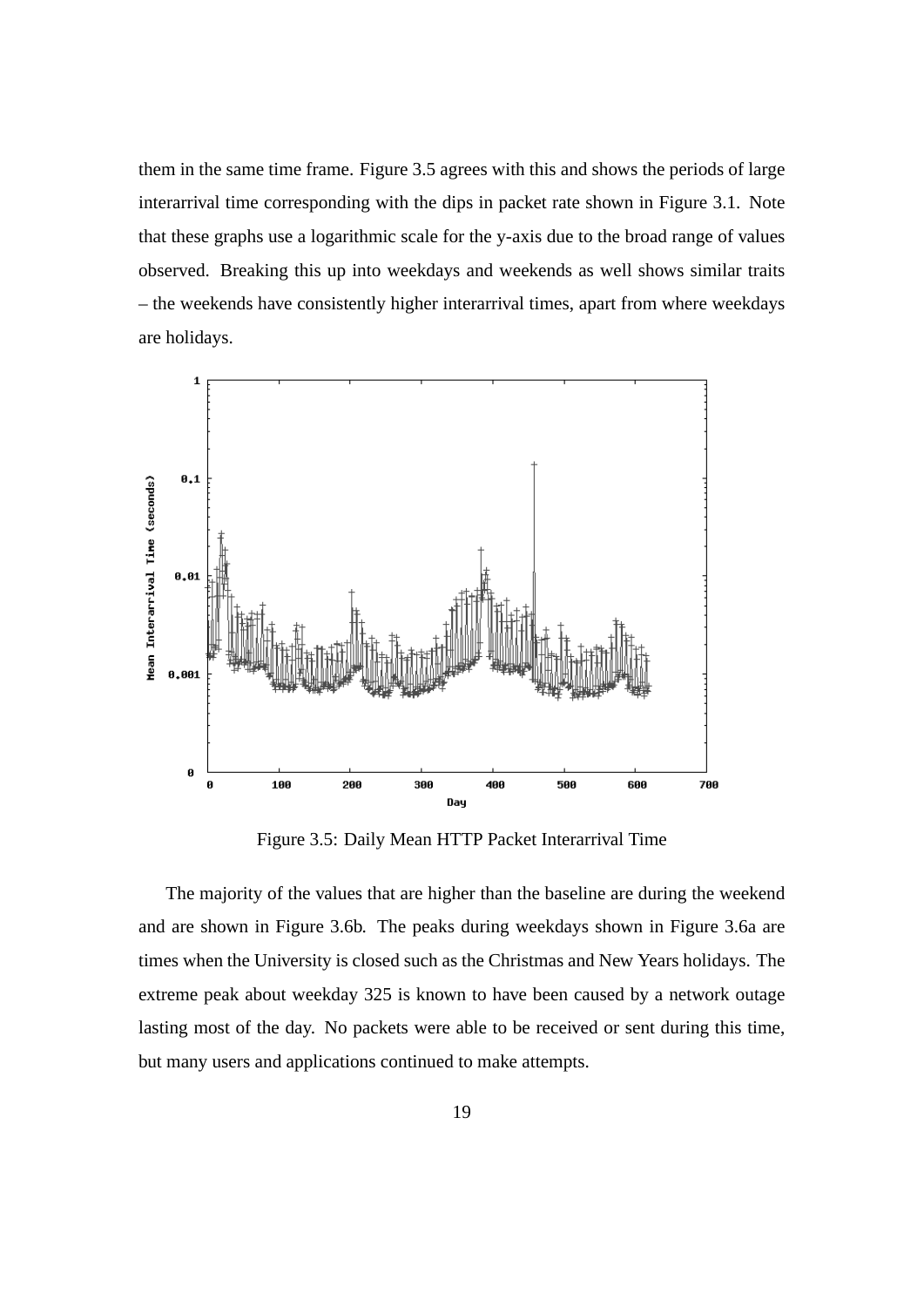

Figure 3.6: Daily Mean HTTP Packet Interarrival Time during (a) Weekdays, and (b) Weekends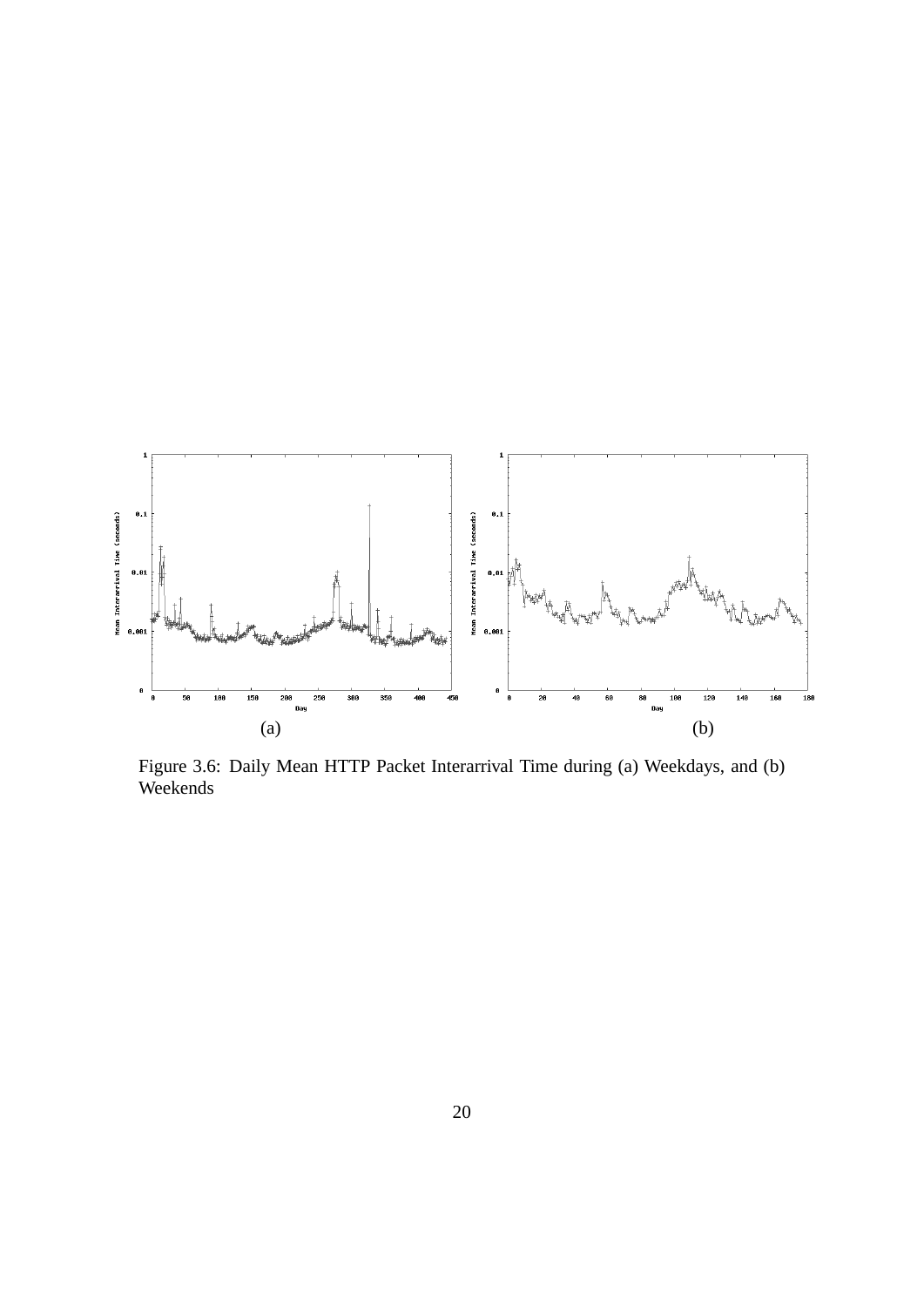# **Chapter 4 Finding Similar Days**

The first real analysis of the dataset was a direct day to day comparison intended to explore how much variation there was in core statistics. Standard methods of visualising comparisons were undertaken and are presented here – differencing the data to measure variability between adjacent days, and quantile-quantile plots comparing the distributions.

#### **4.1 Differencing Data**

A simple method of discovering how much difference there is between consecutive days is through differencing. Taking the first difference shows the amount of change that occurred from one day to the next, while taking the second difference shows how much variability there is in these changes.

Figure 4.1 shows the results of differencing the mean packets per second for each day. The thick central band is made up almost entirely of transitions from a weekday to another weekday or a Saturday to a Sunday, while the upper and lower bands are transitions from a Friday to a Saturday, or from a Sunday to a Monday. The difference day to day is very consistent, and in most cases is not large. The other statistics follow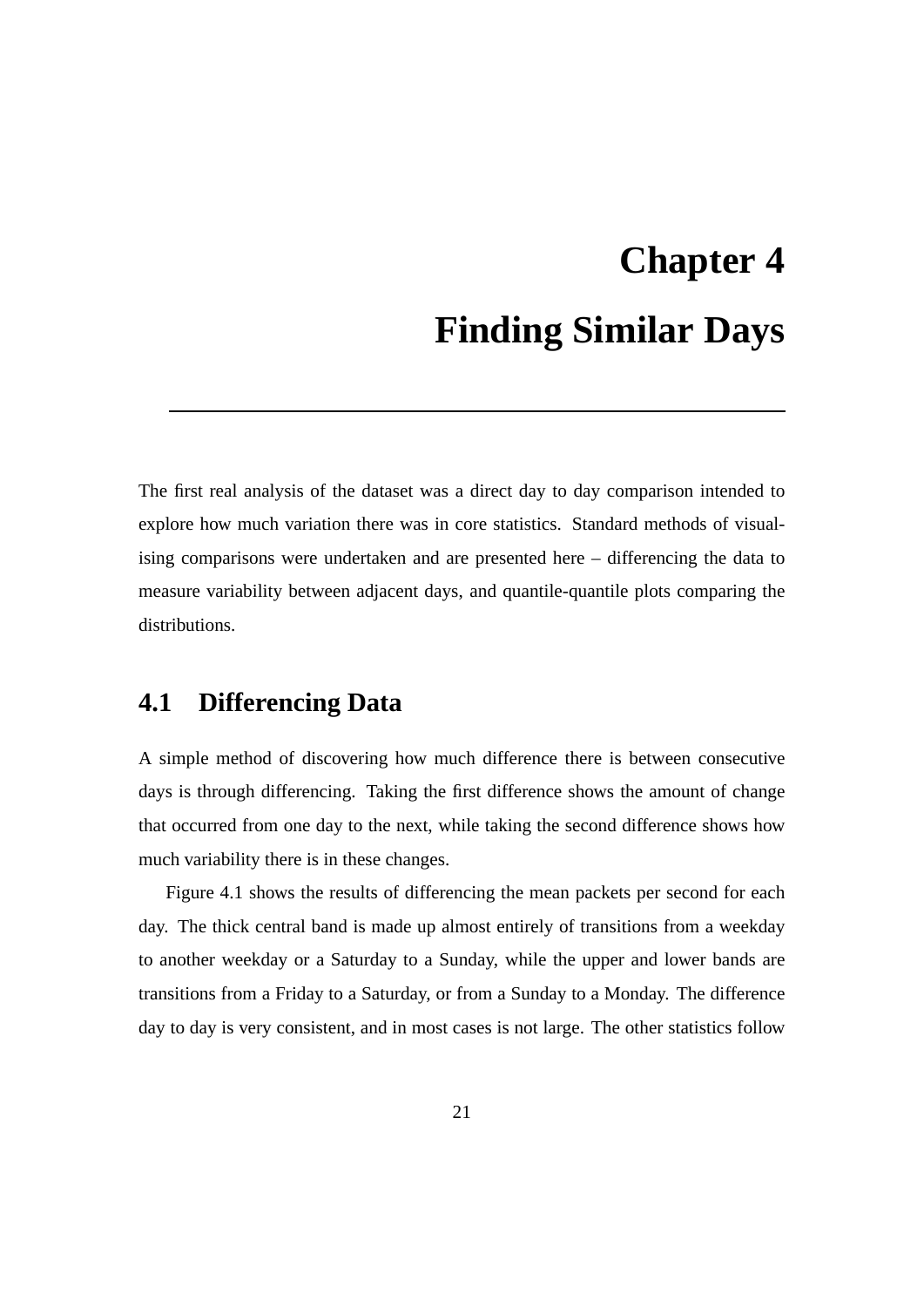

Figure 4.1: Differenced Mean HTTP Packets Per Second

the same pattern again – very little change from one day to another of a similar type, large changes between types.

### **4.2 Quantile-Quantile Plots**

Quantile-quantile plots are made by plotting the cumulative density functions of two sets of data, with one as the X axis and the other as the Y axis. If the distributions of the two are very similar (or very different) then it is quite obvious from a visual inspection of the graph - a line of points that closely follow a reference line that intercepts the Yaxis at the origin and has a slope of 1 indicates a good match. A different Y-intercept but the same slope is indicative of a difference in location between two otherwise similar distributions. To try to compare the data to find how similar days could be, plots were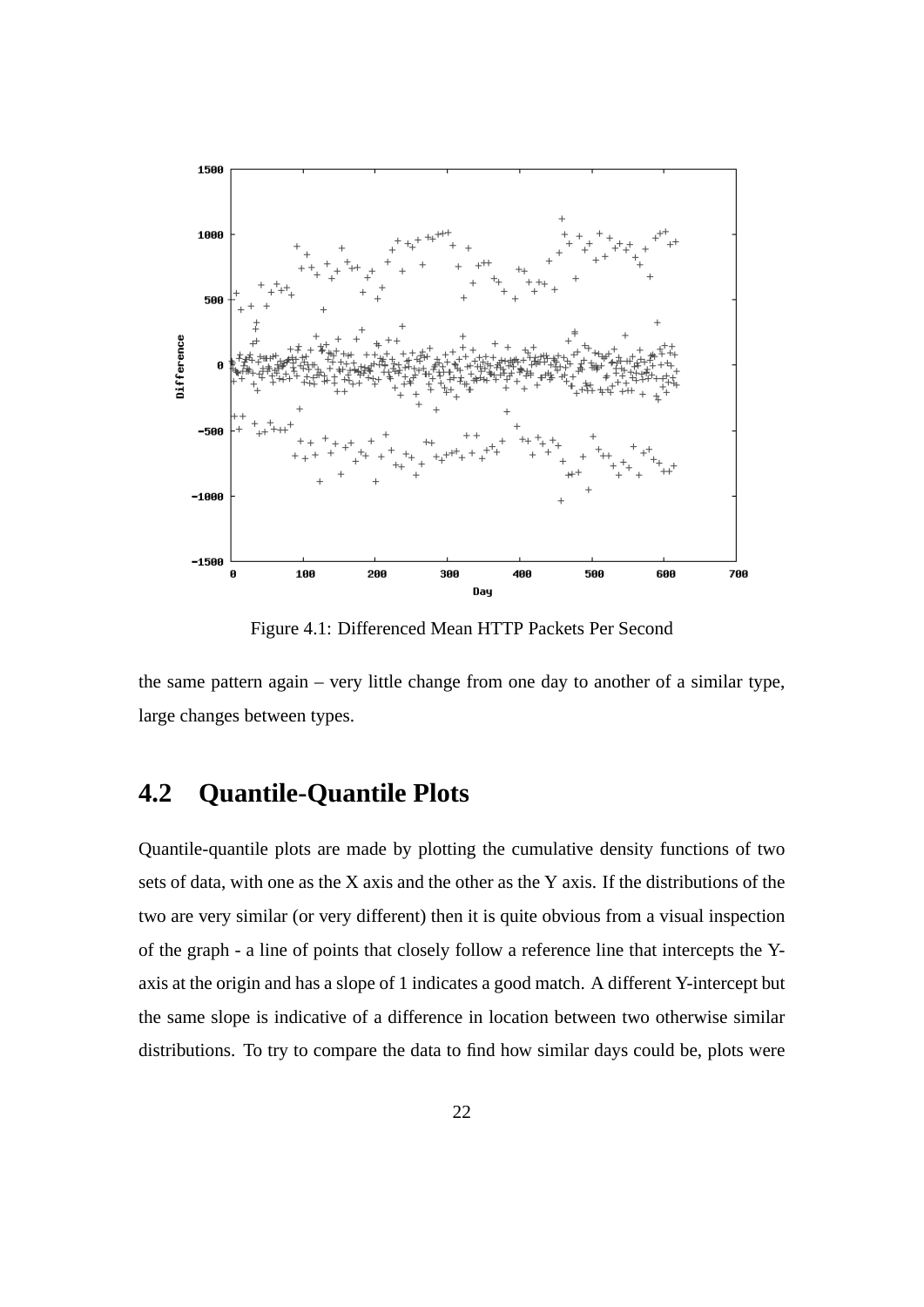made of the mean values for the simple statistics for every day against every other day.

620 days worth of traces each compared against every other day gives more than 190,000 unique combinations and so required a method of determining which graphs were of possible interest. Using the property of quantile-quantile plots that results in a straight line following the reference line if there is a good match between the distributions led to the creation of two heuristic scoring function based on least-squares regression. Calculating the square root of the sum of the squared residual values after performing least-squares regression on each pair of days gives the absolute difference between the fitted and observed values – this is how close to a straight line (of any slope) the plot is. Doing the same but using the reference line as the line of best fit and taking residual differences between the observed values and the reference line shows how close the two are. For both tests, higher values should represent days that are spectacularly different, values closer to zero should represent days that are very similar. With this ranking system in place, it was possible to sort all the values to find the pairs that were likely to be the most similar and different, and to get a broad overview of just how much difference there was likely to be between any two days.

Figure 4.2 shows two examples of how the quantile-quantile plots can look based on their score for the heuristic based on their distance from the reference line. Figure 4.2 (a) compares Sunday 22 February 2004 with Sunday 21 November 2004 and shows that the two Sundays outside of term-time have similar traffic characteristics. (b) compares Thursday 1 January 2004 with Tuesday 12 April 2005 and gets very different results - one of the days with the least traffic volume (New Years Day) is very different to a weekday in the middle of term-time.

Figure 4.3 shows the highest and lowest scoring days for the heuristic based off the residuals from comparing the observed data with the line of best fit (drawn). Section (a) compares Tuesday 30 December 2003 with Friday 2 January 2004 and (b) compares Saturday 13 December 2003 with Monday 6 September 2004. The two very similar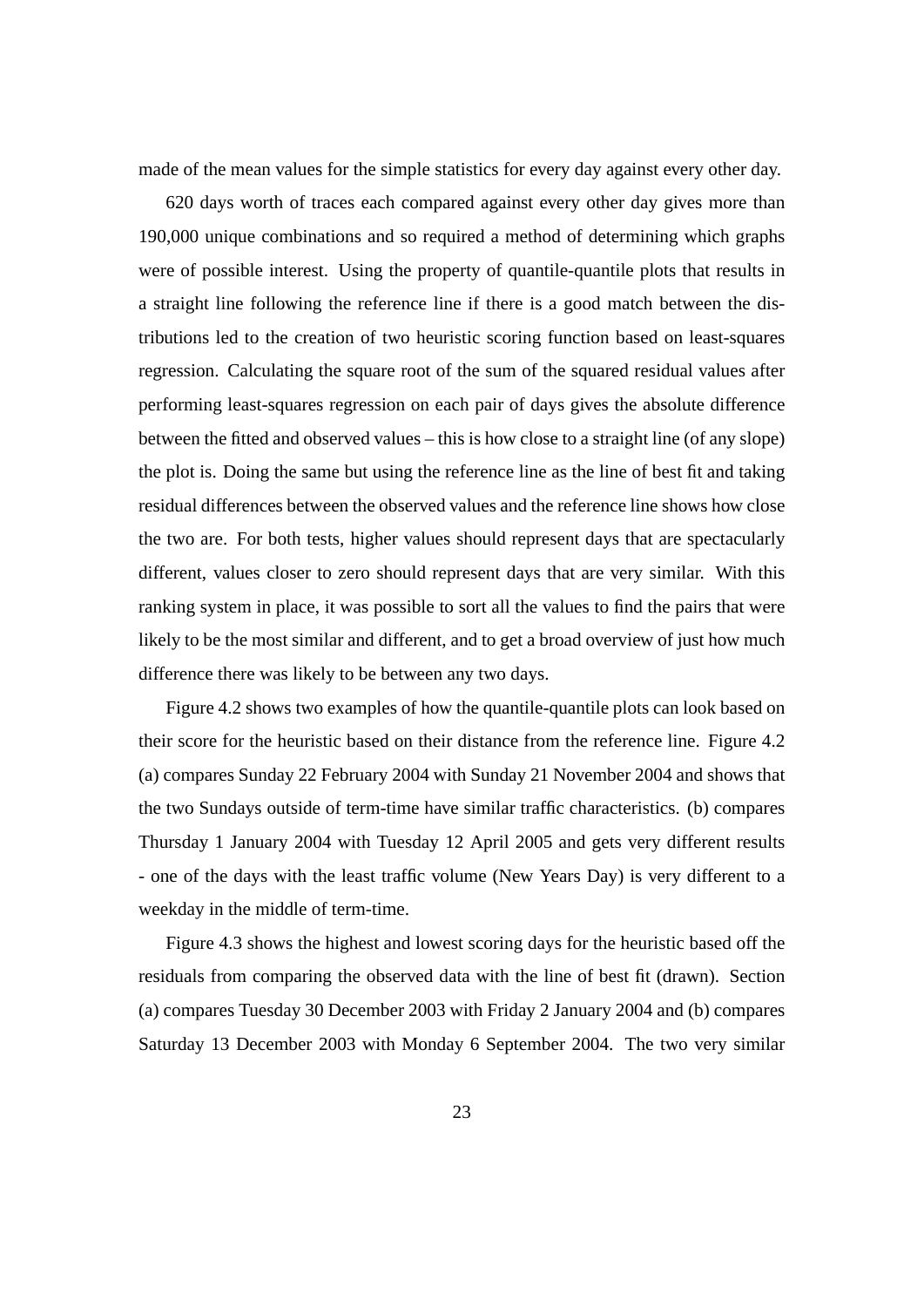

Figure 4.2: Quantile-Quantile Plots of packet rates for (a) two days with similar distributions, (b) two days with different distributions

days are both during the statutory holidays that surround the new year, and the slope of the line of best fit is actually very close to that of the reference line.

While this method is useful for bringing some order to the large amount of data here, it has a number of shortcomings. Having a low difference when compared to the reference line gives no indication as to how consistently similar the two days involved are. The quantile-quantile plot could oscillate around the reference line and so spend a lot of time near it that cancels out most of the time spent further away, resulting in a low score, but the distributions of the days would not be similar. Two days that have very similar distributions and follow the reference line closely apart from a few observations that deviate greatly will also have a low score (and perhaps deservedly so), but some sort of event may have occurred to cause this and it should stand out as being different. A quantile-quantile plot that follows the slope of the reference line perfectly but is offset by some amount will have a large score as every observation is a long way from the reference line, when in fact the two distributions are similar and differ only in location.

Comparing the residual value of the quantile-quantile plot to a line of best fit found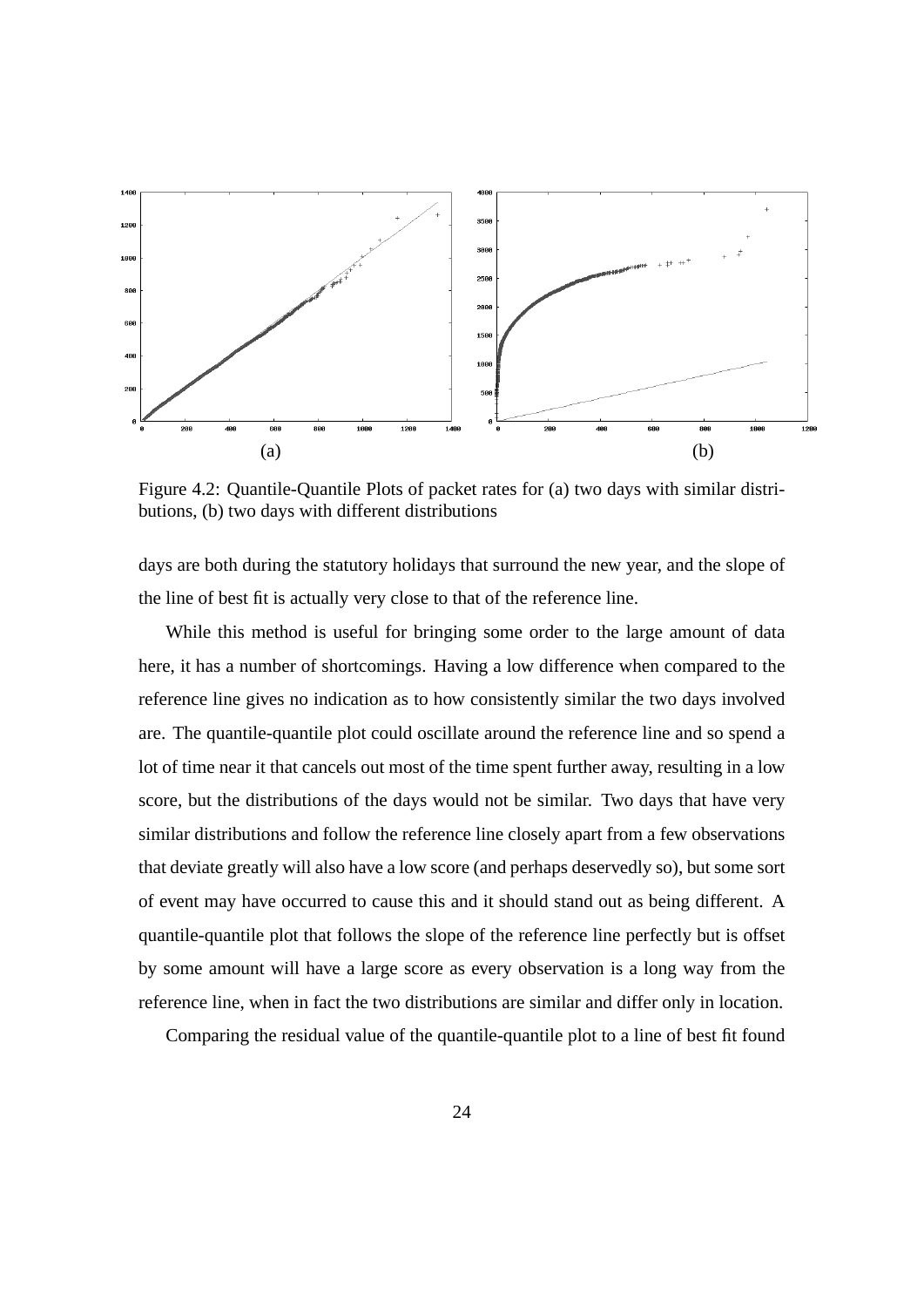

Figure 4.3: Quantile-Quantile Plots of packet rates for (a) two days with low scores for the linear regression heuristic, (b) two days with large scores for the same heuristic

through linear regression will determine how straight it is, but gives no information about the angle present. It is possible for a low scoring quantile-quantile plot to have a slope that does not even approximate that of the ideal reference line, though a high scoring one shows that there is a definite difference between the distributions. Even when all these are combined to give a measure of how similar two days are, the values do not have any real meaning - there is an implied ordering for each metric (a lower score is closer to a straight line and therefore more similar) that allows statements to be made about comparative similarity, but at what point in the scale are two days no longer considered to be similar? Manual observation could perhaps offer a cut-off point, but something further is required for this to be automated.

If the slope is taken into account as a fully important part of the heuristic then it makes the results a lot more clear cut, but the problem of knowing at what point to draw the line between being similar and different is still unsolved.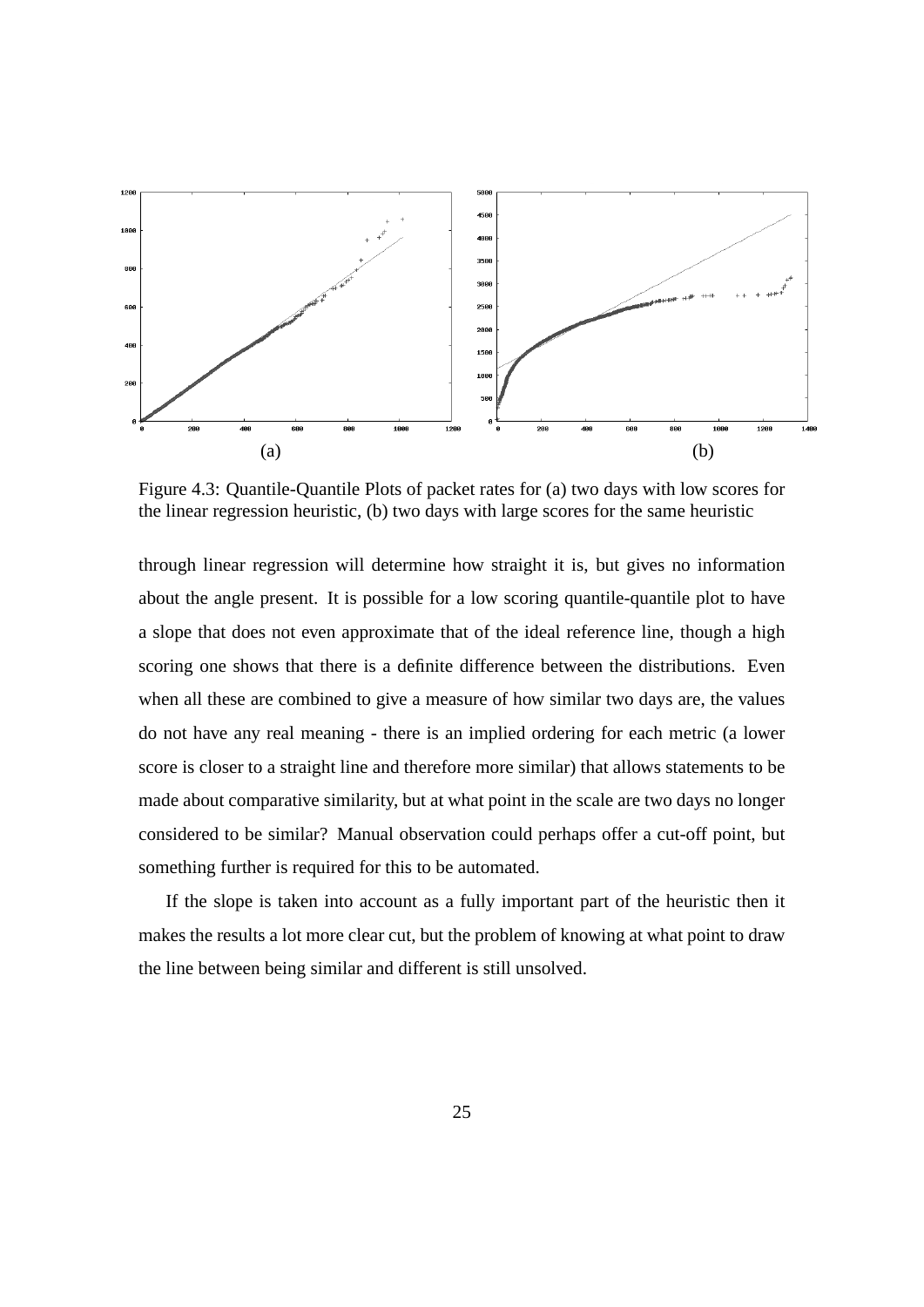### **4.3 Changes Over Time**

Also worth investigating is the matter of growth and change in the way the network is used over time. If the information is going to be used as part of a simulation framework, then it is important that it is still relevant after it has been measured and not made obsolete. If there is a general trend towards increasing traffic amongst days of a certain type, then if this is known it can be factored into future simulations.



Figure 4.4: One to one comparison of packet rate of days in 2004 with those in 2005

Figure 4.4 overlays the mean packets per second for each day of the year for which data is present for both 2004 and 2005. Using New Years Day as a starting point, each day is compared with the one 365 days after it. Not every day is directly comparable as holidays fall at different times and University term dates change slightly, but it is still useful to see. Remembering from Chapter 3.3.1 that the upper band is made up mostly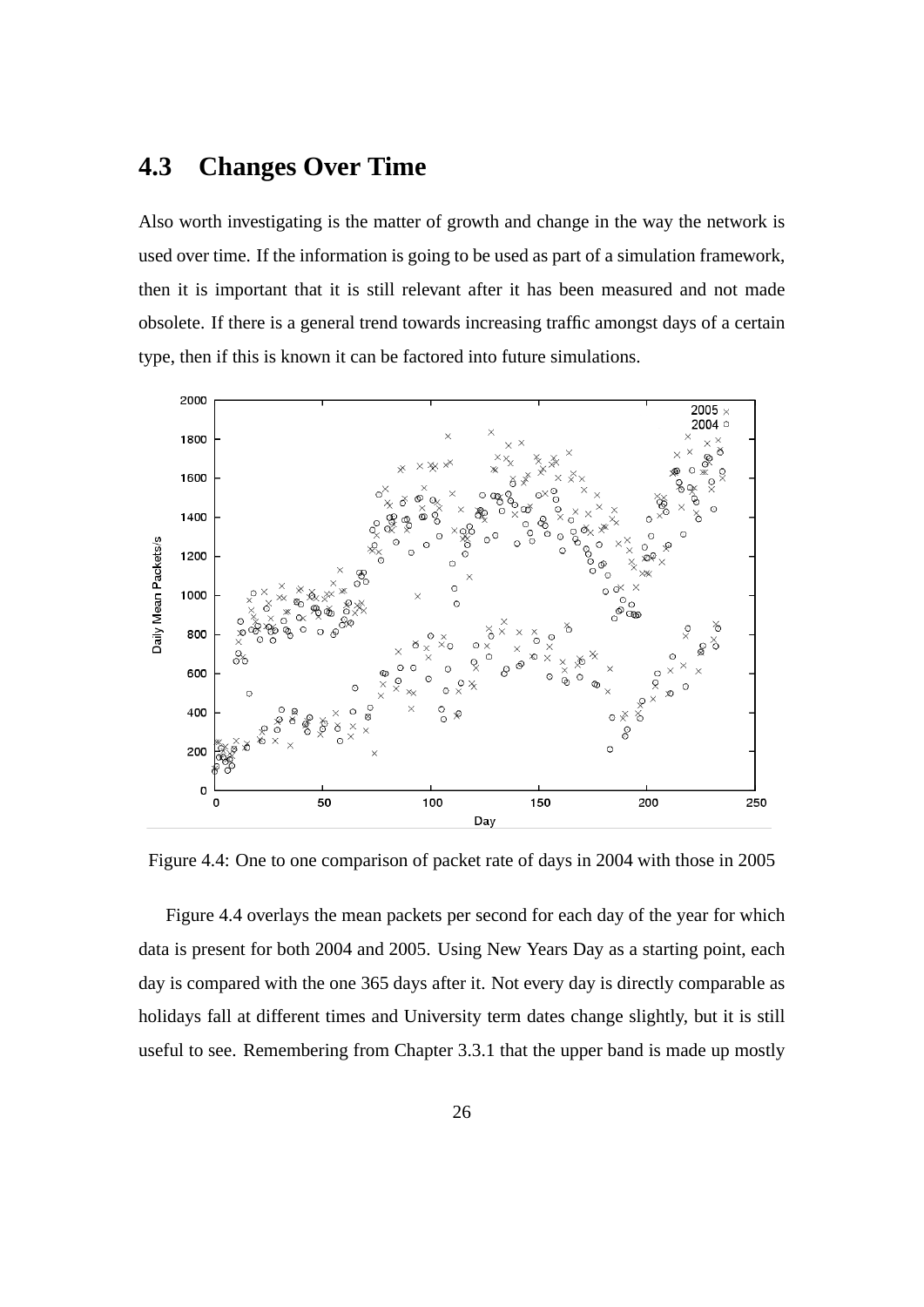of weekdays and the lower band mostly weekends, it can be seen that the weekdays in 2005 are consistently higher by 50 to 200 packets per second. Weekends are very similar in both years, with only slight variation on the whole. Only one third of the pairs recorded a lower value in 2005, and of them the majority are only a small change. The differences appear bigger during busy times but as a percentage they are very similar throughout the year.

An alternative approach using least squares regression also agrees with what is seen in Figure 4.4. Over the whole dataset, the regression line has a slight positive slope showing a general increase in the quantity of traffic traversing the University link, though with the seasonal variation and the data beginning at a time of year with low traffic and ending at a time with high traffic this is not necessarily to be trusted. Splitting it into its composite parts tells the same story however – traffic on weekdays during semester increased by nearly 25% from start to finish, and weekends during semester by 18% (Figure 4.5a and Figure 4.5b).



Figure 4.5: Linear regression lines drawn with (a) mean packet rate for weekdays during termtime, (b) mean packet rate for weekends during termtime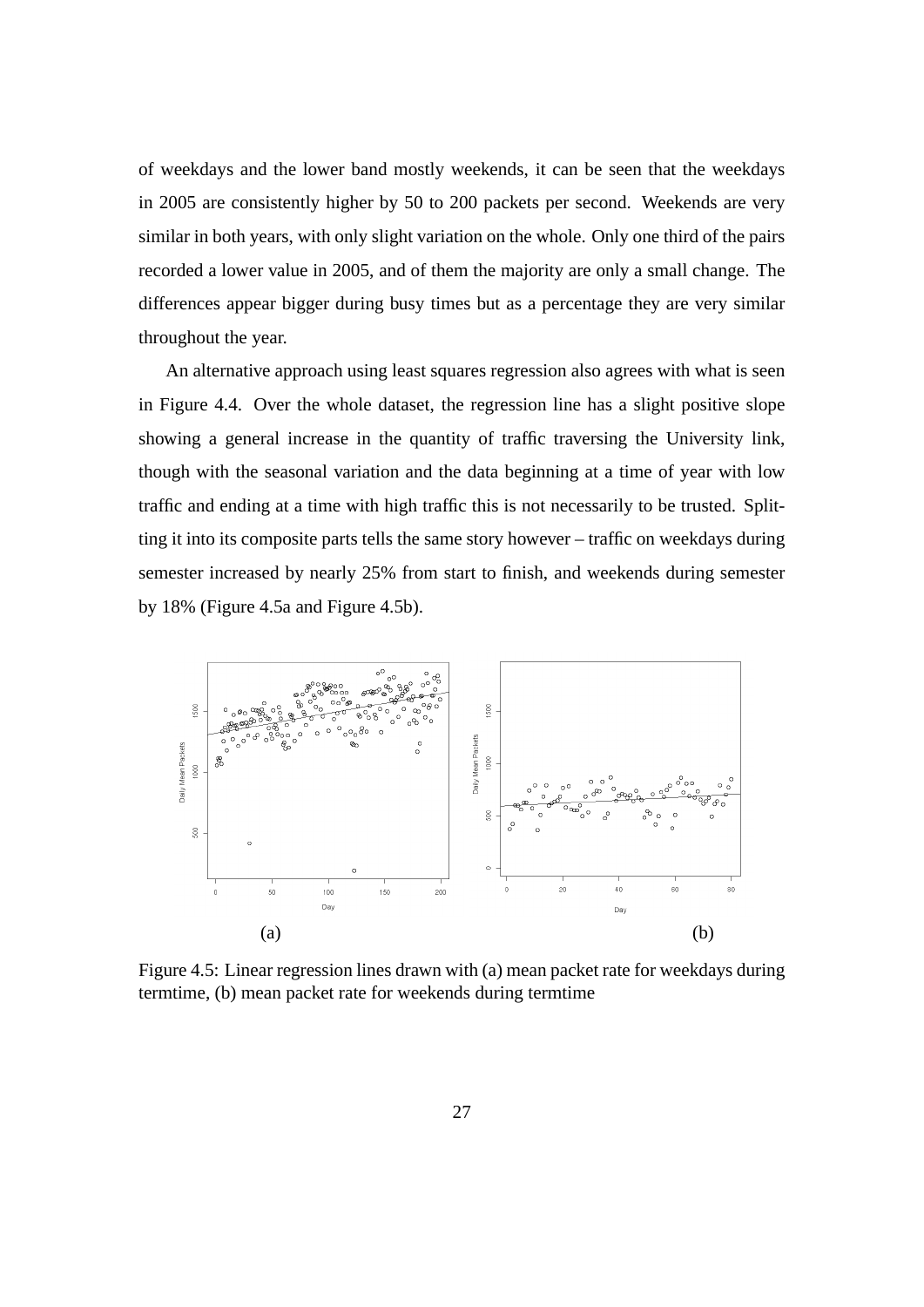# **4.4 Comparison Using Empirical Distributions**

The large amount of data available makes it possible to use the distributions of data itself to determine similarity. Any two days that share similar statistics are more likely to be the same than two that are at opposite ends of the distribution. A simple program to compare the locality of two days within the whole range of days was written and is discussed here as a method used to directly compare them.

## **4.4.1 How It Works**

Each day has a number of statistics associated with it and each of these statistics has its own distribution of values. Some of these are distributed normally, some exponentially, some uniformly, each day contributing a single point. In order to compare the values of two statistics belonging to different days, both points are plotted as part of the distribution to which they belong, and the relative distance between them in relation to other values is measured. In the example shown in Figure 4.6, the statistic examined is normally distributed, and a comparison is being made between points *A* and *B*. The area of interest between the two points is shown shaded in the diagram and is the part of the graph that falls between the curve, the x-axis and the two vertical lines at *A* and *B*.

In the actual cases, the distribution curve for each statistic is built directly from the observed data, and is unlikely to be such a smooth curve as in Figure 4.6. This does not prevent the use of integration to calculate the area under the curve between two points. Finding this area as a percentage of the total area shows how many other observations separate these two – few observations and they are likely more similar, many observations and the two days are likely more different. Because of this it works independent of the actual difference in values of the two observations.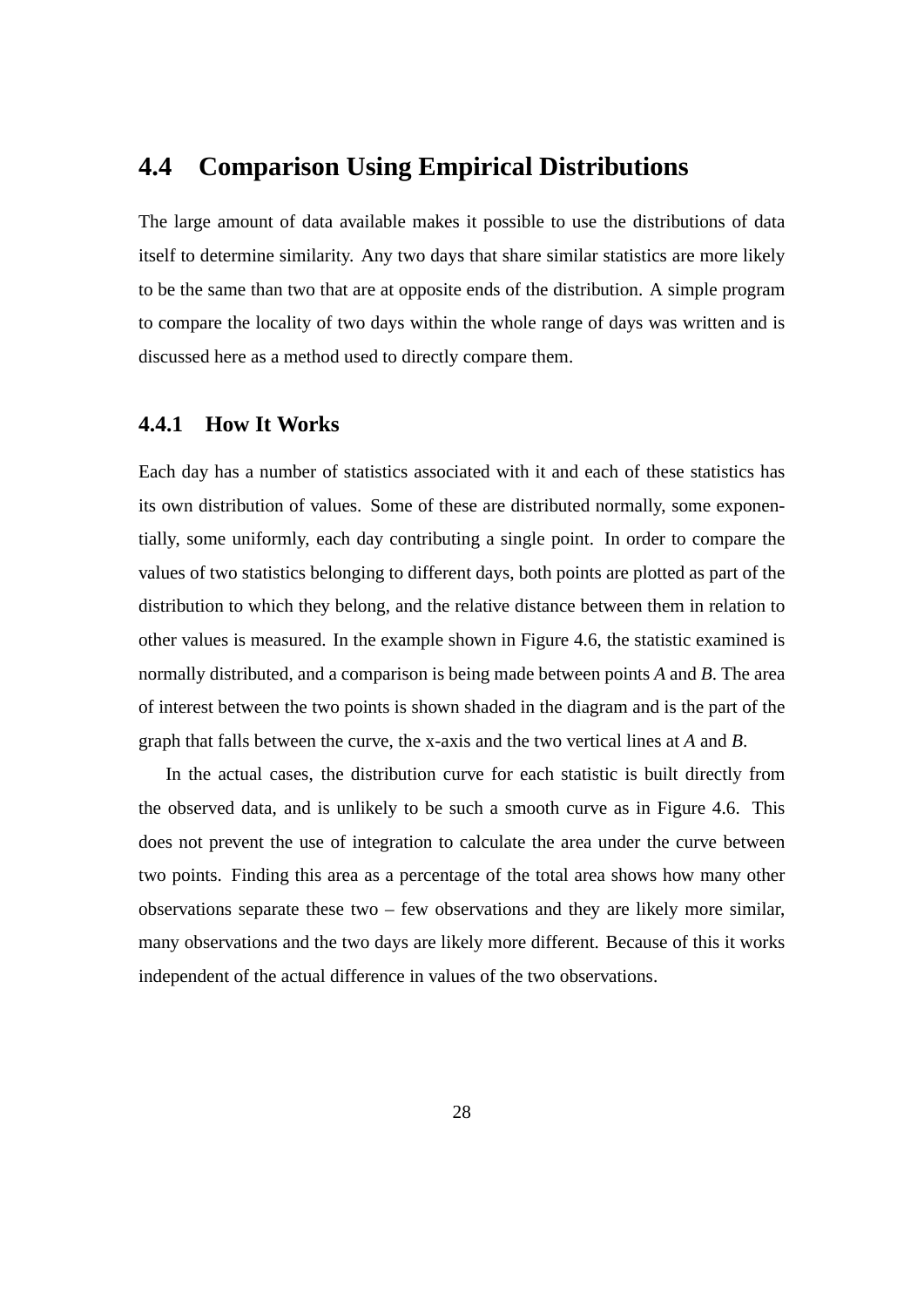

Figure 4.6: Example of a comparison between two points

## **4.4.2 Disadvantages**

This method suffers from some of the same problems as others do - determining how close two days should be before they can be considered the same. If there are a lot of observations within a small area, then small changes in value are actually a large change in the placement of the observation within the distribution. It is not obvious if this is good or bad behaviour - these observations could all be from days that have similar values because they *are* similar and should be counted as such, or because the amount of variability is so low then the small changes are quite significant and the days are different even though there is not a lot of difference in their values.

Some of these problems are investigated further in Section 5.4.2 by combining this method with the results of using machine learning to cluster the data. The difference between all the members of each cluster can be used to see how much variability should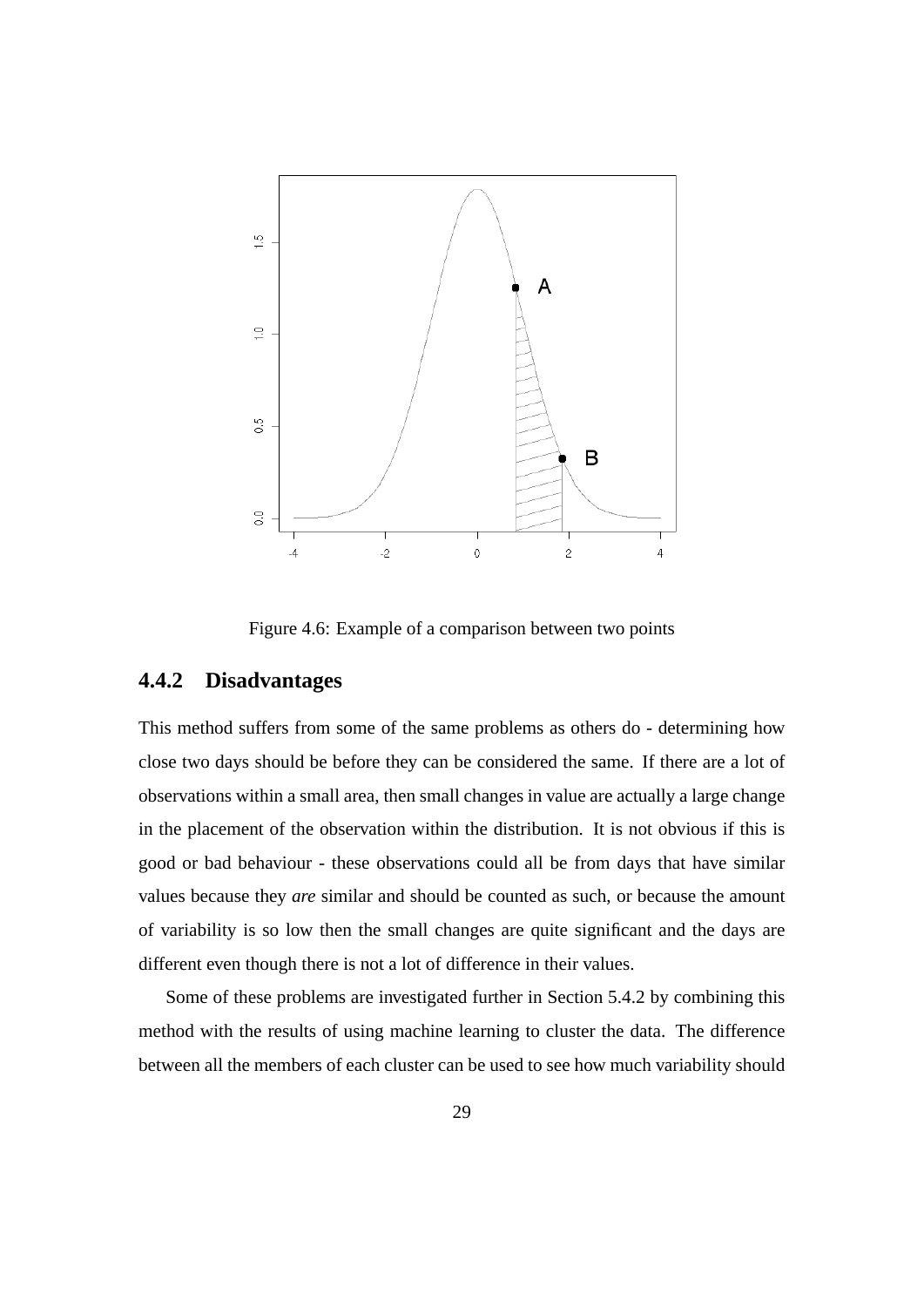be allowed between any two days before they are considered different.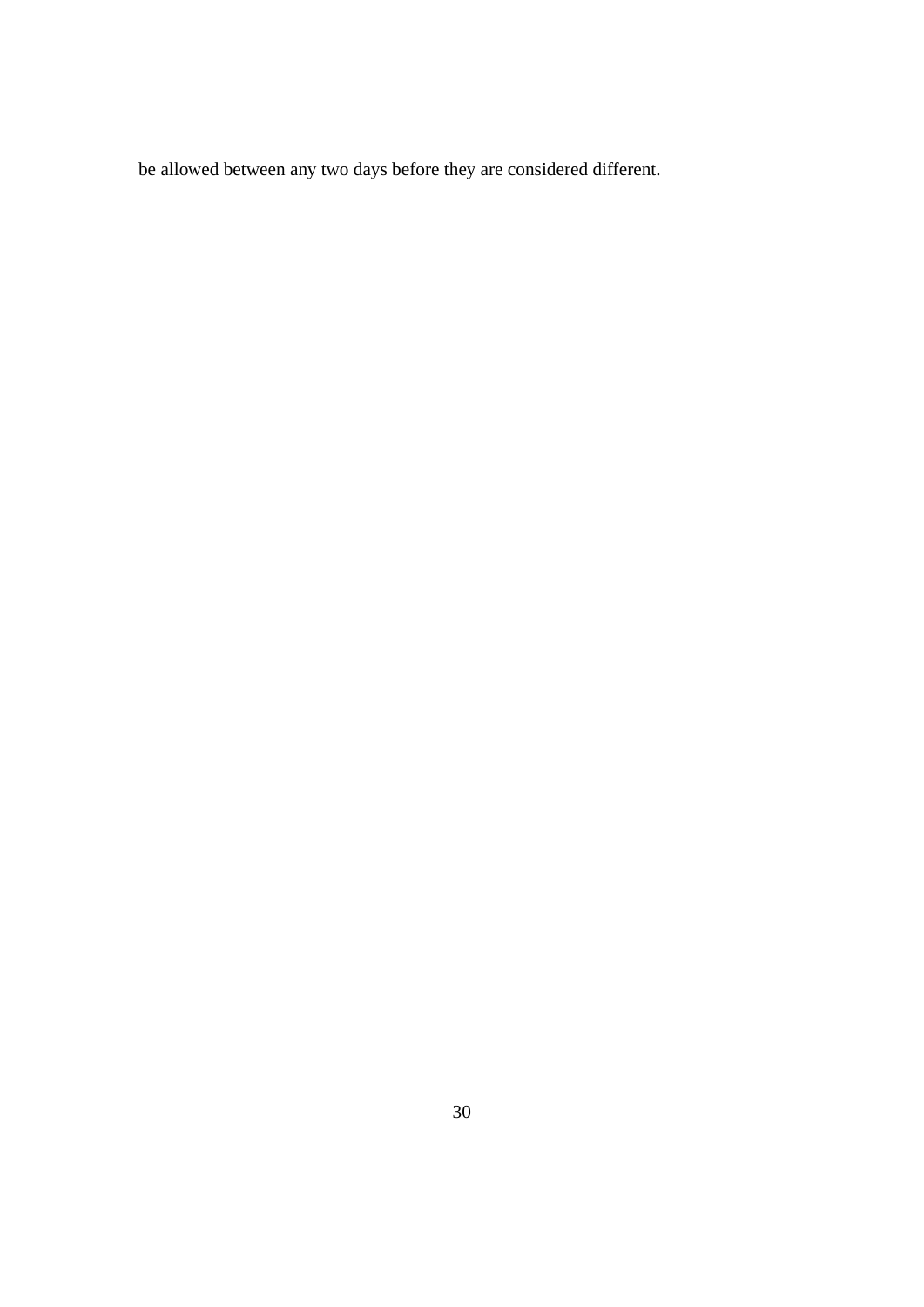# **Chapter 5 Grouping Data Using Machine Learning**

With the large amount of data it was important that only the more useful attributes were considered in order to speed execution time and to make human understanding of the attributes easier. To this end, the machine learning tool Weka[29] was used for its clustering and selection algorithms. Also of use is the flexible visualisation functionality that makes it simple to compare the results of clustering with the individual attributes used.

What this aimed to do was divide the dataset into a number of groupings, with each grouping following a separate pattern. Each of these patterns (*clusters* in machine learning terminology) would describe days that were quite similar to each other and shared common characteristics. The values for the defining characteristics of each group can then be used to describe the cluster for further use in such tasks as simulation. The attributes used to decide on cluster membership are discussed in Chapter 3 and of these the most important are investigated below in Section 5.2.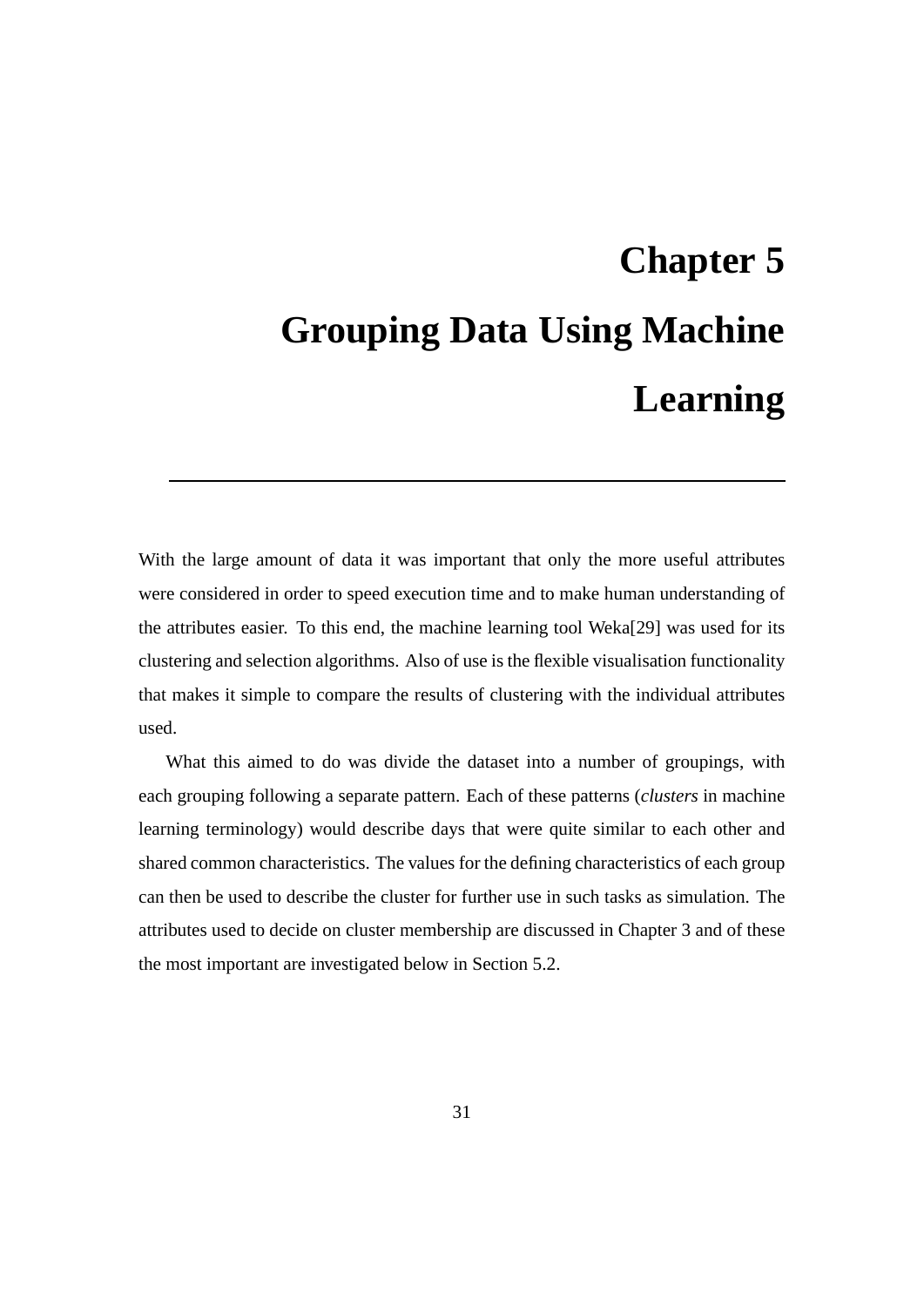# **5.1 Clustering the Data**

Weka requires the data to be in a particular format known as the Attribute-Relation File Format (ARFF). It is a simple text based format that describes the attributes that are being considered, the type of data they contain, and a list of observations. Figure 5.1 shows the beginning of an ARFF file that was used to cluster data based on various aspects of the measured packet rate. All of the attributes that were independent of any other day were given as possibly important, as well as giving the day of the week, and the part of the university calendar that the data was captured during (mostly based around the number of students present and what they were meant to be doing, for example attending classes or sitting exams). Statistics that had been investigated but relied on a comparison with another day were initially used but very soon dropped as they were considered to be misrepresenting the data when there was no proper method for determining which day(s) they should be compared with.

The Weka software contains an implementation of the EM (Expectation Maximisation) clustering algorithm that is commonly used to put observations into groups that have the maximum amount of similarity within and the maximum amount of dissimilarity without.

The EM algorithm was given freedom to choose the number of clusters that were appropriate to the dataset given. Observations of packets per second, bytes per second, active flows per second, mean interarrival times, and a combination of all of them were used, and in most cases between 6 and 13 clusters were made. However, between each run the membership of many clusters was consistent, with most clusters corresponding to a particular part of the University calendar. This is positive in that it agrees with the earlier observations made of the raw data that each attribute of the traffic measured is strongly related to one another. The rest of the clusters formed had small memberships (sometimes only one or two observations in size) and appeared to have been formed because one aspect or another of the traffic was not quite similar enough to gain entry to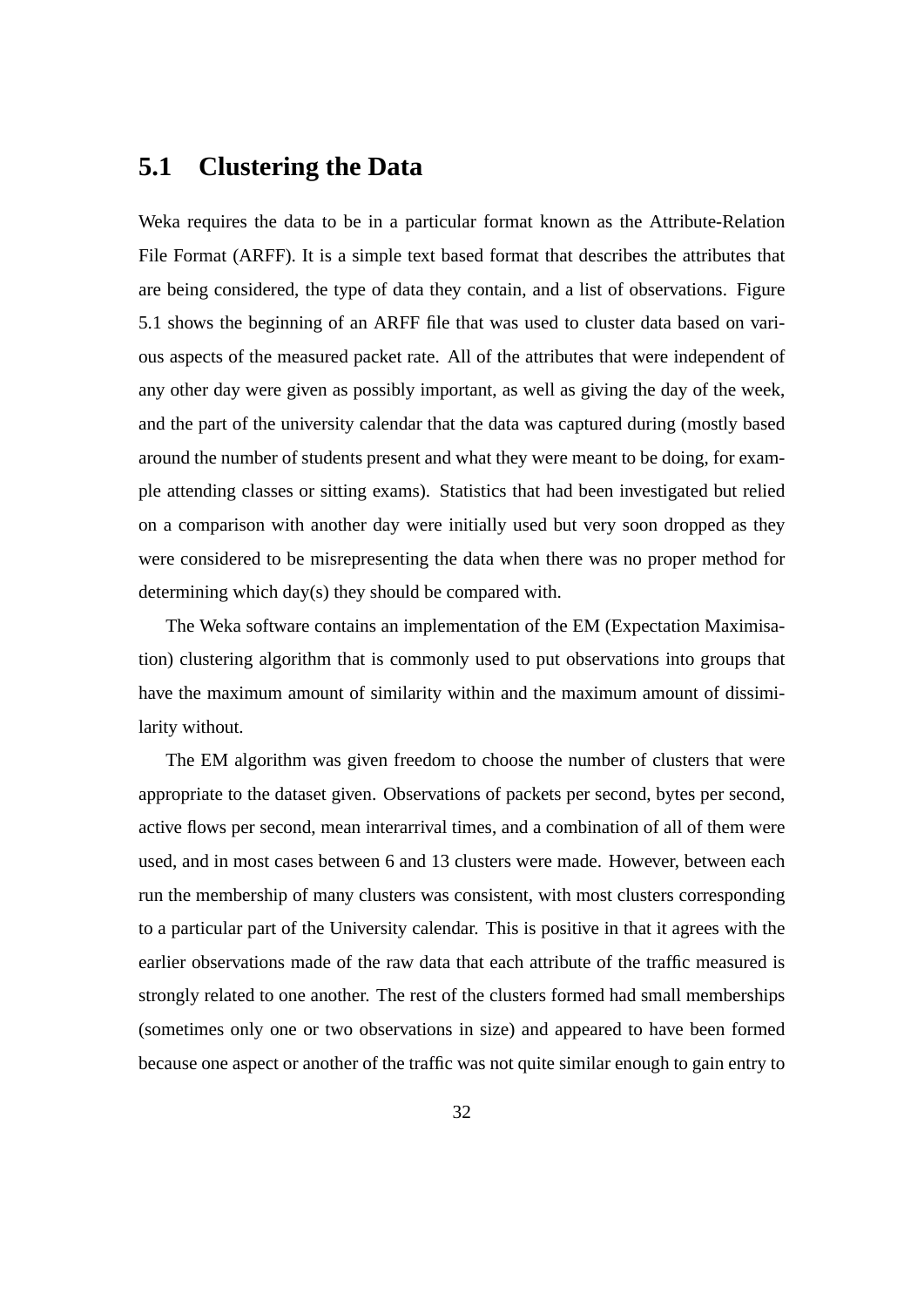```
@relation packets-indep
@attribute mean real
@attribute median real
@attribute sd real
@attribute diff mean real
@attribute diff_median real
@attribute diff_sd real
@attribute alpha real
@attribute hurst real
@attribute kpss_pvalue real
@attribute diff_kpss_pvalue real
@attribute day {Mon,Tue,Wed,Thu,Fri,Sat,Sun}
@attribute type {NoStudents,Closed,Stat,Summer,SummerExams,Enrollment,A,B,Recess,Study,Exams}
@data
214.7935 181 145.2776 0.01000093 0 101.4248 0.5456751 0.8535248 0.01 0.1 Sun NoStudents
715.1884 693 247.2832 -0.01518659 0 213.6805 0.4637392 0.746715 0.01 0.1 Mon NoStudents
750.0874 729 237.4157 0.01083434 -1 206.6448 0.4116410 0.8059564 0.01 0.1 Tue NoStudents
723.7181 698 248.3084 -0.01472359 -2 203.0334 0.3860067 0.8548072 0.01 0.1 Wed NoStudents
743.4346 727 245.3017 0.01277896 1 205.9213 0.393638 0.8294088 0.01 0.1 Thu NoStudents
...
```
Figure 5.1: Example ARFF File for Packet Rate Data

one of the major clusters. These are the days where everything was normal apart from there being an unusually light load (statutory holidays), or where something went very wrong with the network itself (such as the complete loss of the uplink made obvious by the peak in Figure 3.5).

## **5.1.1 Example - Packets Per Second**

The initial run used only packet rate data to test the clustering tools and to make sure that the output made sense given what is known about the link measured. Figure 5.2 shows the output from Weka after running EM over the data and visualising the clusters in relation to the day of the week on which the data was collected. Almost every cluster is clearly defined as representing a type of weekday or weekend, apart from a number of very small clusters that cover both. Clusters 3, 9 and 12 cover most of the weekdays, with the majority being cluster 9. Cross-referencing this with Figure 5.3 shows they each belong to mostly separate parts of the year - cluster 9 covering times when there are students around, with 3 and 12 covering quieter parts of the year. Cluster 2 looks to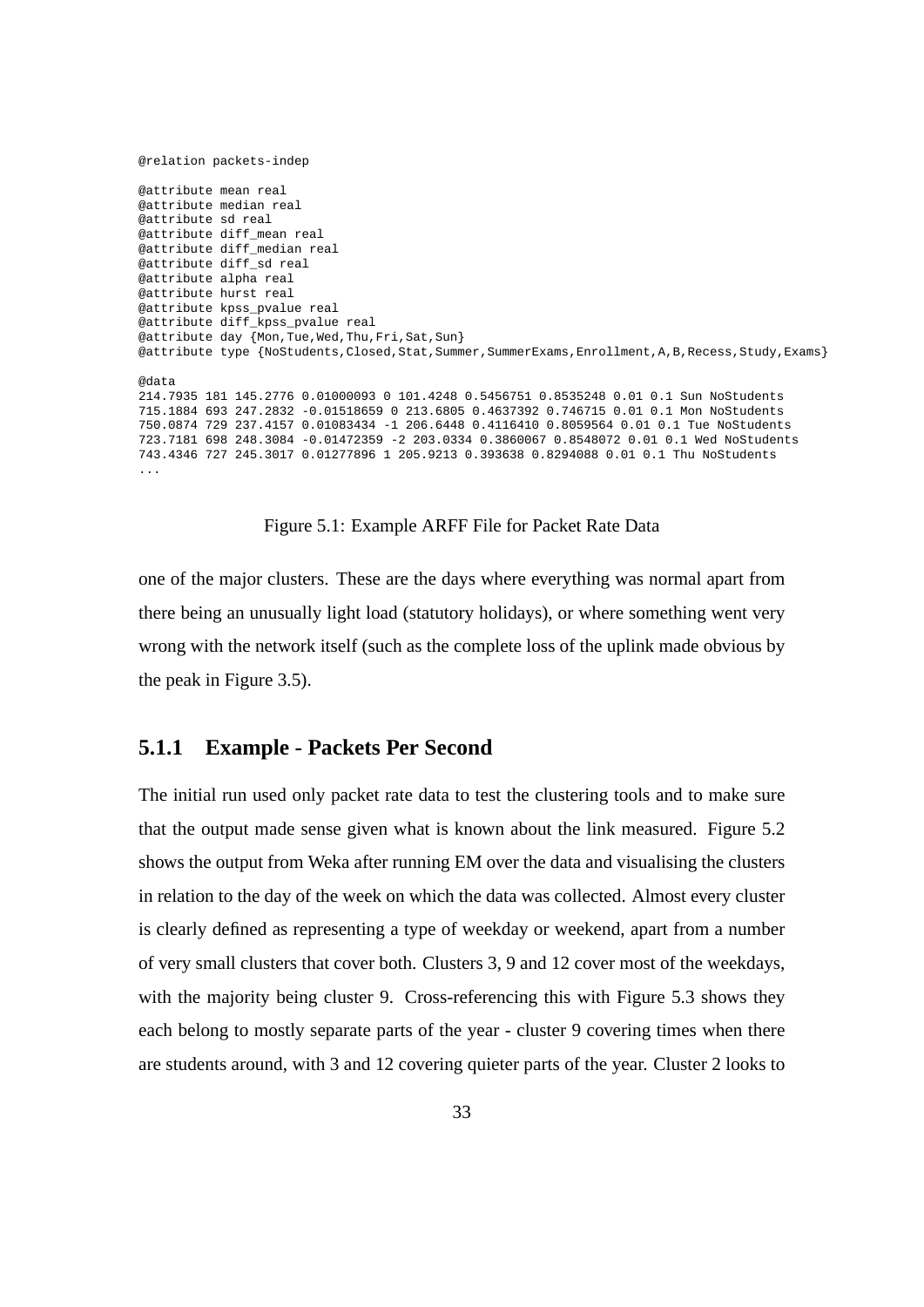

correspond with busier weekends and 7 to those weekends where there are less students.

Figure 5.2: Clustered Mean Daily Packets per Second vs Day of the Week

The smaller clusters such as 0, 1, 4, 5, 6, 8, 10 and 11 tend to appear in only one part of the University year and are unusual. Many of the clusters have a membership of less than ten days out of the 620. Chapter 5.2 accounts for most of these clusters as the result of over-fitting the data after investigating which attributes were used during the selection process.

Treating each aspect of the measured traffic separately gave very similar results that are not shown here as they would add nothing new. They are also made redundant by later developments discussed in Section 5.3. The final ARFF file was a combination of all the data involving packet, byte, flow counts, and interarrival times. As expected due to the similarity of the four components making up this combined dataset, the results of putting them all together are very similar to the individual results. The major clusters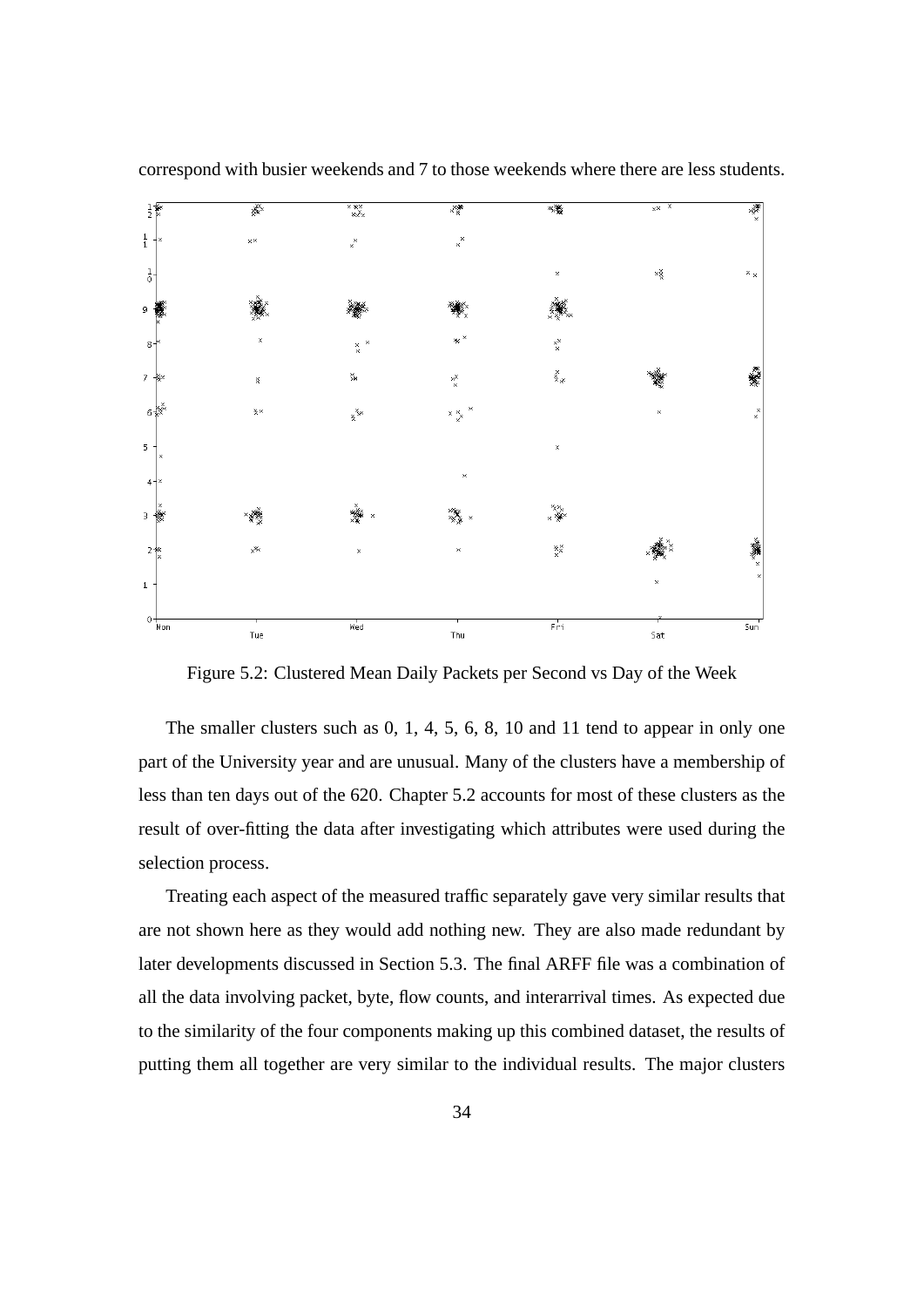

Figure 5.3: Clustered Mean Daily Packets per Second vs University Calendar

are still built around the University term dates and the minor clusters still exist to fill niche situations. Everything discussed with respect to the clustering based solely on packet rates is still applicable to these clusters.

# **5.2 Attribute Selection**

Because the clustering algorithm gives no information as to what attributes were used to make decisions, a supervised learner needs to be run over the output of the clusterer. Assuming that each day belongs to the cluster that was shown to be the most likely candidate, the cluster membership can be appended to the record in the ARFF file and used as a class for a supervised learner. Using a decision tree instead of a method such as a neural network has the advantage that the output is in a human readable format and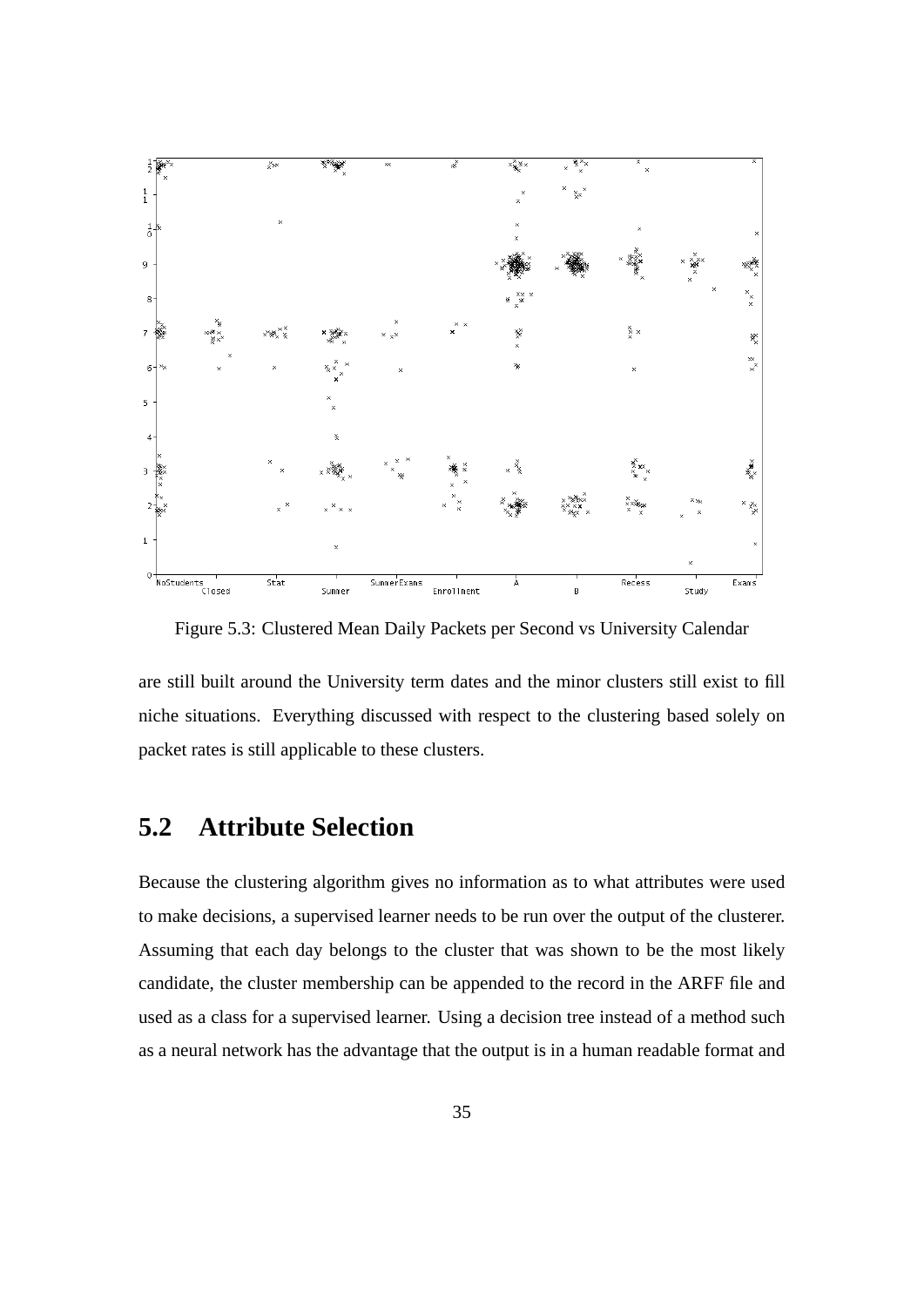it makes it explicit which attributes and values were used to make a decision. Tree and rule learners must be able to express their results in a way that shows what attributes were considered useful, while neural nets and other more complex systems do not always show this clearly. Weka also contains a module specifically for determining which attributes are the most effective at predicting class, and this was used to check against the decision trees.

## **5.2.1 Decision Trees As Attribute Indicators**

The initial decision tree created by the J48[20] algorithm using packet rate data is shown in Figure 5.4. The highest nodes in the tree are those that branch on the median, the mean and the p-value of the KPSS test for stationarity (shown as *kpss pvalue* in the figure) which agrees very strongly with the results of the dedicated attribute selection. Of interest however are the nodes branching on the result of the KPSS test - they are comparing p-values that are so similar their is really little difference between them. Most of the values used in the pivot points are significant at the 0.05 level and it does not really make sense to examine the data in too much more detail. They could be treated as different degrees of significant, but the main reason behind performing the test was to check the data for stationarity. It is only really important as to whether the data is likely to be stationary or not, and a low p-value allows us to reject the null hypothesis of stationarity. So, the data was reformatted to convert the p-value into a nominal with two possible values, *stationary* and *non-stationary*, with any score over 0.05 being considered a failure to reject the null hypothesis and marked as *stationary*. This change caused the KPSS test to drop out of the decision tree and attribute selection altogether and left the mean, median and standard deviation as the most important attributes.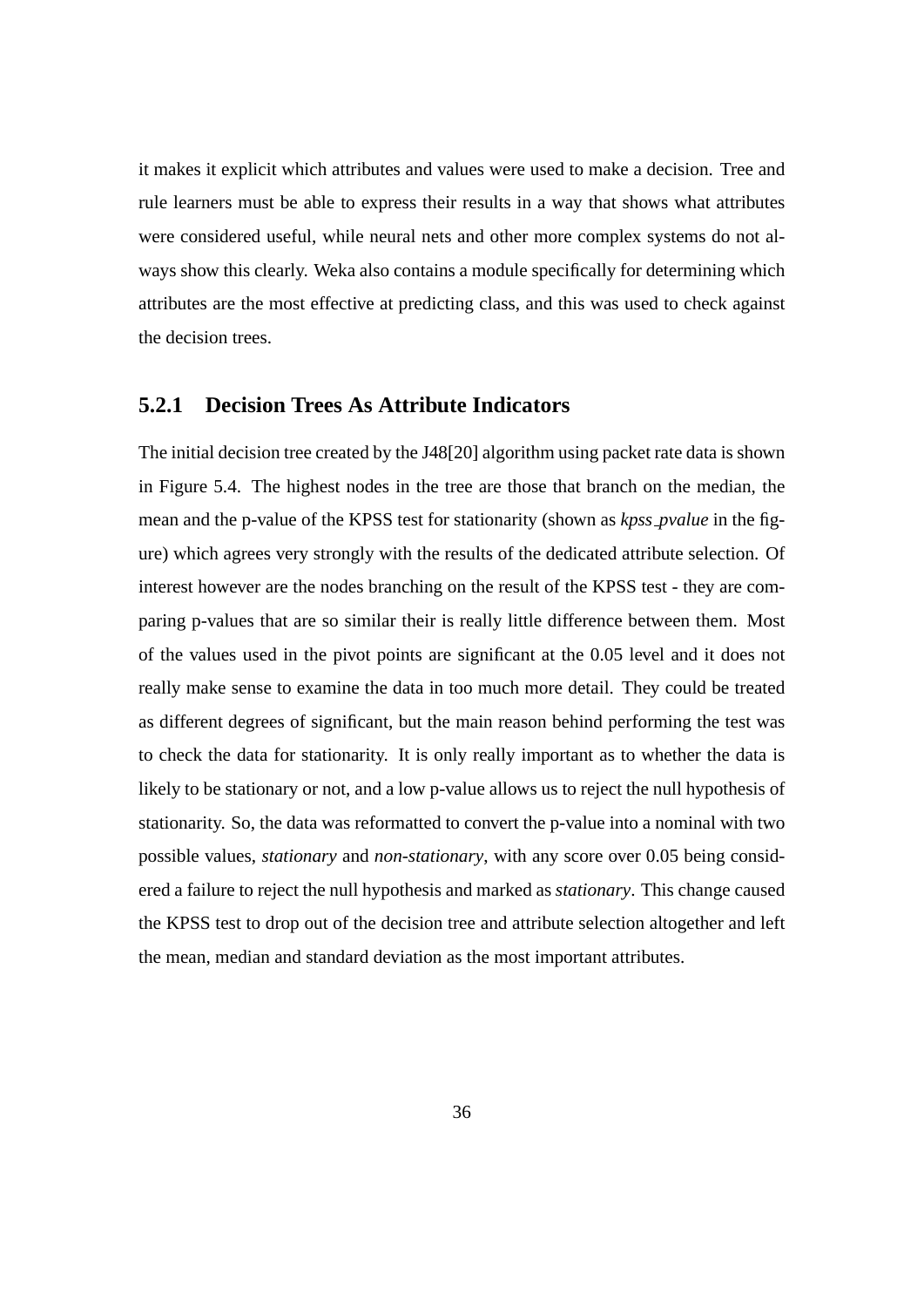

Figure 5.4: J48 Decision Tree Based on Packet Clusters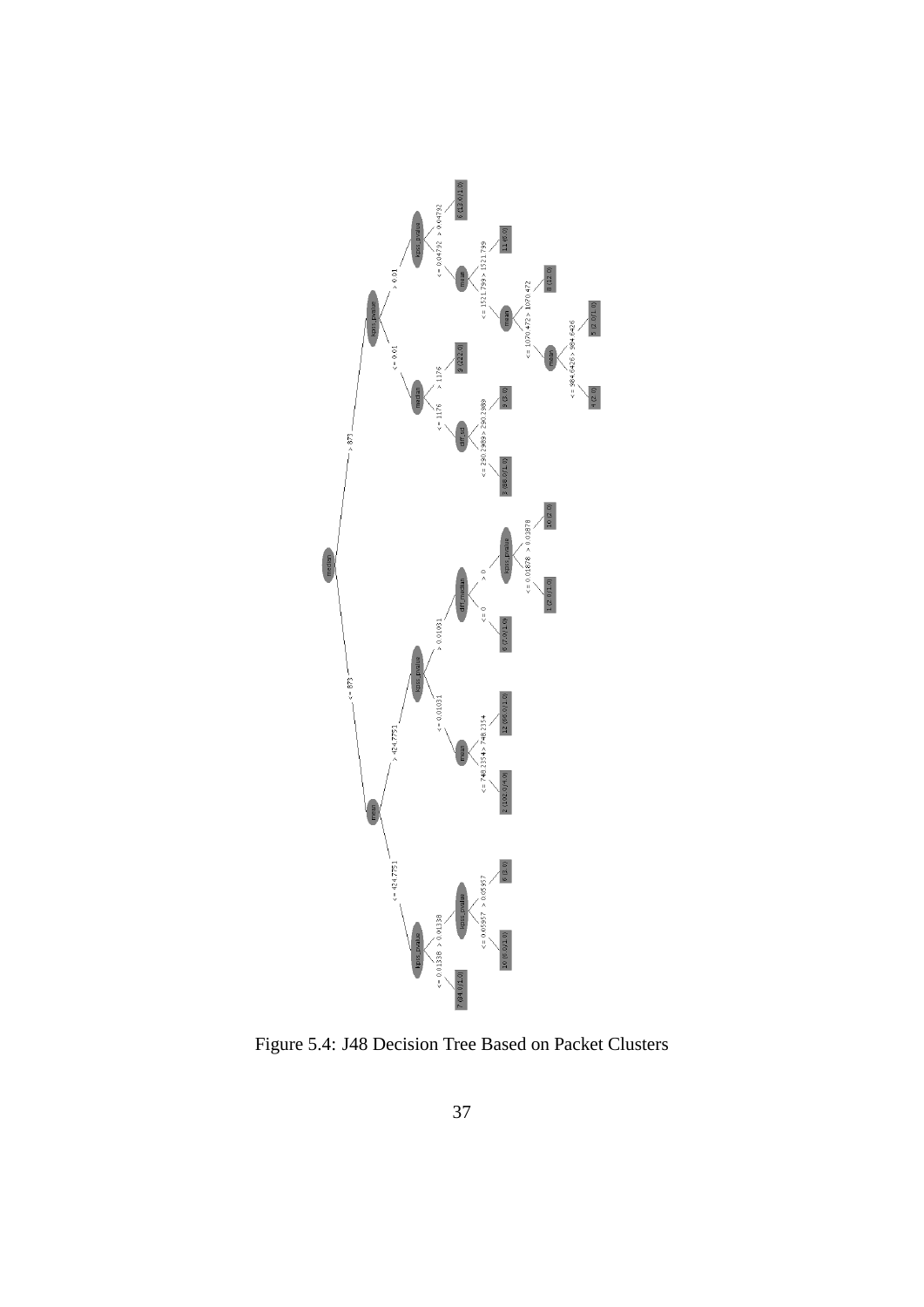# **5.2.2 Weka Attribute Selection**

Weka includes an attribute selection algorithm that looks for attributes that correlate strongly with the class and have low correlation between themselves. Those attributes that are the strongest predictors of class are chosen. Running this over the same data gave very similar results to what was indicated by the decision trees. Over the combined data set the following attributes were determined to be the best predictors of class -

- Packets per second
	- **–** Mean
	- **–** Median
	- **–** Standard deviation
	- **–** Standard deviation of differenced data
	- **–** Alpha value
- Bytes per second
	- **–** Mean
	- **–** Median
	- **–** Standard deviation
	- **–** Standard deviation of differenced data
- Flows per second
	- **–** Mean
	- **–** Median of the differenced data
	- **–** Standard deviation of the differenced data
	- **–** Alpha value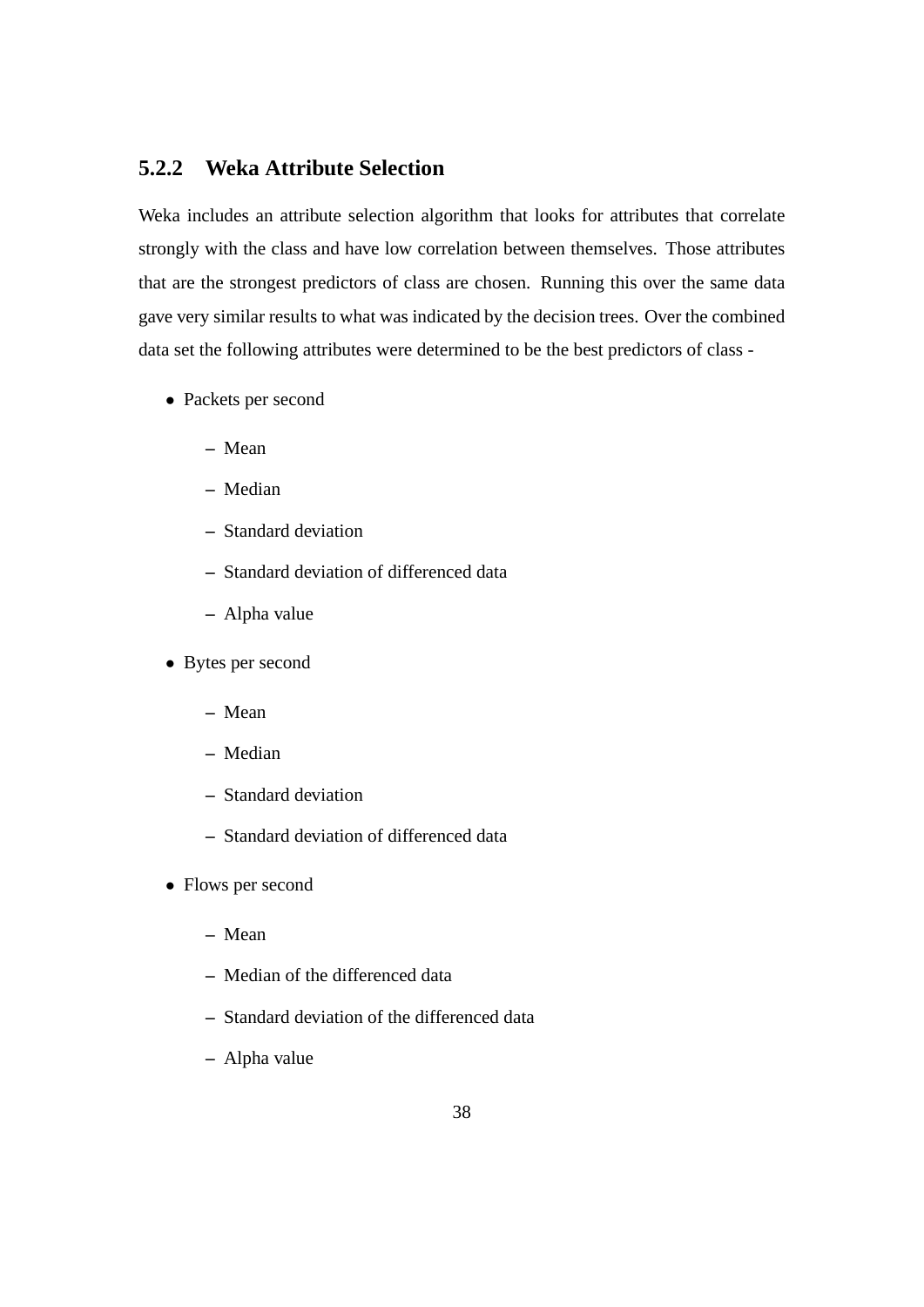- Packet interarrival time
	- **–** Mean
	- **–** Median
	- **–** Standard deviation
	- **–** Hurst parameter
- Position in the University calendar

Though these are the attributes that are the strongest predictors of class according to Weka, not all of these are actually as distinguishing as they might appear. For example, though the Hurst parameter has been indicated to be important (both here and in other literature) when examining their values across all days and all clusters there is no distinguishable pattern. No cluster stands out as being predisposed towards having Hurst parameters of a certain value, though its presence in decision trees (after the changes to the way the KPSS test was treated) and being chosen by the attribute selection algorithms means it must have some predictive value. Chapter 5.4.2 explores this particular case in more detail.

These attributes listed are not treated equally either. Though the attribute selection algorithm does not assign a value to show their importance, combining this information with the decision tree and examining the results of clustering can give some clues. In the new decision tree after changing the way the results of the KPSS test are treated, packet based statistics are represented in larger numbers than those based on other aspects of the traffic. At the root node, the mean number of packets per second is used to essentially split days based on whether or not they are weekdays or weekends. Other attributes then fine tune the selection.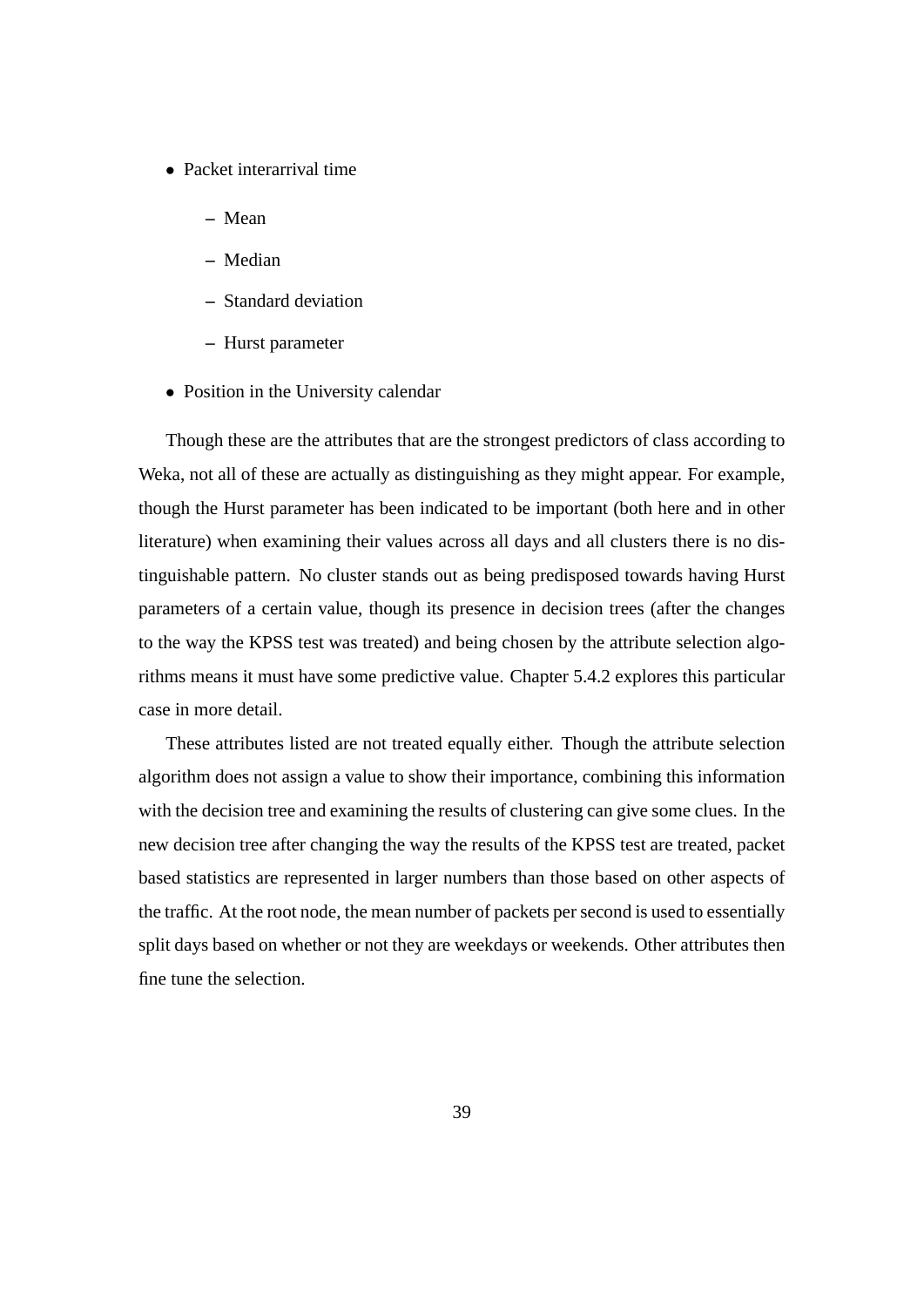# **5.3 Re-clustering The Data**

The new set of clusters that came about after changing the KPSS test to produce a nominal value is shown in Figure 5.5. In general it is not too dissimilar to the first in that there are clear distinctions between dates during termtime and outside of it, and weekdays and weekends. What is different however is that there is a distinct change in the behaviour of termtime weekdays at approximately day number 255 – halfway through the second semester in 2004 – and then again at the start of the A semester in 2005. This is observable in Figure 5.5 in that cluster 3 is solely present during the B semester that is this change period, and cluster 5 following it is lacking in B semester dates, as the observations end part way through it in 2005. Cluster 3 is a transition period where the mean volume of termtime weekday traffic increases from the stable and consistent level it had been up to that point, to the larger and more variable level it exhibits in 2005.

The same change is observable in the individual packet and byte count data, and also happens to a smaller degree for the flow data. Interarrival times of packets does not show any such obvious change. Suggested reasons for this phenomenon include an increase in the amount of bandwidth available to the University or an improvement in the way the service is supplied by the ISP as these would both make it possible for the volume of traffic to go up. It seems almost certain that the explanation for this is technical – the consistency of the maximum exhibited in clusters 2 and 8 has to be indicative of an artificial limit, and during the time of cluster 3 this is increased slightly, but still limited. Decreasing traffic costs to users could increase the amount of usage, as could availability of networking somewhere it was previously unavailable, but neither of these possibilities fits well with the extremely consistent maximum rates observed here.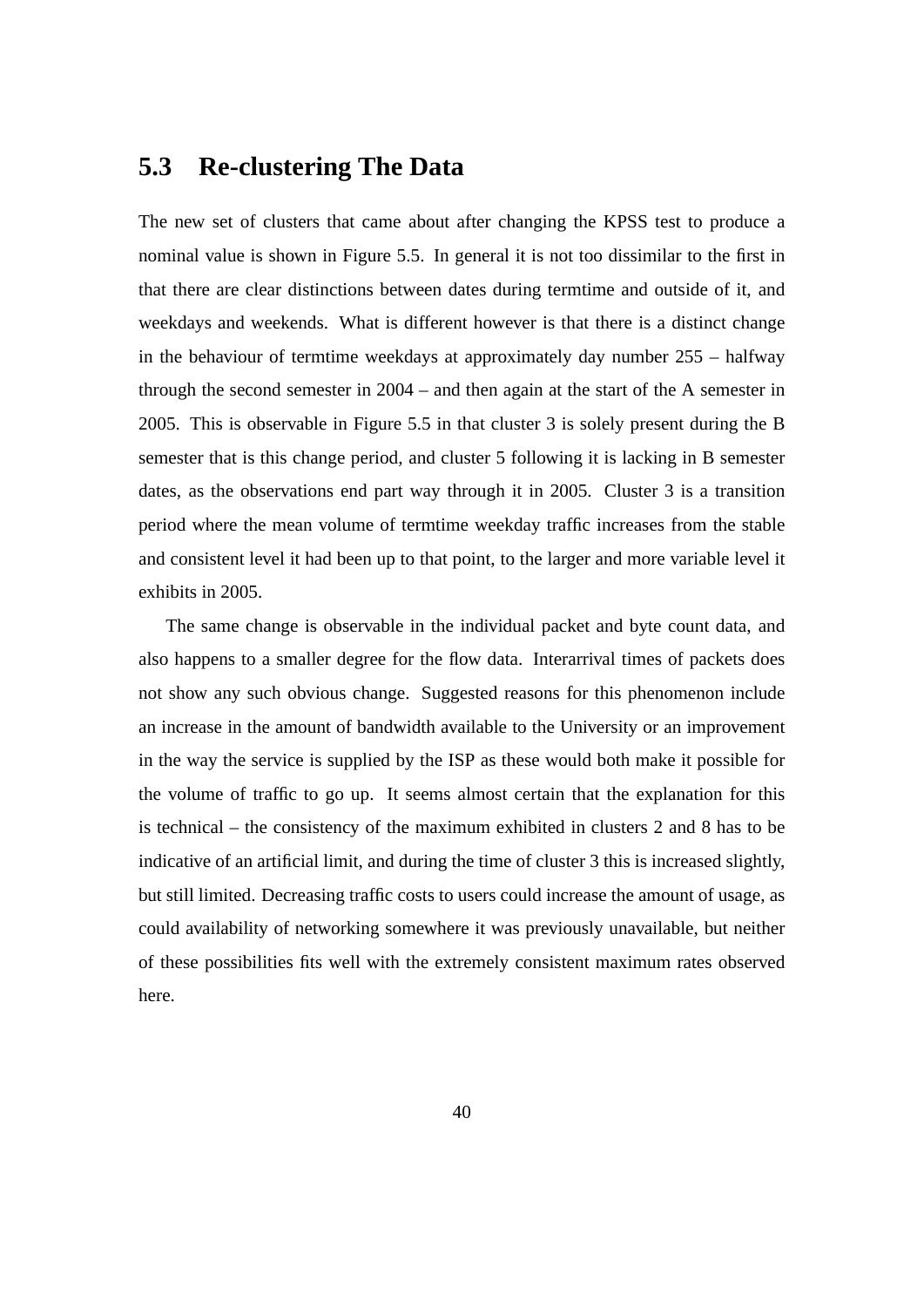

Figure 5.5: Daily Mean Packets Per Second with Cluster Memberships From Combined Data

# **5.4 Cluster Analysis**

Now that there is some sort of indicator as to which days are similar to other days, comparisons can be made within each cluster. Using the system described in Chapter 4.4, the days that make up each cluster were plotted on the distribution curve representing all the data. Each day in the cluster was compared with each other day in the cluster and the distance between them in the distribution recorded.

Plotting only the days belonging to a single cluster results in a curve approximating normal for each statistic, which is not unexpected. Comparing all the members of the cluster with each other but inside the entire distribution shows the extent that each cluster is spread, and in most cases this is actually quite large, sometimes spanning the entire distribution.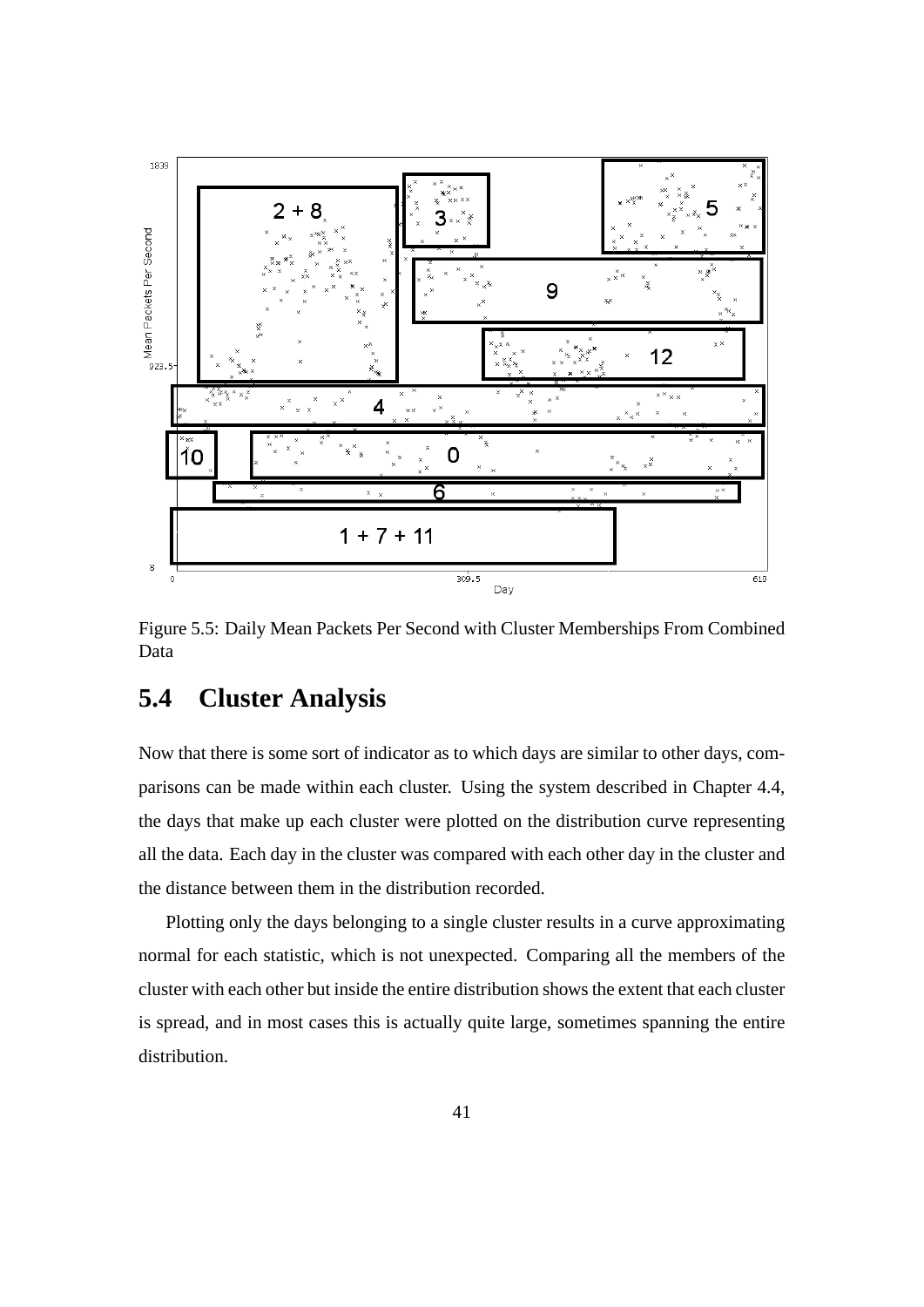## **5.4.1 What Are the Clusters?**

As described in Chapter 3.3, even looking at just the simple descriptive statistics shows clearly that even though most days are not the same, many of them share similar characteristics. Weekdays are a quite distinct group compared to the weekends, but that is a simplistic division based on only a few aspects of the data. Chapter 5 added more information and used machine learning to create more complex groups, though they were still in line with what was noted earlier.

The clusters are very strongly tied to the number of users that are present at the time the measurements were taken. This can be observed in the way that cluster membership follows the University calendar and the working week, and are made up mostly of only one period within it. As was shown in Figure 5.5, when the clusters are overlaid onto a graph of the mean packet rate the groups are clearly defined and only minimally intermixed. Weekdays have higher packet rates than weekends, and days during termtime have higher rates than their counterparts outside of it, and so the days with the highest rates are weekdays during termtime. These days form the basis for approximately a third of the clusters, with variation due to (what are likely to be) changes to the amount of available bandwidth. Weekends outside of termtime have the lowest rates, and unusual days such as statutory holidays fall into the same category. In terms of cluster membership, these are a lot more stable over time and fall into a number of clusters depending on exactly how busy it is at the time.

## **Changes Over Time**

Lower rate clusters involving weekends and dates outside of termtime have much less change over the measurement period. During times when there are no students studying, the number of users (i.e. University staff) is likely to remain relatively constant.

Figure 5.6a shows that the mean HTTP packets per second during termtime weekends (cluster 0) is relatively stable, though decreasing slightly. The number of people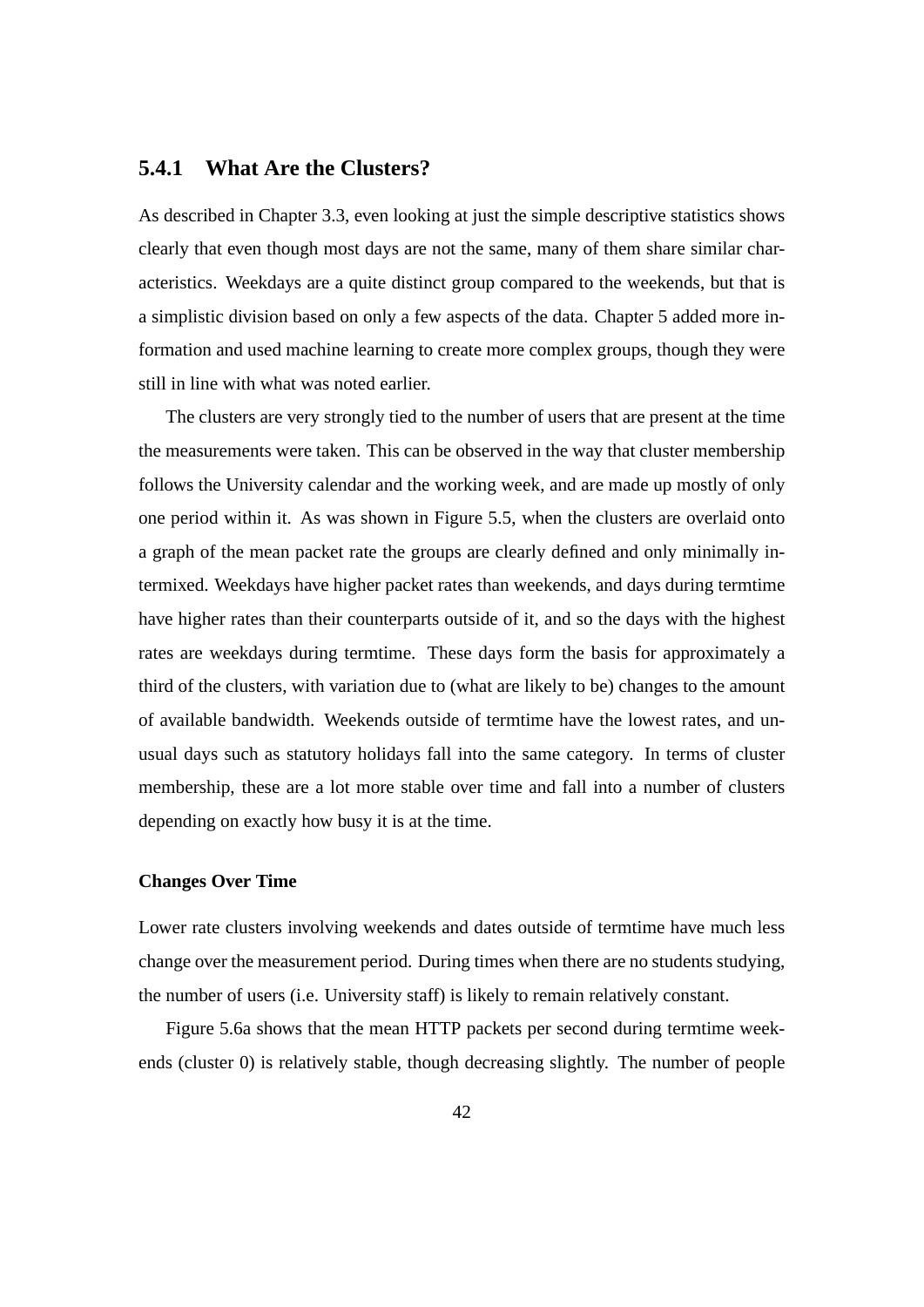who are in the University during the weekends apparently changes little, and a good portion of this traffic is likely generated externally such as people visiting the University website from off campus. This is different to the result shown for all term time weekends in Figure 4.5. Another set of days at the same time must have higher packet counts and belong to another group – cluster  $\theta$  is the norm and most common type of termtime weekend, but particularly busy or light days do exist and belong to other groups.



Figure 5.6: Linear regression lines drawn with (a) mean packet rate for days in cluster 0, (b) mean packet rate for days in cluster 5

The mostly termtime weekdays represented by cluster 5 are shown in Figure 5.6. They are much more similar to the total set of termtime weekdays in that they are increasing over time, but not by as much. A major reason for the increase shown in the total set is due to the assumed increase in bandwidth available yet cluster 5 consists entirely of days that fall after this point and still shows an upward trend.

## **5.4.2 Distribution Of Statistics**

Taking the method described in Section 4.4 and applying it to the results of clustering can give an indication as to how similar days are. If two days fall into the same cluster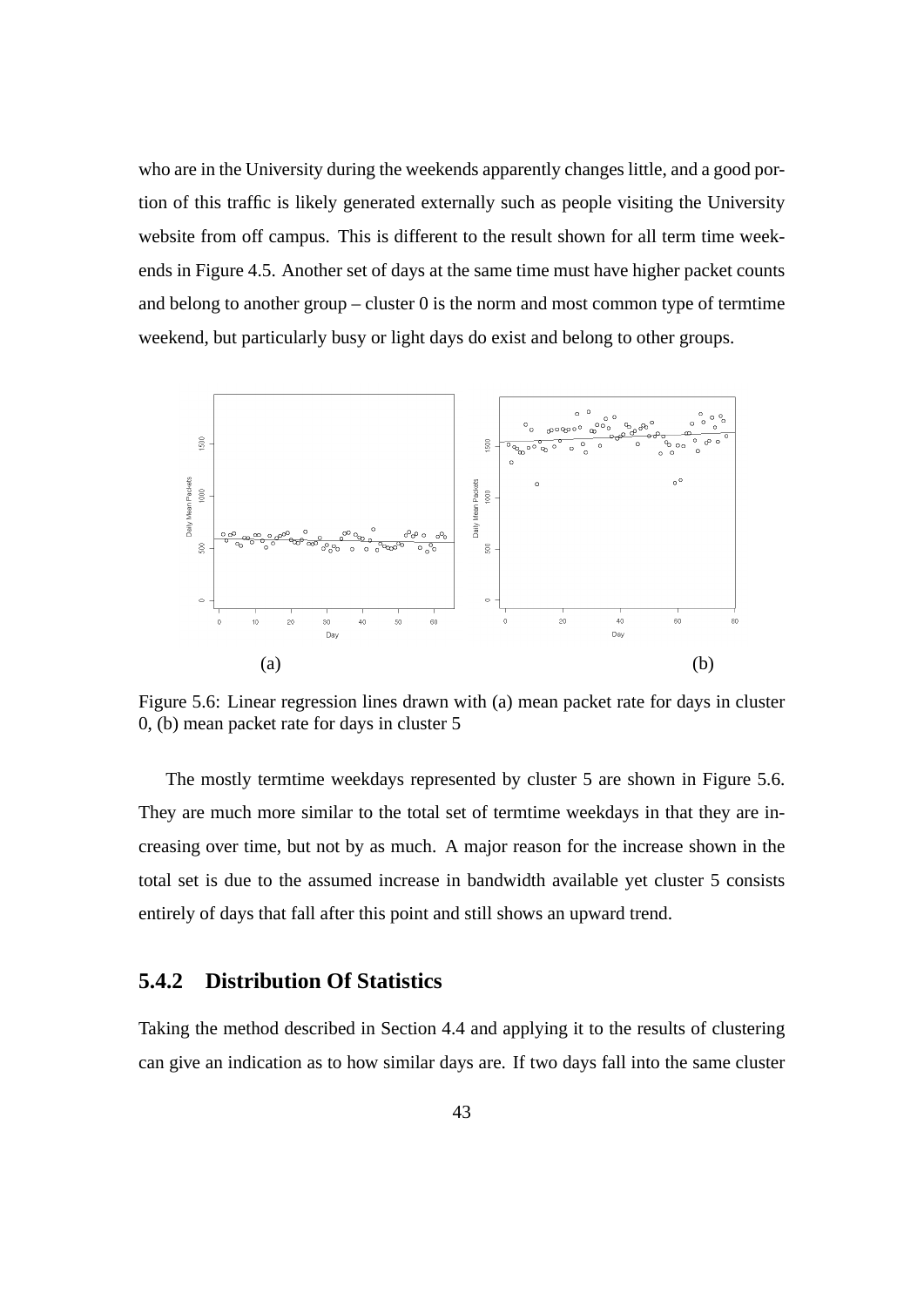then they already share some traits, but just from knowing that it is not clear to what degree this extends. Comparing the locations of all the statistics for each day within a cluster with all other days in the same cluster will show just how similar that statistic is. If all the days have a very similar value, then there will be very little spread throughout the distribution. The values for a number of statistics in two of the major clusters are discussed below.

#### **Distribution of Days Within Cluster 5**

The placement of these days within the complete distribution is mostly limited to a small portion, though individual days can be found at all points throughout. Figure 5.7a shows the distribution of packet means and is representative of most statistics measured here – the majority of the values are tightly focused around a single point, and deviate only slightly for the most part. These attributes are also the ones that were noted as being most useful for distinguishing between different types of day because all days of the same type have values for these attributes that are grouped very closely together.



Figure 5.7: Cluster 5 Distributions of (a) Mean Packet Rate, (b) Hurst Parameter Contrast this with the histogram in Figure 5.7b where the Hurst parameters for days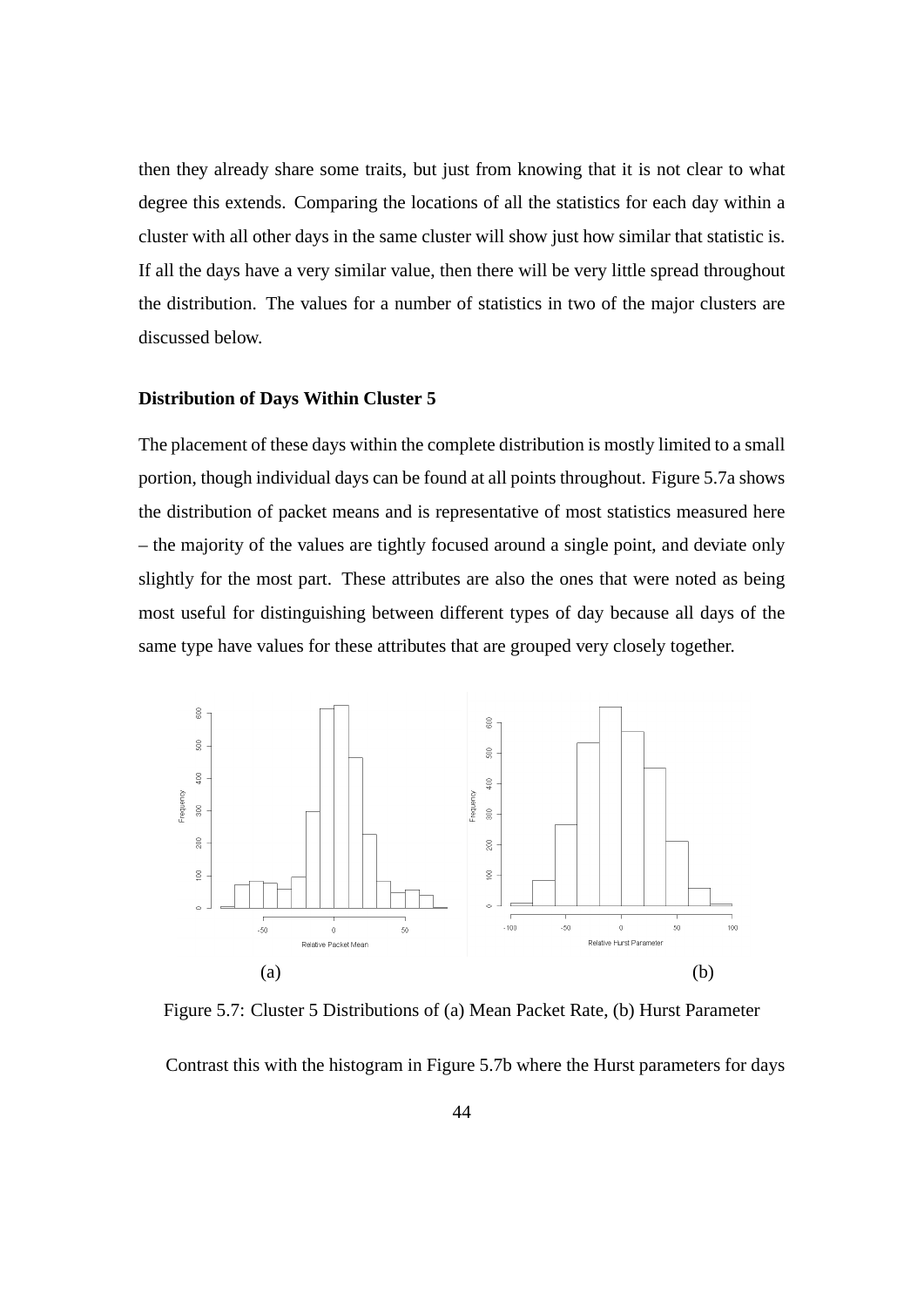in cluster 5 are spread all throughout the entire range of values observed. A particular value of the Hurst Parameter is not going to be a good indication of what type of day is being examined because there is no co-locality of values in the same grouping.

Other statistics fall somewhere in the middle. None are in such a strong grouping as the packet mean, but many are close, and none are as widespread as the Hurst parameter. The amount of spread is not large, but nor is it narrow enough that any decision can be made about what sort of day is being observed just from the position of a few values within the distribution.

#### **Distribution of Days Within Cluster 0**

Cluster 0 behaves very similar to cluster 5 in all respects, though it is slightly more variable. Figure 5.8 is the distribution of packet means and is the most tightly grouped statistic for this cluster also. There is very little difference between the shapes of the graphs compared with what was just seen in cluster 5, and none of them are really grouped tight enough that they can be trusted enough to base decisions off of.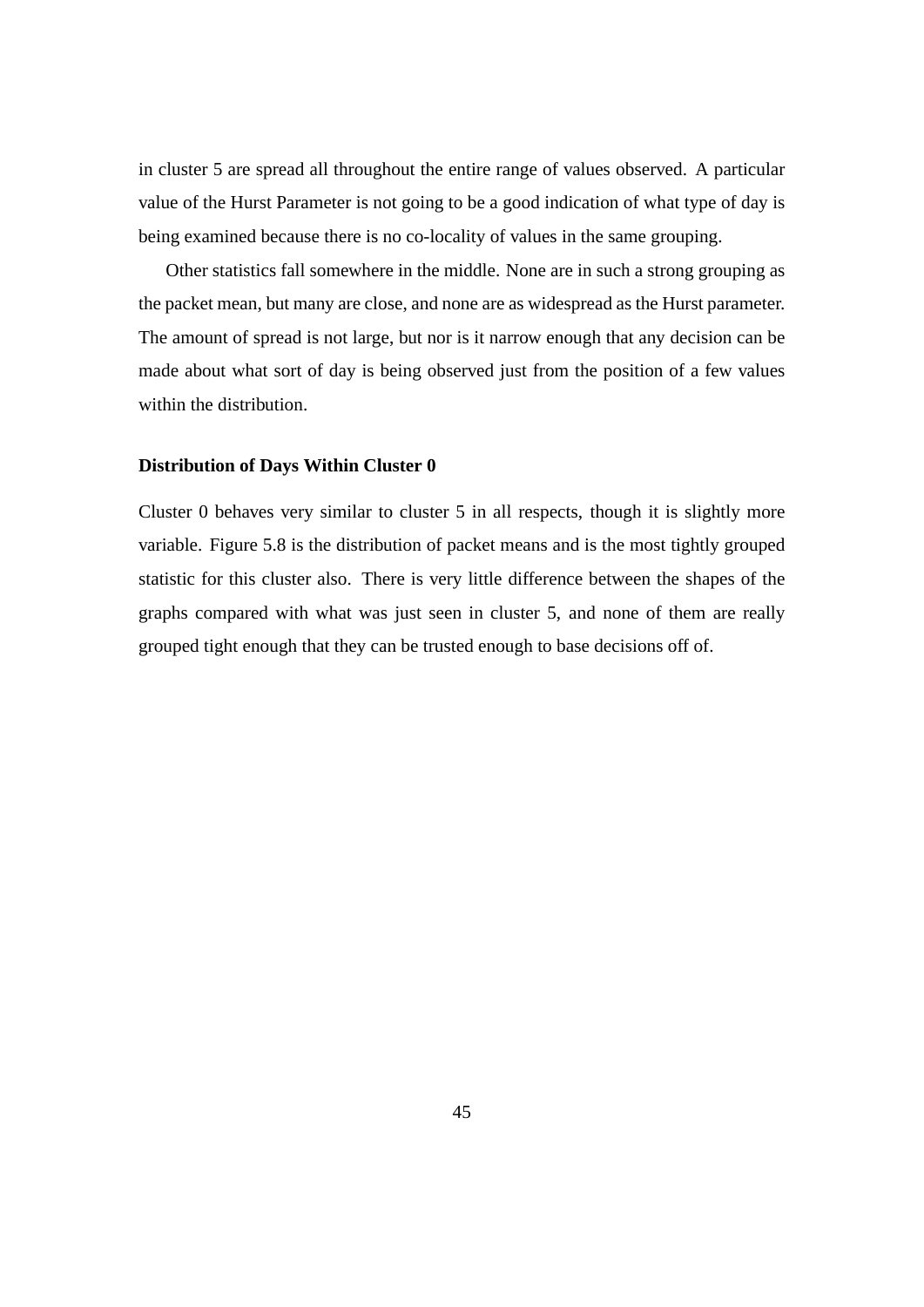

Figure 5.8: Distribution of Packet Means within Cluster 0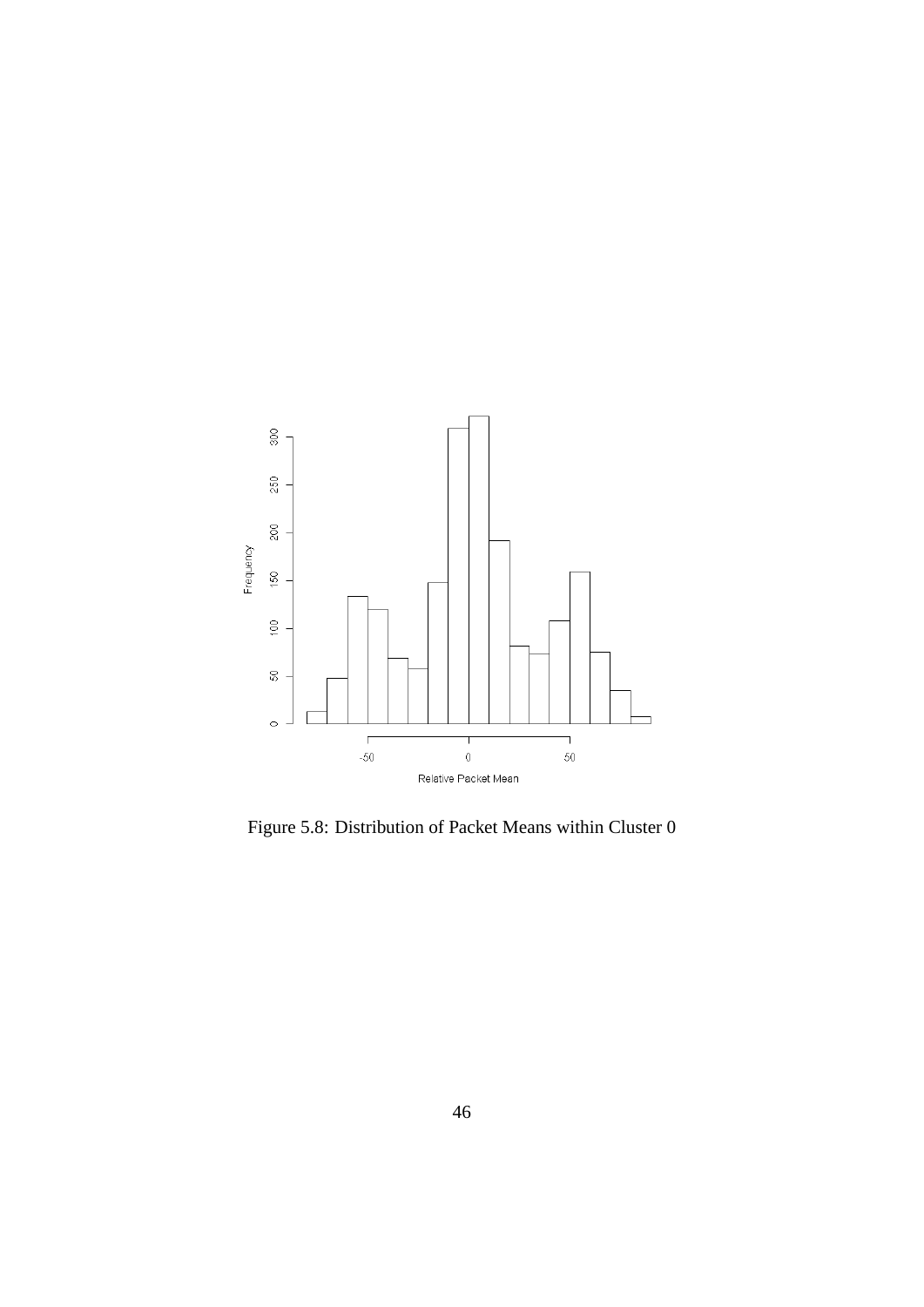# **Chapter 6 Simulator Evaluation**

In order to evaluate the effectiveness of the techniques described here, three different workload generators capable of producing HTTP traffic were tested. All work with the network simulator *ns*[24]. A number of different simulations were run covering some of the different types of days discussed in Section 5.4.1. The techniques above and the manual observation of the resulting data can be used to assess both how accurate the traffic models are, as well as how accurate the classification of similar days is. The simulation setup is detailed here, and the results of these simulations can be found in Chapter 6.3.

# **6.1 Simulation Setup**

Each simulation used the same topology as shown in Figure 6.1, which is based on the commonly used dumbbell. The left hand side represents machines within the University and the right machines on the Internet. Each of the links has a serialisation speed of 100Mb and a delay ranging from less than a millisecond to a few that have in excess of a second. These delays were chosen by observing the round trip times of all hosts sending or receiving HTTP packets during the three hour measurement period for the day 25 May 2004. This day was used here as being representative of a weekday during termtime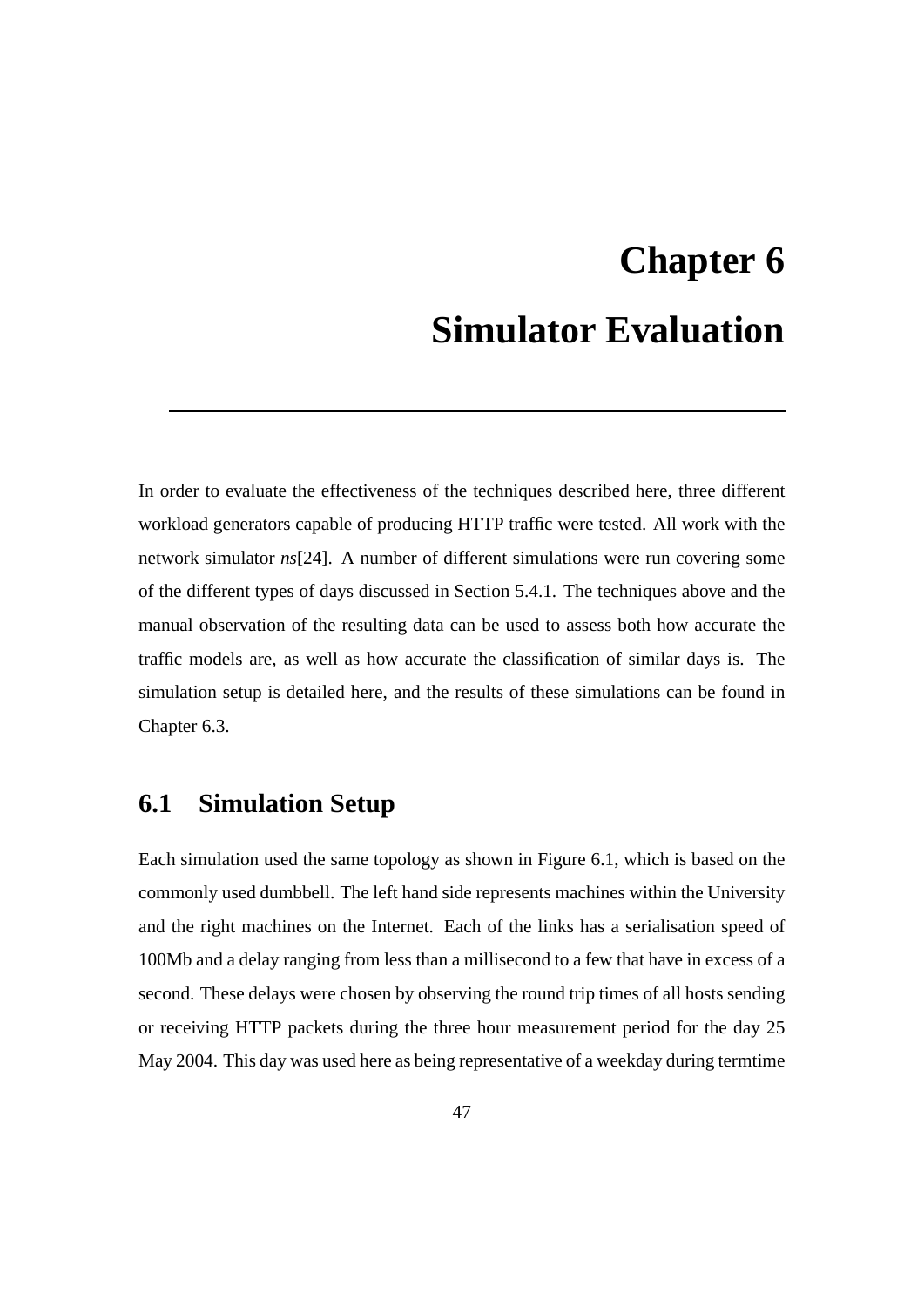that belongs to cluster 8 from the combined dataset, and because previous work had been done to extract a lot of information from it already. Parameters for each simulation were given as the mean values over all days that fell within the desired designation. The specific days mentioned above were only used to determine the simulation topology.



Figure 6.1: Simulation Topology

The round trip time calculations were made by tracking data packets on a per flow basis as they passed the capture point, and waiting for an acknowledgement packet in the opposite direction. Assuming that the time between a host receiving a data packet and sending an acknowledgement in response is negligible then the the time a packet takes to travel from the measurement point to that host can be calculated. Doing this in both directions will give an estimate of the round trip time. However, most network stacks make use of delayed acknowledgements, so only the timing of the most recently sent data packet that is covered by the acknowledgement can be used. If other packets were to be used, then the estimate of the round trip time would be much larger than the actual one, as the acknowledgement may be delayed by up to 500ms[1] (though often much less in practice). This could still cause problems should any acknowledgement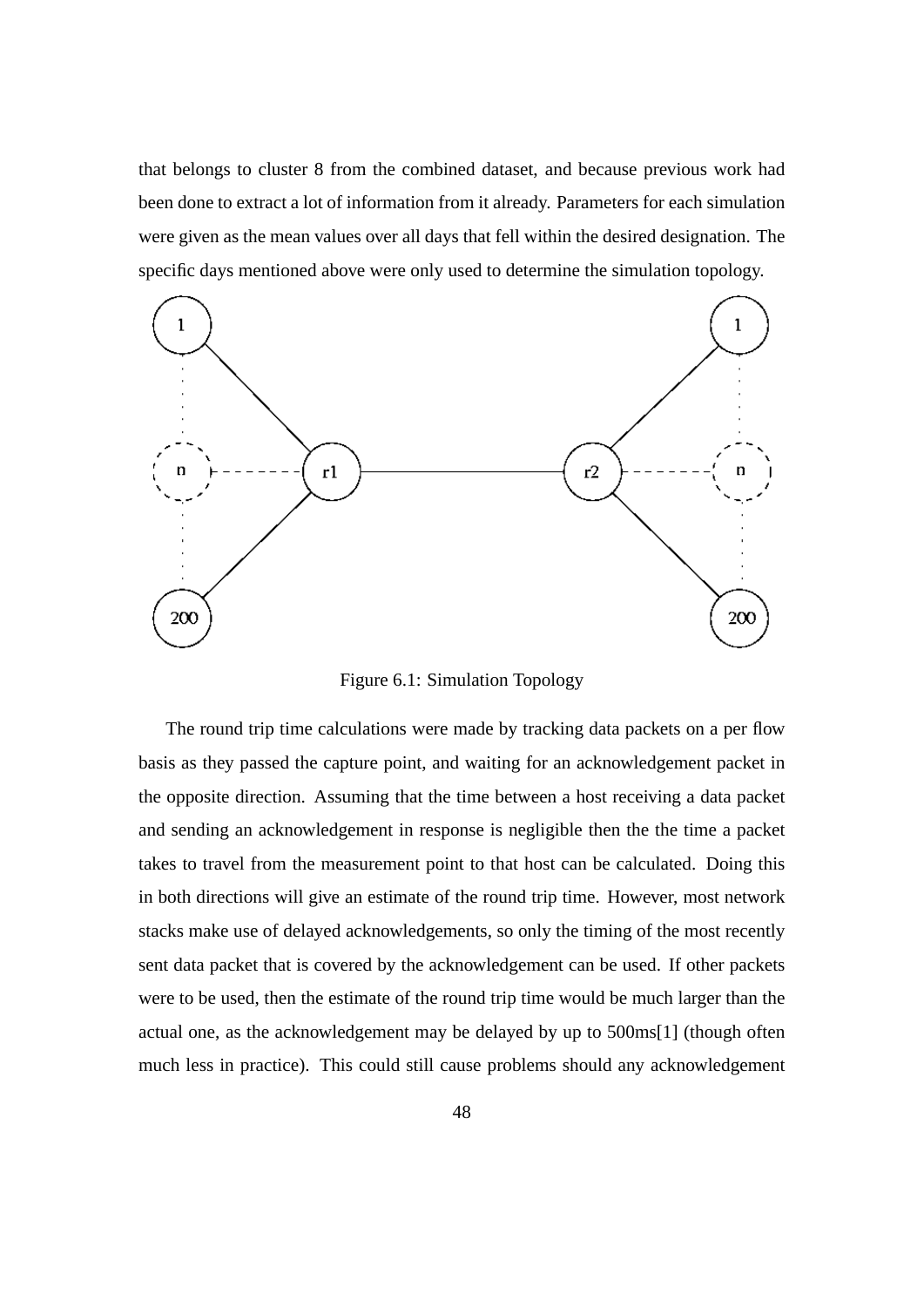be delayed for the length of the timer, but averaging all the observations will limit the effect of this as more packets around the true RTT are seen.

The average round trip time to each host (over 14600 external and 200 internal hosts) were then sampled with replacement using the number of packets sent to/from each host as the probability of it being chosen. Using replacement meant that the round trip times to nodes in the simulation topology would be of a similar distribution to what was observed on the network. Nodes in simulation all have an equal chance of being selected as an endpoint so the distribution of delays on the links needs to match that of the real data.

# **6.2 Traffic Generators**

The SURGE[2] HTTP workload generator is considered a seminal work in the field of traffic generation. There have been models derived from SURGE for use within *ns* but these have a strong emphasis on the characteristics of the webpages and webservers involved and try to model per user behaviour. It is possible to recreate the original file sizes from the network traces and use such a model, but the main focus here is towards aggregate flows. The first two models investigated generate data based on a description of the traffic directly, though the third is more closely related to the SURGE method – it uses a model of packet sizes and user responses built into a state machine.

The traffic generators take a number of parameters that are used to describe what should be generated. Some of them are quite detailed and require a lot of information in order to tailor the traffic to what is expected, while others are very minimal and make use of built in values. The three traffic generators presented here were chosen to represent different levels of configuration and reliance on knowing about the properties of the traffic to be generated.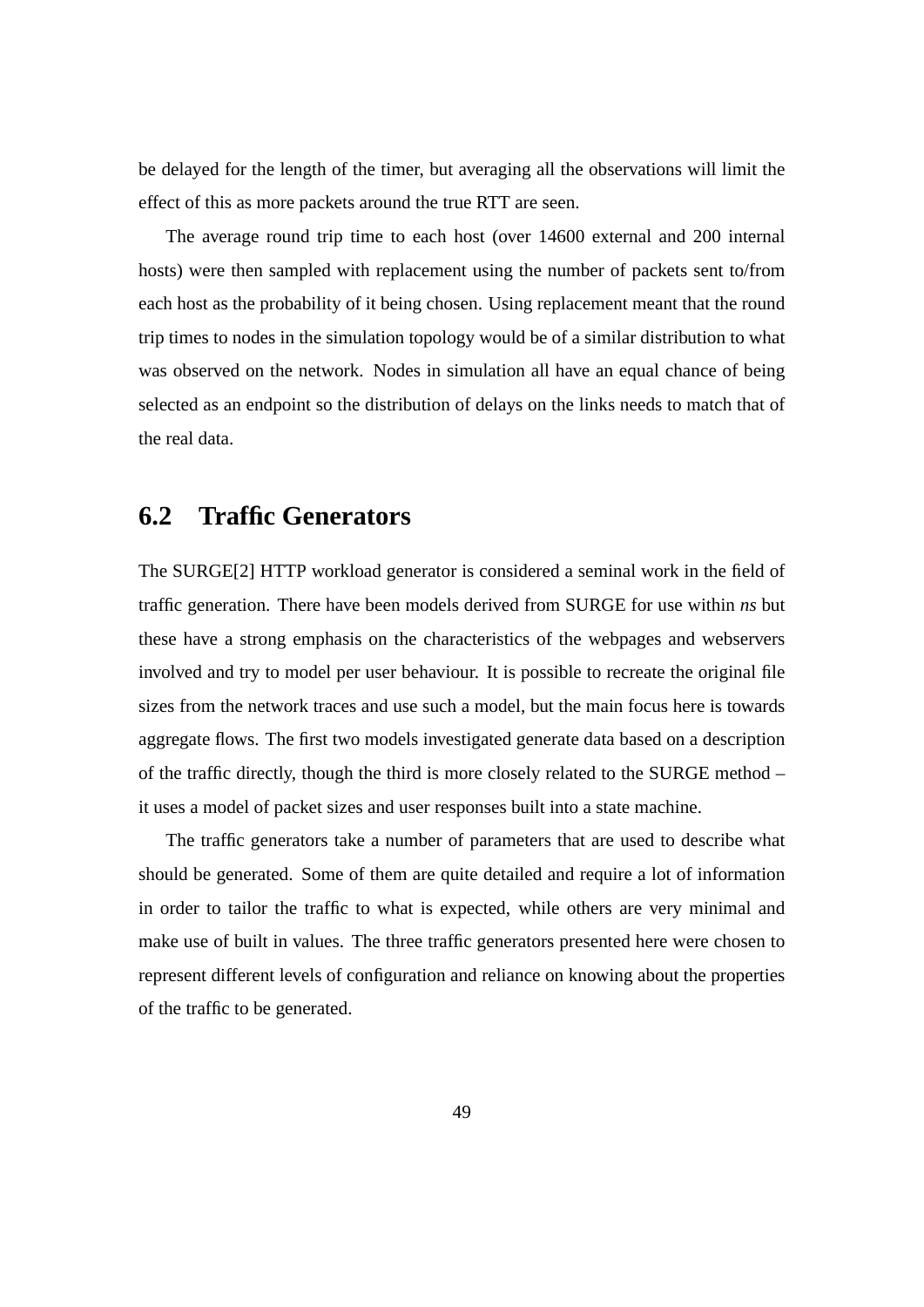|                                | Cluster 5                       | Cluster $0$ |
|--------------------------------|---------------------------------|-------------|
| Rate of New Connections   49/s |                                 | 33/s        |
| Duration                       | $10800$ seconds   10800 seconds |             |

Figure 6.2: PackMime Parameters

# **6.2.1 PackMime**

The PackMime HTTP traffic generator[5][28] attempts to model traffic as a series of connections between hosts. It does not take a lot of parameters that describe the specific qualities of the traffic to be generated. Much of the detail is built into the model based on the decisions that were made when it was written, and so the only configurable traffic option that it is possible to set is the rate of new connections. Most of the network settings PackMime makes available are overwritten with the standard topology described in Chapter 6.1 and so are not used. Though the configuration is rather limited, this did not appear to be too much of an issue because the number of flows is an important attribute in determining cluster membership, as well as packet and byte rates with are deterministic on the number of flows.

## **6.2.2 SupFPR**

SupFPR[31] is also a traffic generator for *ns*. It creates self similar traffic using fractals, based on a number of user configurable parameters. It was chosen because the parameters were good match with those that had already been identified as important to describing traffic, and it was one of the few that allowed the degree of autocorrelation to be specified explicitly. Although it has not rated highly in the attribute selection tests here, it has been shown that self similarity and a degree of autocorrelation are integral to describing network traffic and so it is important that they are represented here.

Table 6.3 lists the parameters used in the simulation of two clusters. These were generated from the mean values of all days that belong to the given cluster to get settings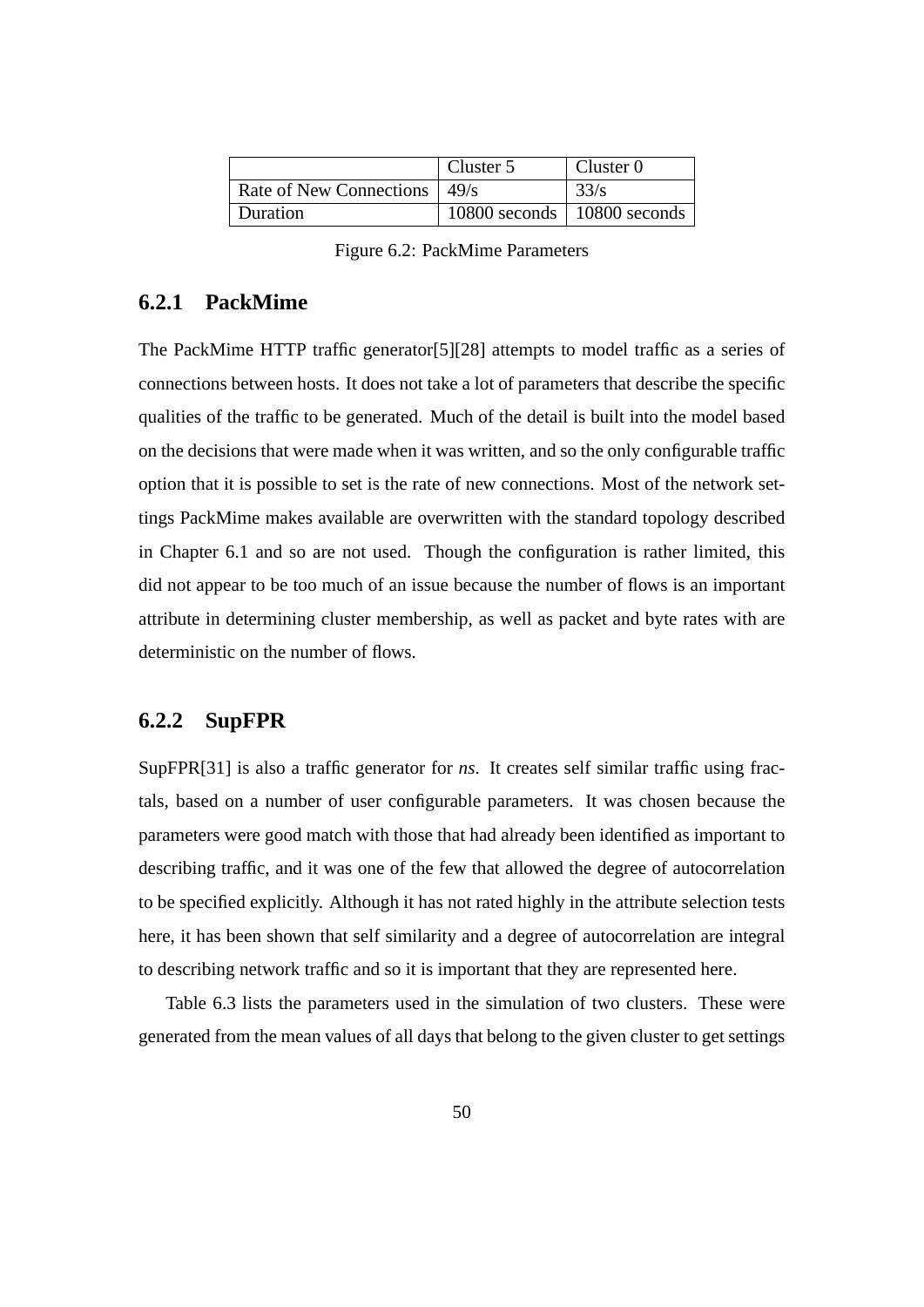|                              | Cluster 5      | Cluster $0$            |
|------------------------------|----------------|------------------------|
| <b>Mean Sessions</b>         | 269            | 102.2884               |
| <b>Mean Session Duration</b> | 62 seconds     | 33 seconds             |
| Mean Data Rate of Sessions   | $22.47$ Kbit/s | 21.18Kbit/s            |
| Mean Packet Size             | 487 bytes      | 481 bytes              |
| <b>Hurst Parameter</b>       | 0.836          | $\overline{0.80975}42$ |
| Duration                     | 10800 seconds  | 10800 seconds          |

Figure 6.3: SupFPR Parameters

that

### **6.2.3 Traffic Generation Using State Machines**

The methods described above were also used to evaluate a traffic generator that is currently in development within the WAND Network Research Group at the University of Waikato. Using a saved trace file, it places groups of packets into *objects* – a single part of a transaction between two hosts, such as a webpage or a file. These are grouped according to flow, along with their size and the direction they were travelling in, then machine learning techniques are used to generate possible states for each object. Links between the states are created and merged together iteratively as they are found to be similar until no more states can be merged and the state machine is of a minimum size.

Running this over the trace file containing the three hours from 1pm to 4pm on Tuesday 25 May 2004 as an example of a weekday within termtime produced the state machine graph shown in Figure 6.4. The machine is traversed from the *initial* to the *final* state, with the probability of any particular link being taken indicated beside the link. Again, this day was chosen because it is a relatively busy day containing many HTTP flows to build a model from, and because it has been used for previous experimentation there is a lot of information pre-calculated from it. Unfortunately this day belongs to cluster 8 whereas the other simulations are based on days in cluster 5, but at this stage of development the process of building a model for this simulator is long and complex.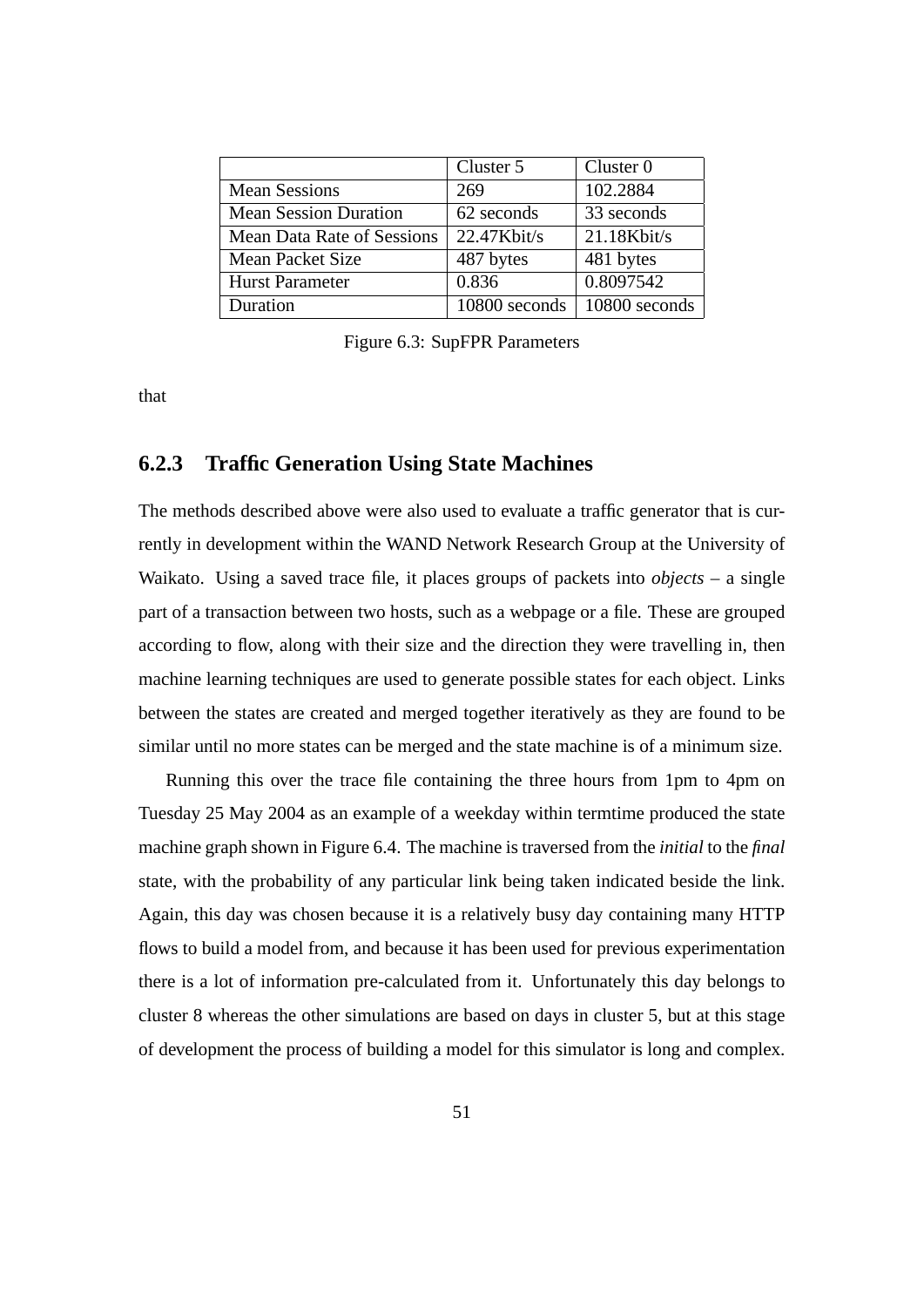

This day had already been built and made available for simulation.

Figure 6.4: Generated HTTP State Machine

Examination of the packet size distributions and the number of connections that traversed each link gives some indication of what parts of an HTTP connection the state machine represents.

A large number of connections are very short and consist of a small request and small response – they pass through the state machine in the quickest way possible. More have a small request and quite a large response (these are the connections that take the path through the machine looping back solely on node *n1*) before finishing with a small packet. The paths involving nodes *n3*, *n4* and *n5* are much rarer and represent more "chatty" uses of HTTP. Some of these involve swapping smaller packets, and others a combination of the two, in different directions. HTTP is used for a wide variety of tasks, and it seems right that the state machine should reflect that with shorter smaller connections and larger longer ones. Other types of HTTP traffic can be constructed through a combination of the two major types. This method of traffic generation is still a work in progress and is yet to undergo more formal validation than what is presented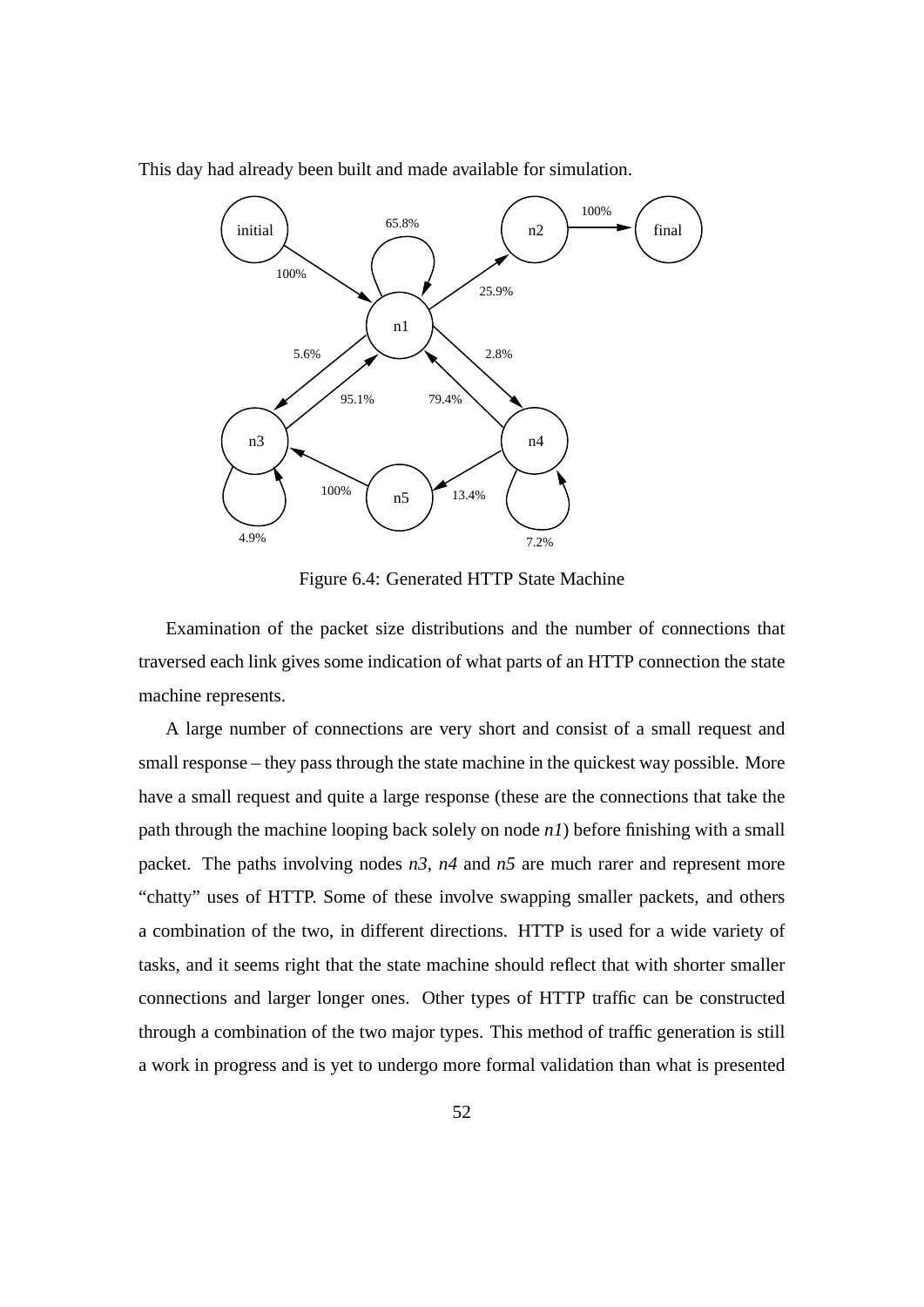in Chapter 6.3 where its output in a small number of situations is discussed.

Because it is still in the early stages of development, this traffic generator uses empirically observed timings for the creation of flows. The start time of each flow in the original trace is replicated for the simulation, which could bias the results more accurate than perhaps they should be, however the duration of the flows and the packets transmitted are based off the state machine above. If this state machine is not accurate, then having exactly correct flow start times is not going to be enough to make the simulation as a whole accurate.

# **6.3 Results**

Applying the same statistical analysis used on the real data to the results of simulation gave results that tended not to match as well as they could have. The results of 10 simulated runs were averaged to find the values reported in the tables below, except for the simulation using state machines due to the complexity involved.

## **6.3.1 PackMime**

The lack of configuration options appears to have prevented PackMime from accurately representing the HTTP traffic done by the University in both busy times and quiet times. Though the average number of connections per second can be specified, the duration of flows and the amount of data they transfer are all based off a different set of observations. While perhaps useful for generating generic HTTP traffic, this means that it is not likely to produce traffic that is similar to that observed at any other observation point. The average results after ten simulations using PackMime are presented in Figure 6.5.

Despite most of the raw values being very different to what was expected, and the single configuration option, it appears that a lot of the underlying properties are similar to the University link. The average number of bytes per packet is consistent between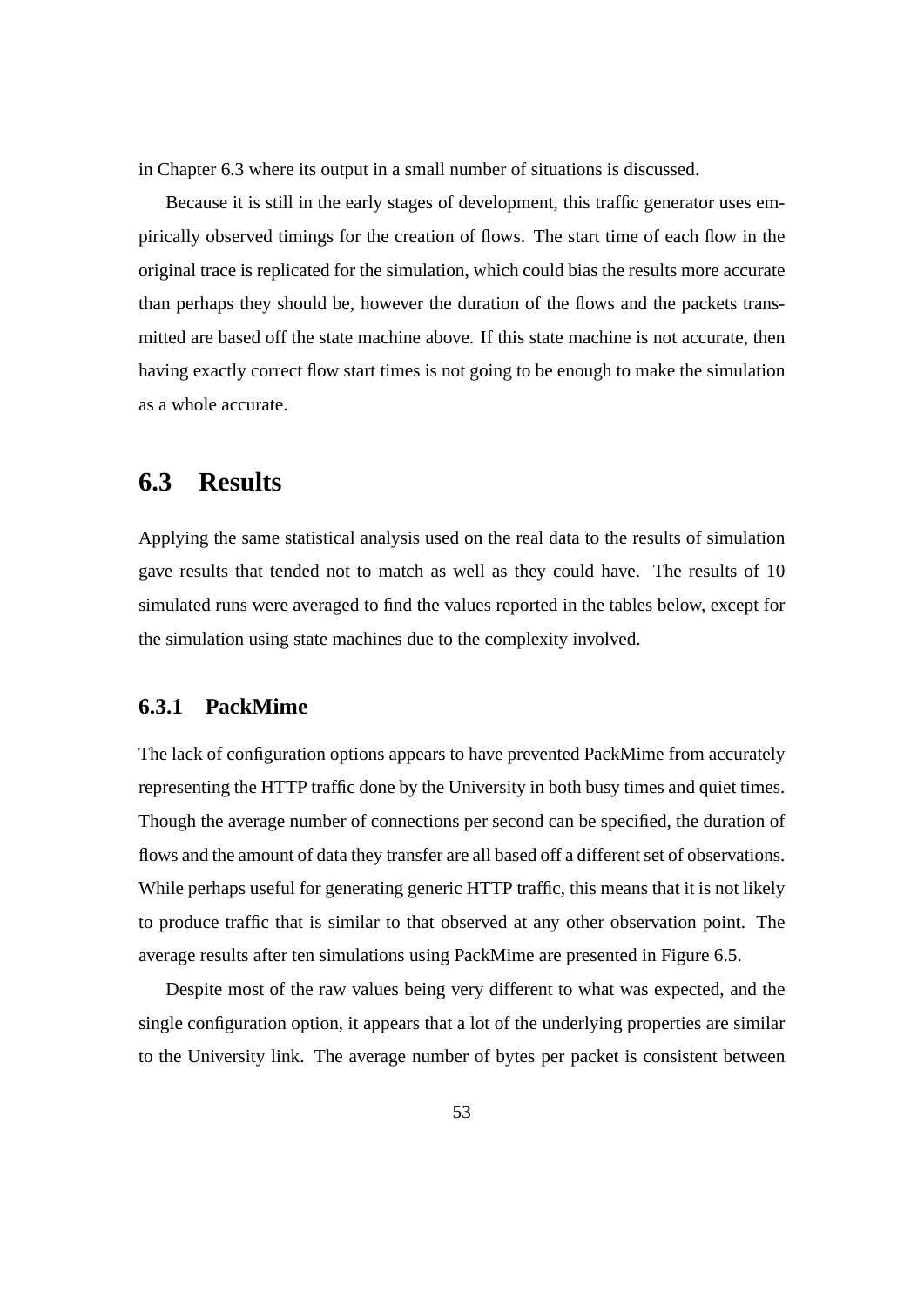|                        | Cluster 5 | Cluster 5 Sim | Cluster $0$ | Cluster 0 Sim |
|------------------------|-----------|---------------|-------------|---------------|
| Mean Packets/sec       | 1588.507  | 885.805       | 575.027     | 602.2271      |
| Packets/sec SD         | 327.4611  | 453.8062      | 217.373     | 367.8936      |
| <b>Hurst Parameter</b> | 0.84      | 0.80          | 0.81        | 0.81          |
| Mean Bytes/sec         | 773381.6  | 437302.8      | 276852.4    | 296095.2      |
| Bytes/sec SD           | 184265.9  | 248321.1      | 138450.7    | 208252.4      |
| Mean Flows/sec         | 268.9532  | 130.9401      | 102.2884    | 87.48644      |
| Flows/sec SD           | 53.21577  | 65.66118      | 29.48343    | 49.58348      |
| Mean Interarrival      | 0.0006833 | 0.0014988     | 0.0020294   | 0.0024332     |
| <b>Interarrival SD</b> | 0.0005435 | 0.0009446     | 0.0009247   | 0.0018435     |

Figure 6.5: PackMime Results

the observed and simulated data sets for both weekdays and weekends, and the Hurst parameter of the generated traffic is very similar to that expected.

#### **Classification of Results Using Weka**

The average results from the simulations were converted into an ARFF record and the models that generated from the original data were used to classify them. The simulation of a weekday during termtime in the year 2005 (cluster 5) was classified as belonging to cluster 3, which though different, is still a cluster containing mostly weekdays during termtime. It covers the interesting change-period that happens during B semester in 2004, and ends when the cluster that it was intended to match begins. There is not a lot of difference between the two, except that cluster 5 generally has a larger volume of traffic that is more variable across the measured time period than cluster 3. However, the simulated day is still not a good fit into this cluster and only really fits within it due to the simplicity of the model used, and the fact that it must belong to an existing class. Based mostly on the mean packet and byte rates and with no lower limits, this simulated day is classified rather than being declared as being outside of any traffic grouping.

The raw statistics of the simulation of a weekend during termtime are a lot closer to the observed days, but they still are not close enough in order to place the day into the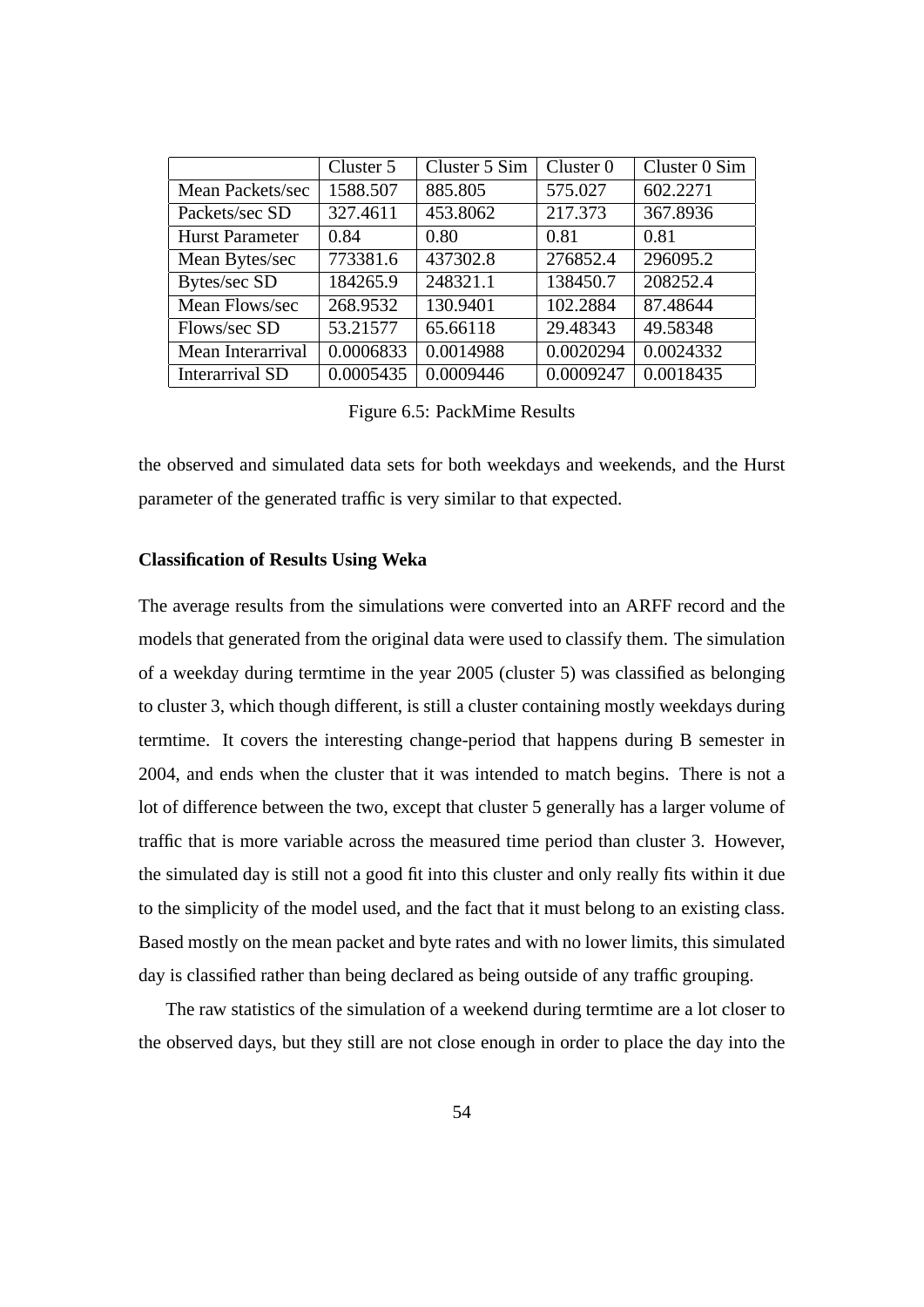right group. Though the parameters were based on days from cluster 0, the averaged results of simulation were also classified into cluster 3 using the same model used above, for the same reasons.

### **Classification Using Other Methods**

As an example of how the simulation compares with other days, Figure 6.6 shows a quantile-quantile plot of the mean packet rates from the weekday simulation with the mean packet rates for Tuesday 5 May 2005. This day was the base for the topology used and is in a similar time within the University year. It is not a good match with the results of simulation however. The majority of the one second measurements made in simulation fall well below the values from the real day, apart from the highest values seen which are in excess of those actually observed.



Figure 6.6: Quantile-Quantile Plot Between Mean Packet Rates of PackMime Simulated Cluster 5 Day and 20040525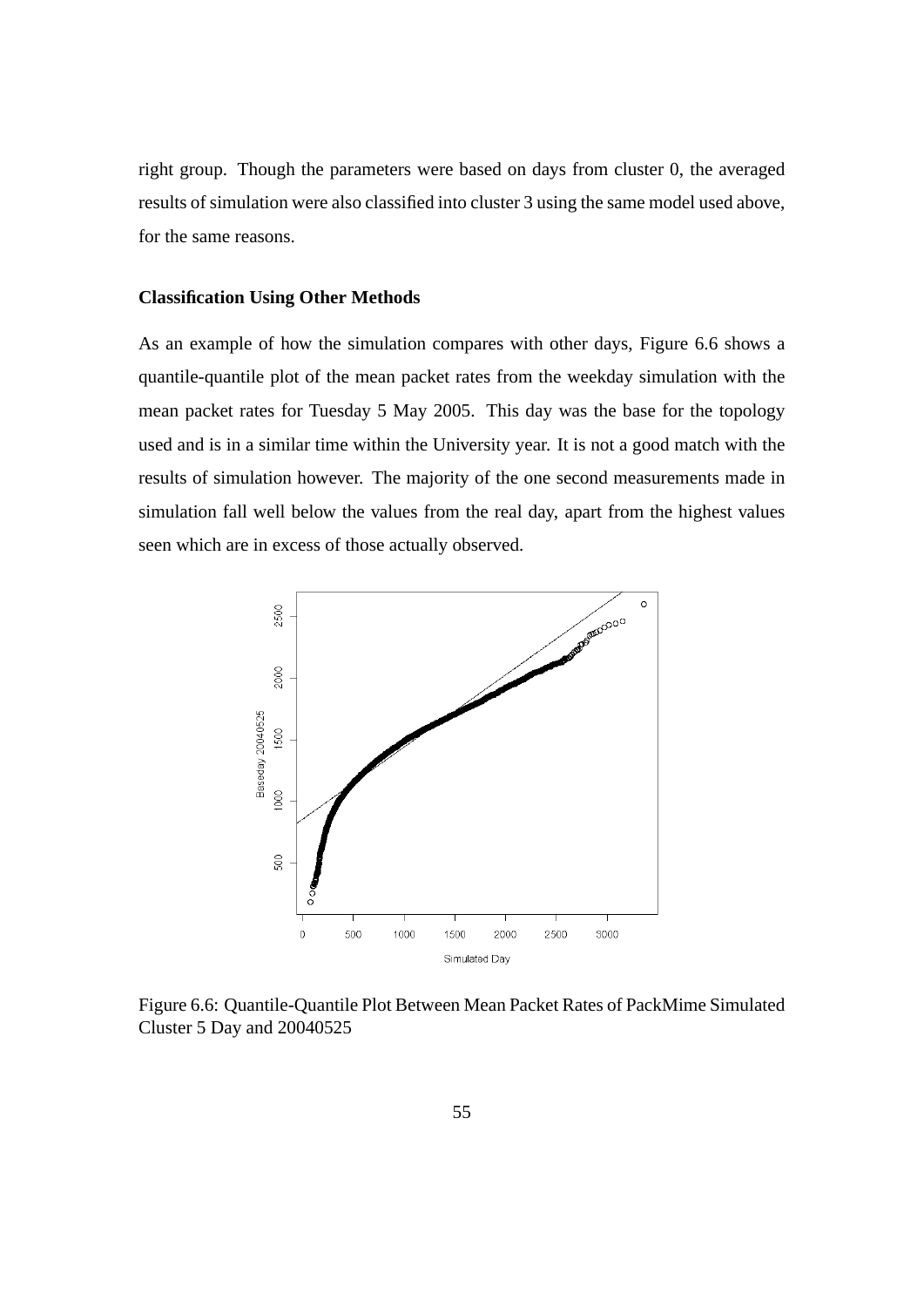|                        | Cluster 5 | Cluster 5 Sim | Cluster $0$ | Cluster 0 Sim |
|------------------------|-----------|---------------|-------------|---------------|
| Mean Packets/sec       | 1588.507  | 1540.362      | 575.027     | 554.630       |
| Packets/sec SD         | 327.4611  | 461.3585      | 217.373     | 250.541       |
| <b>Hurst Parameter</b> | 0.84      | < 0.5         | 0.81        | < 0.5         |
| Mean Bytes/sec         | 773381.6  | 436759.7      | 276852.4    | 155637.5      |
| Bytes/sec SD           | 184265.9  | 130949.4      | 138450.7    | 70374.54      |
| Mean Flows/sec         | 268.9532  | 26.44581      | 102.2884    | 12.660        |
| Flows/sec SD           | 53.21577  | 5.113293      | 29.48343    | 3.471119      |
| Mean Interarrival      | 0.0006833 | 0.0007118     | 0.0020294   | 0.0021829     |
| <b>Interarrival SD</b> | 0.0005435 | 0.0003506     | 0.0009247   | 0.0015625     |

Figure 6.7: SupFPR Results

### **6.3.2 SupFPR**

The traffic generated by SupFPR looks superficially similar to the data that it was based on. The number of packets per second in simulation is comparable to that observed in each cluster, but the number of bytes and flows observed is a lot lower than expected. Interarrival times are similar to what they should be, understandable because of the similar packet rate.

The higher level properties of the traffic are completely different however, and do not match the target traffic. Neither do they match the parameters originally given to the simulator, for example in no case was the Hurst parameter for packet arrivals remotely close to that which was specified. The analysis of the SupFPR generator in [31] includes discussion of the Hurst parameter and its effect on the autocorrelation function over a short simulation lasting approximately 65 seconds. In their analysis, the ACF decays much more rapidly than that of the observed data on the Waikato link, but still exhibits quite strong long range dependence (their figure is reproduced here as Figure 6.8a). The simulations performed here using SupFPR however have almost no long range dependence (Figure 6.8b) and the ACF decays to zero much more rapidly than it has been shown to, and much more rapidly than it should if it were accurately representing the desired traffic (Figure 6.8c). Based on their analysis it was expected that the value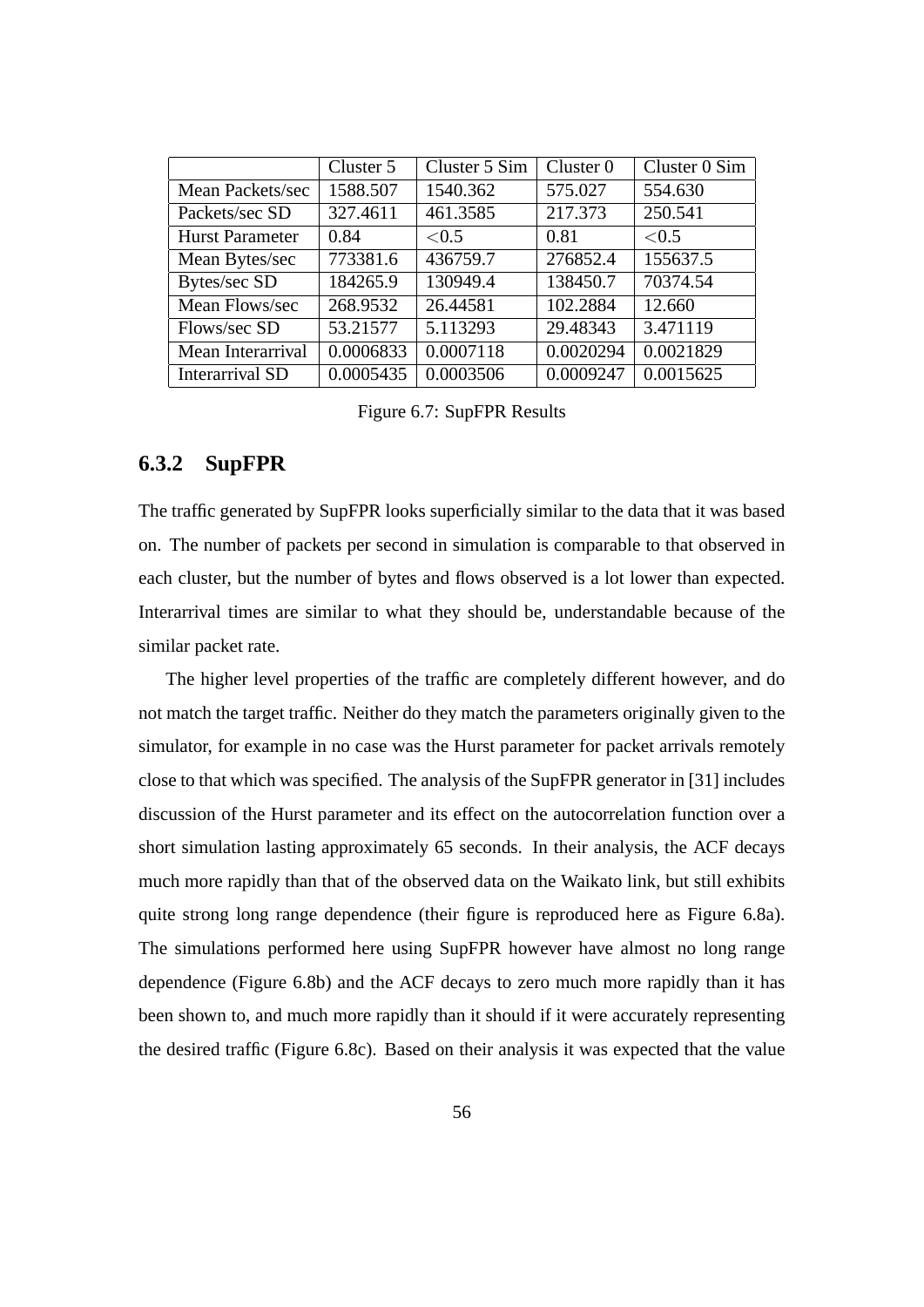given for the Hurst parameter would be approximated in the output, but this is obviously not the case here.



Figure 6.8: ACF graphs showing (a) Analysis of SupFPR from [31], (b) a simulated day in Cluster 5 and (c) an actual day in Cluster 5

The mean packet rate is one of the few measured statistics that is accurate to the data the simulation parameters were based on, which leads to the interarrival times of packets being the other accurate statistic. The mean packet size is only three fifths of what it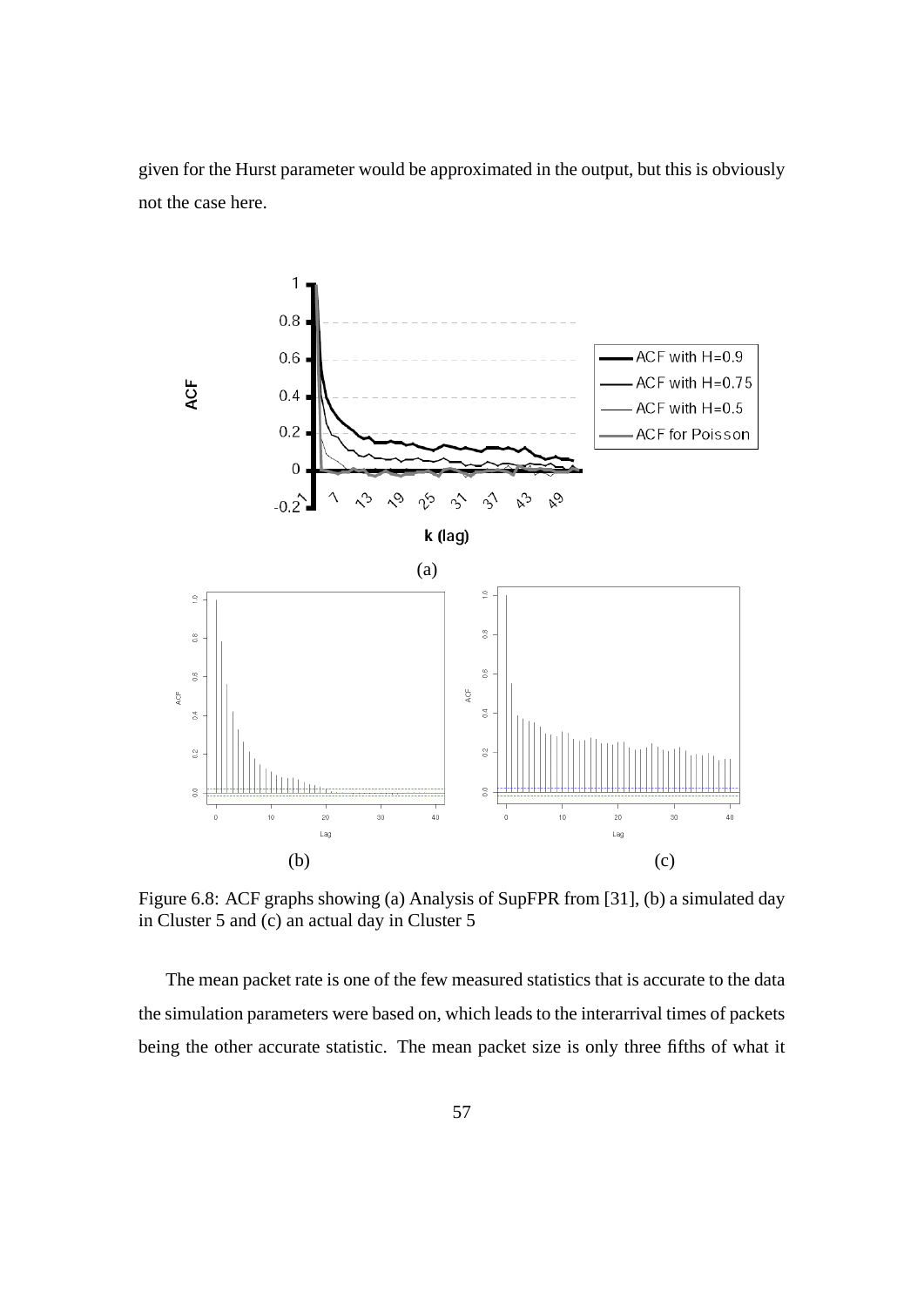should be, which brings down the byte rate considerably. The much lower number of flows per second with the packet rate being what it is means that each flow must involve a lot more packets. It is unusual that the average data transfer rate of each flow is about 129k/s but the average packet size is 284 bytes – this is a lot of very small packets.

Such a small number of flows with a small average packet size could perhaps be indicative of a web proxy aggregating connections, but that should only be evident at one end of the connection. A large number of users coming from a single host would still be hitting a broad range of addresses on the remote end. Small packets could be the result of instant messaging style applications using HTTP to gain access past restrictive firewalls or such, but SupFPR is meant to generate traffic that is representative of normal browsing traffic, not exclusively instant messaging. Bulk transfers or webpages with a lot of content would likely be sent in MTU sized packets and should raise the average somewhat, but they have very little representation. In any case, it fails to match with the parameters it was given, even those that were made explicit. It is unusual that so much of the traffic generated should be so different to the specifications that its was given, but repeated runs of the simulation with different random seeds and a variety of other parameters still gives results that are quite dissimilar to those expected.

#### **Classification of Results Using Weka**

The results of the simulations were classified in Weka using the same models used to classify the original data and to classify the results of the PackMime simulations in Section 6.3.1. The simulation based on the weekdays during termtime gets classified into the same grouping as the observations that generated the parameters for it. This is promising in that it matches the intended group, but a lot of the important statistics are still very different. Much like with the PackMime simulations, it seems more an accident that it happens to be classified correctly because of the strong emphasis on mean packet rates and the broad ranges of acceptable values. Given the parameters for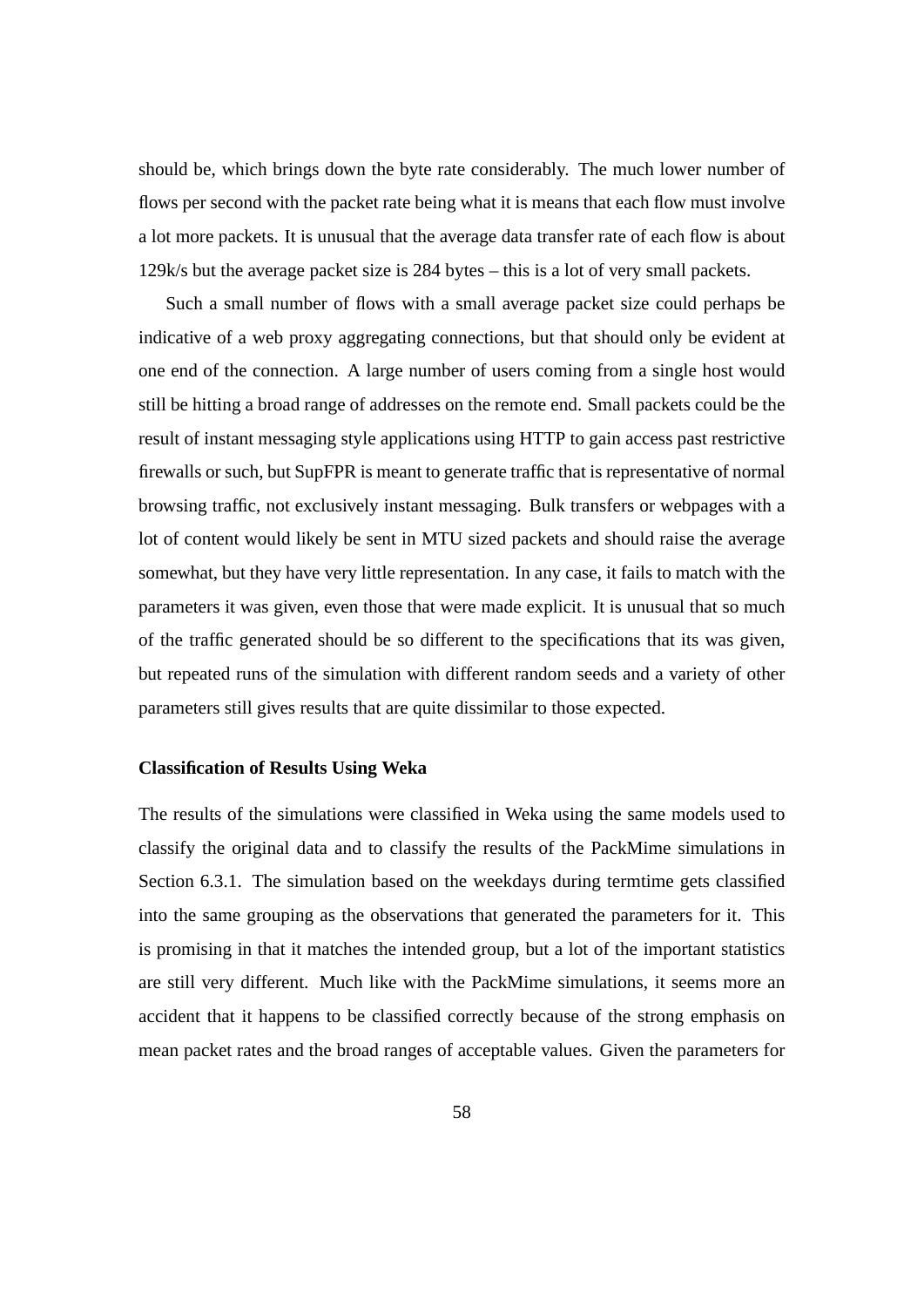cluster 5, the average results from simulation are classified as belonging to cluster 5 also.

The simulation of a weekend during termtime bears the same resemblance to the original data as the simulation of the weekday does to its originals. Packet count is about right though a little low, and most other measures are also low which sees it fall into cluster 1, which contains weekends during times when there are less students, outside of termtime. Matching mean packet rates places it in a grouping that is similar to where it should be, despite the rest of the statistics.

#### **Classification Using Other Methods**

The quantile-quantile plot in Figure 6.9 is a closer match than that for the PackMime simulations, but it still is not a good fit. The packet rates from simulation are on the whole slightly larger than those observed on Tuesday 5 May 2004. At the lower rates there is a lot of variance, but at higher rates both sets of data share similar distributions. Most of the differences here are a matter of scale.

# **6.3.3 Simulation Using State Machines**

The complexity of constructing a simulation using this method and the long run times meant that it was only possible to simulate a single set of circumstances, in this case a weekday during termtime. Despite being based very heavily on a particular day, Figure 6.10 shows that this traffic generator matched the summary statistics least well. In most cases the simulated values were well below what was expected, though it did generate traffic with a Hurst parameter approaching that of the observed days. The shape of the traffic was a good match for the original though this is mostly due to the heavy reliance it had on using the actual flow start times. Compare the two graphs in Figure 6.11 – on the left is the observed packet rate measured each second from original day, the 25 of March 2005, that was used to generate the state machine and flows for this simulation,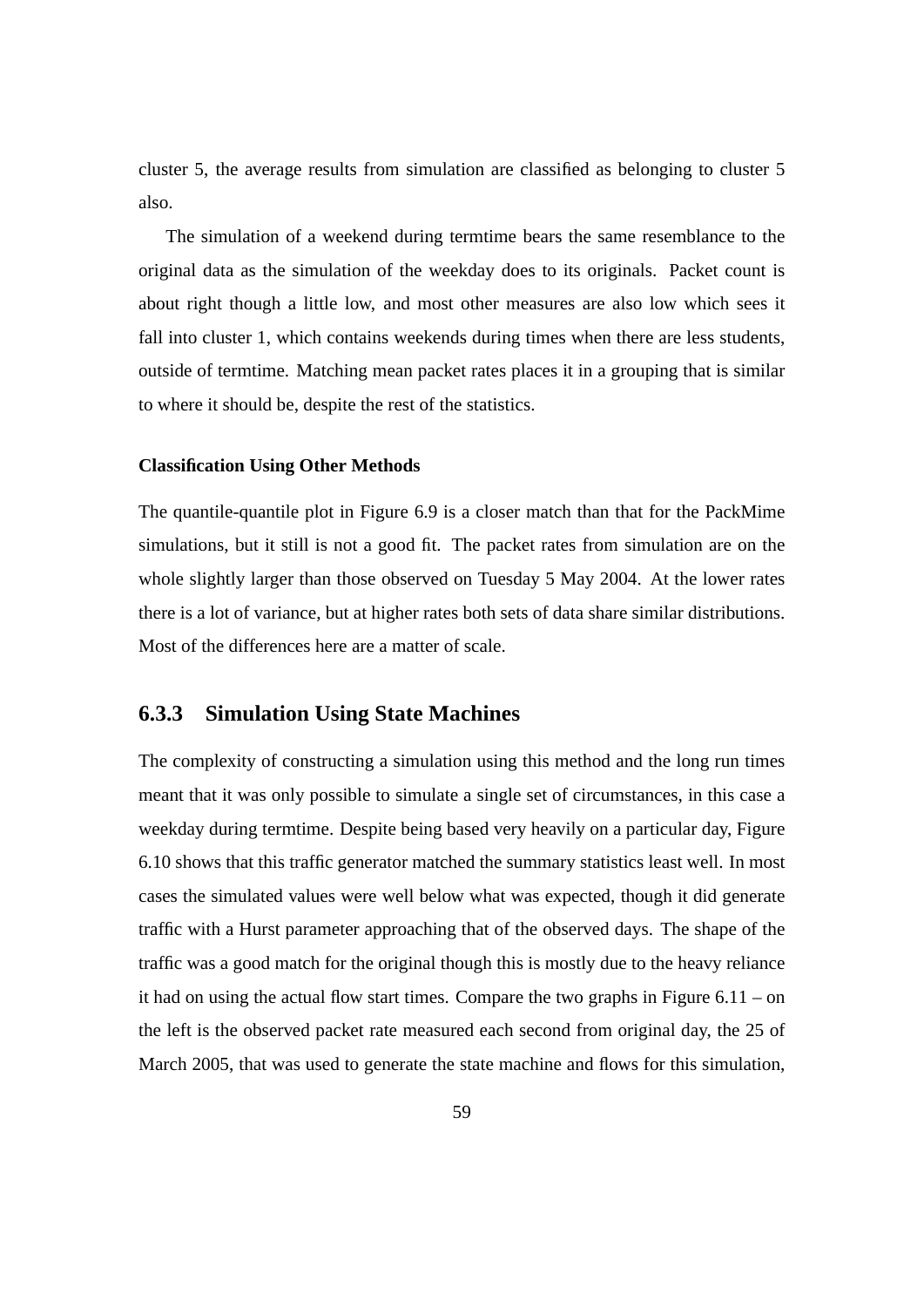

Figure 6.9: Quantile-Quantile Plot Between Mean Packet Rates of SupFPR Simulated Cluster 5 Day and 20040525

and on the right is the observed packet rate from the simulation. By basing it off only a single day, the simulation is over-fitted in that it includes most of the nuances, the unusual peaks and troughs that are not present on other days that belong to the same cluster and are unique to this one. Because the two graphs are on different scales, their similarity could lead the casual observer to believe them to be the same though they are not. It is hoped that as it is developed, this model will be able to maintain this high degree of similarity but on the same scale as all the source days.

There are a few known issues with this method of traffic generation as it currently stands that may have contributed to some of the poor results. In order to lower memory requirements, agents within *ns* are reused after a timeout period of 60 seconds in which there is no data transfer. At this stage in the development of the traffic generator there is no facility in place to close these reused connections, nor to re-open them. This means that any reused connections will not go through proper TCP connection establishment,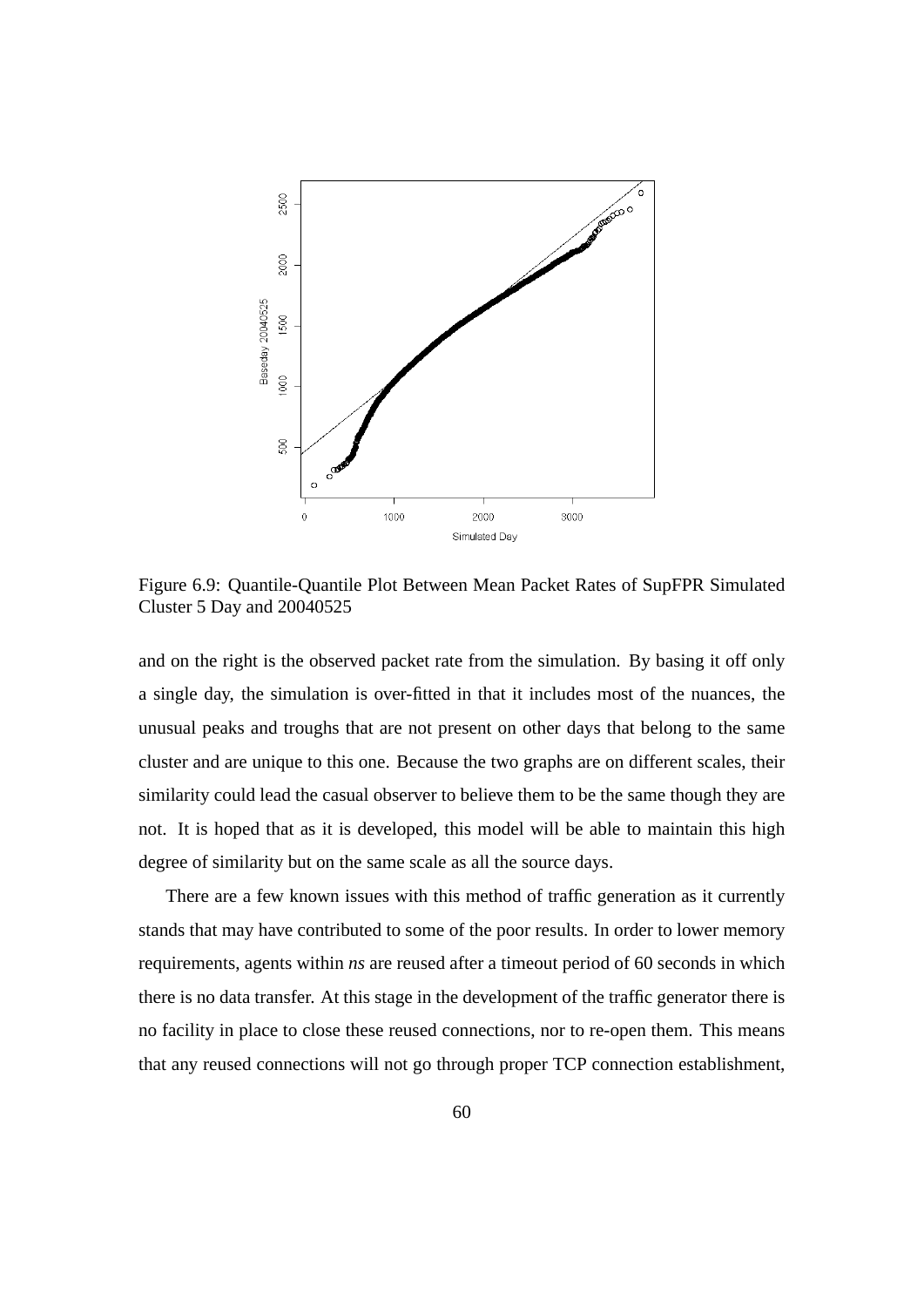|                        | Cluster 8 | <b>Cluster 8 Simulated</b> |
|------------------------|-----------|----------------------------|
| Mean Packets/sec       | 1375.798  | 400.8929                   |
| Packets/sec SD         | 257.7751  | 74.41457                   |
| <b>Hurst Parameter</b> | 0.87      | 0.78                       |
| Mean Bytes/sec         | 625110.8  | 21454.96                   |
| Bytes/sec SD           | 133176.1  | 4098.210                   |
| Mean Flows/sec         | 263.6097  | 55.20657                   |
| Flows/sec SD           | 49.725    | 8.9129                     |
| Mean Interarrival      | 0.0007725 | 0.0025800                  |
| <b>Interarrival SD</b> | 0.0003166 | 0.0005262                  |

Figure 6.10: State Machine Results

the 3 way handshake of SYN, SYN/ACK, ACK does not take place, nor are FIN packets sent. Assuming that there is no packet loss each flow is potentially missing up to seven packets. If they were present this would bolster packet numbers somewhat but likely still not to the degree required.



Figure 6.11: HTTP Packets Per Second for (a) Tuesday 25 May 2004 (b) Simulation Based on Tuesday 25 May 2004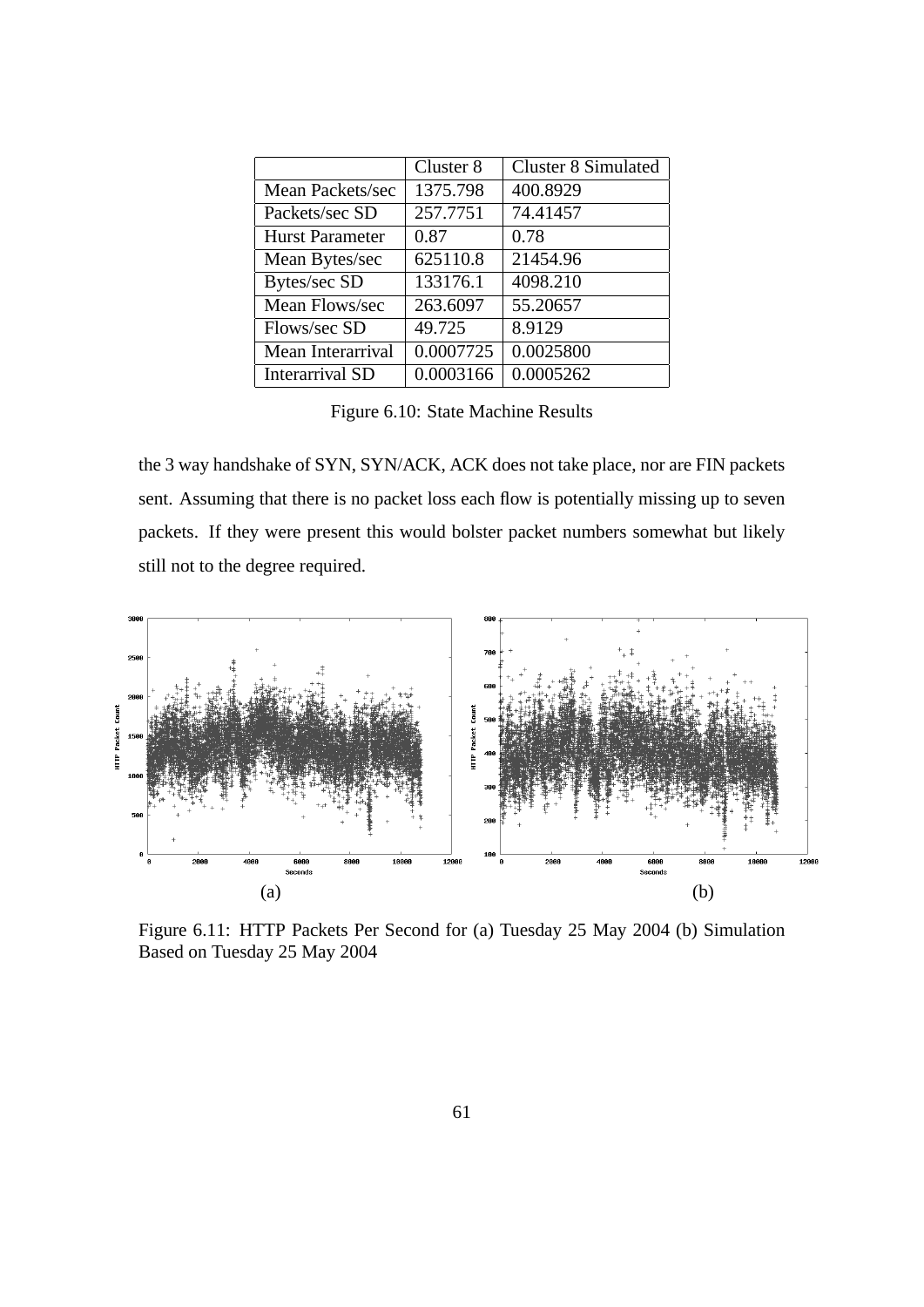#### **Classification of Results Using Weka**

Classifying the results of this simulation using the models previously built using Weka places it in cluster 1 – a weekend during a time when there are few students present. It should be in cluster 8, representing a weekday during termtime early in 2004 but the low mean packet rate causes it not to fit where it should. Again this is caused by the large importance placed on the mean packet rate in determining which cluster a day should belong to.

#### **Classification Using Other Methods**

Besides the packet rate of the simulation being much lower than that of Tuesday 5 May 2004, the actual distribution of packet rates is very similar. There is a small amount of difference at the higher and lower rates, but overall they are a good match. This is good in that it shows this method of simulation is promising and could eventually return good results.

Comparing the two distributions using the Kolmogorov-Smirnov test also gives a poor result and shows that the two distributions are in no way related. Again, this is likely caused by the difference in scales, which creates a large difference in the cumulative density functions even though they are very similarly shaped.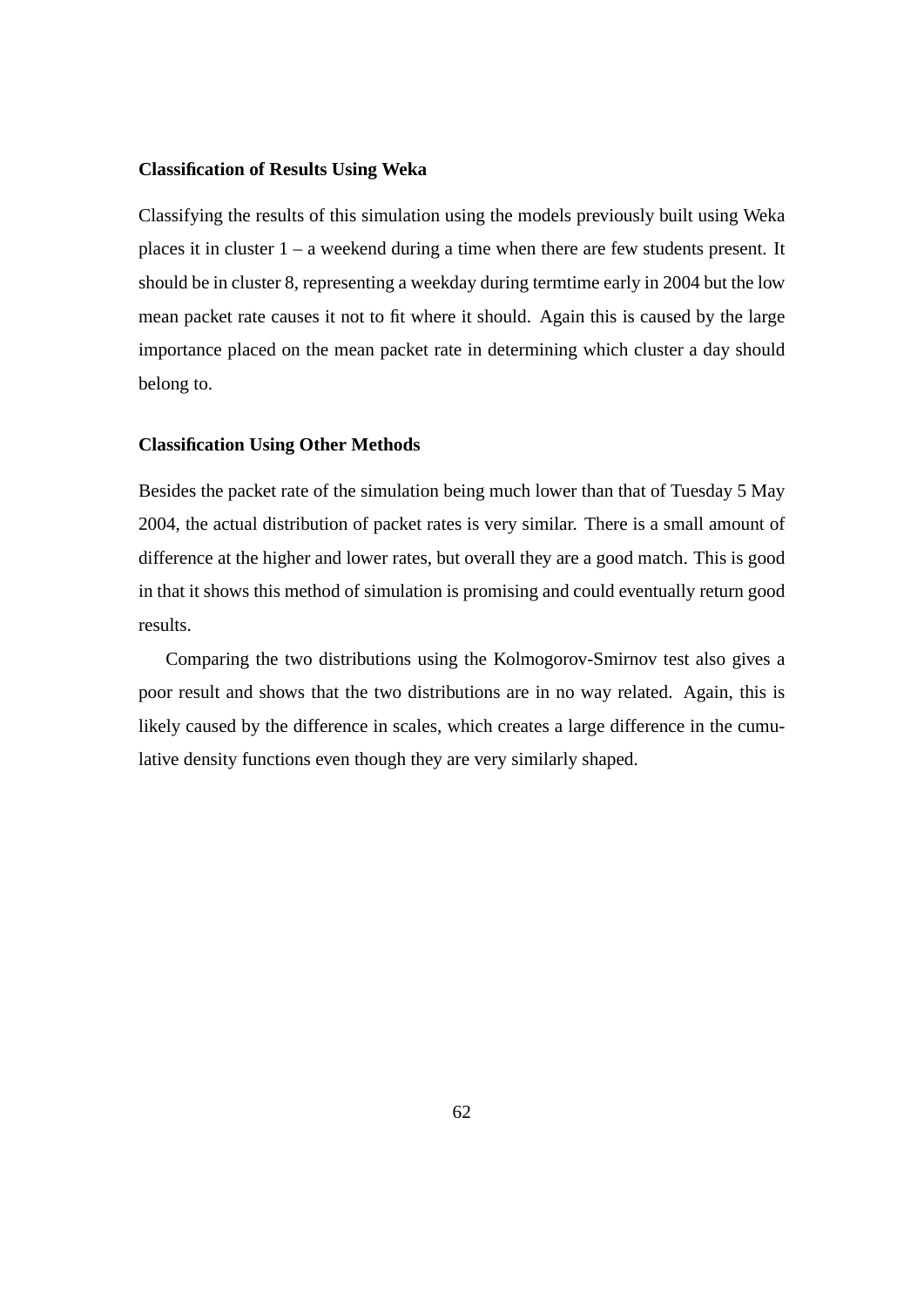

Figure 6.12: Quantile-Quantile Plot Between Mean Packet Rates of State Machine Simulated Cluster 8 Day and 20040525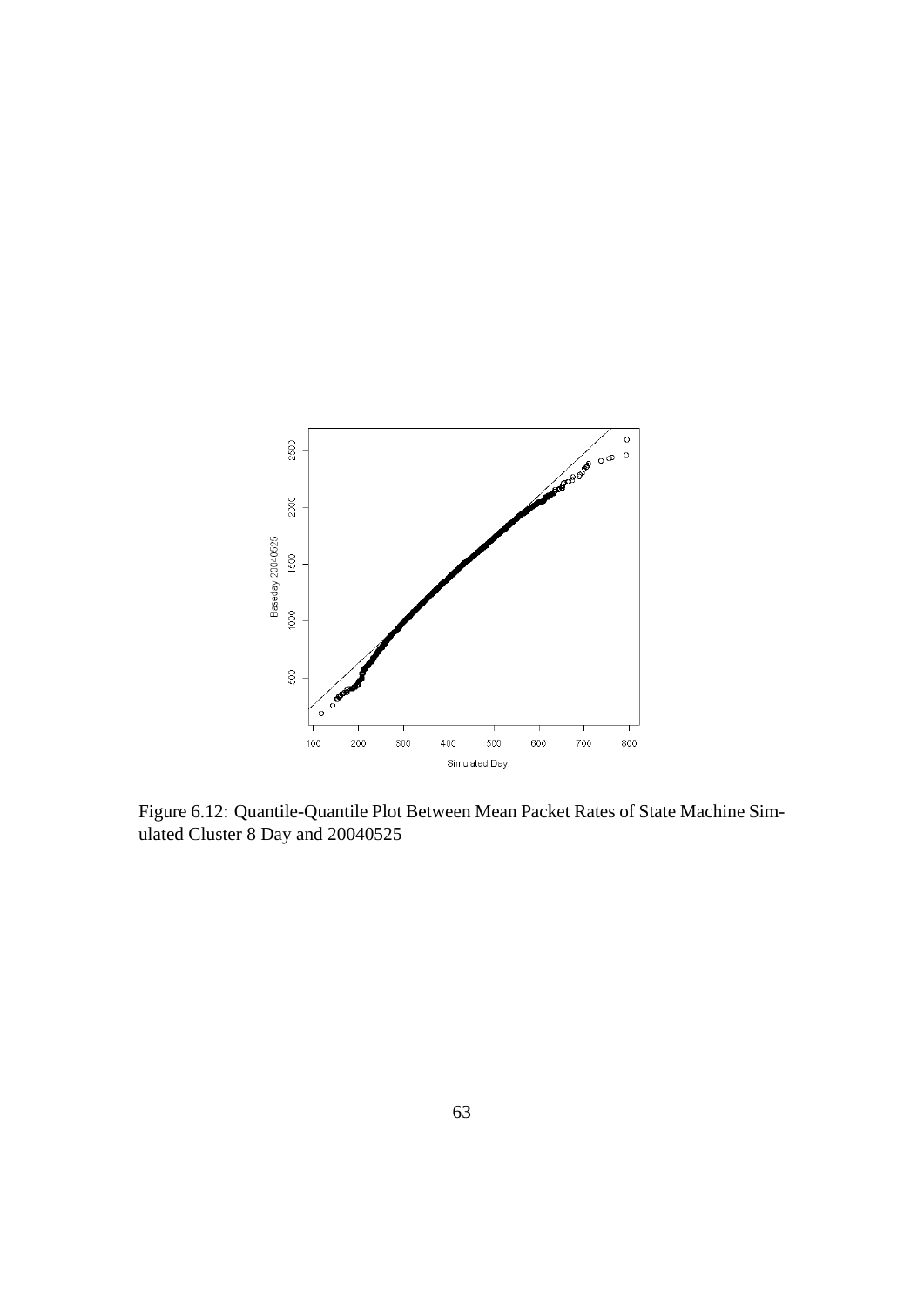## **Chapter 7 Conclusions**

620 consecutive days from the *Waikato 1* dataset were examined in order to determine what made them similar. Observable properties of the traffic such as packet and byte counts were measured and used to describe each day so that comparisons could be made between it and other days. Initially these took the form of direct comparisons between values and their distributions which was useful but not accurate enough to properly determine if any two days fell into the same category or not. Taking this further and using an Expectation Maximisation algorithm to estimate cluster membership based on these values produced sensible groups of days, and once these were known the reasons behind the choices could be investigated. Decision trees and other methods were used to determine the attributes important to classifying the data. Of course these techniques are only as good as the data they are given, and though the statistics used are those that have been identified as being important to describing network traffic, it is not clear that they are the best ones for spotting the important differences between days.

It is clear that the most basic statistics such as the mean packet rate are strong indicators of what sort of day each one is, at least in this setting. In part this is likely due to the University network and the limitation of the study to HTTP traffic – the monetary costs that most users must bear undoubtedly restrict the way in which the network is used. Short transactions such as fetching webpages are the norm, with few bulk trans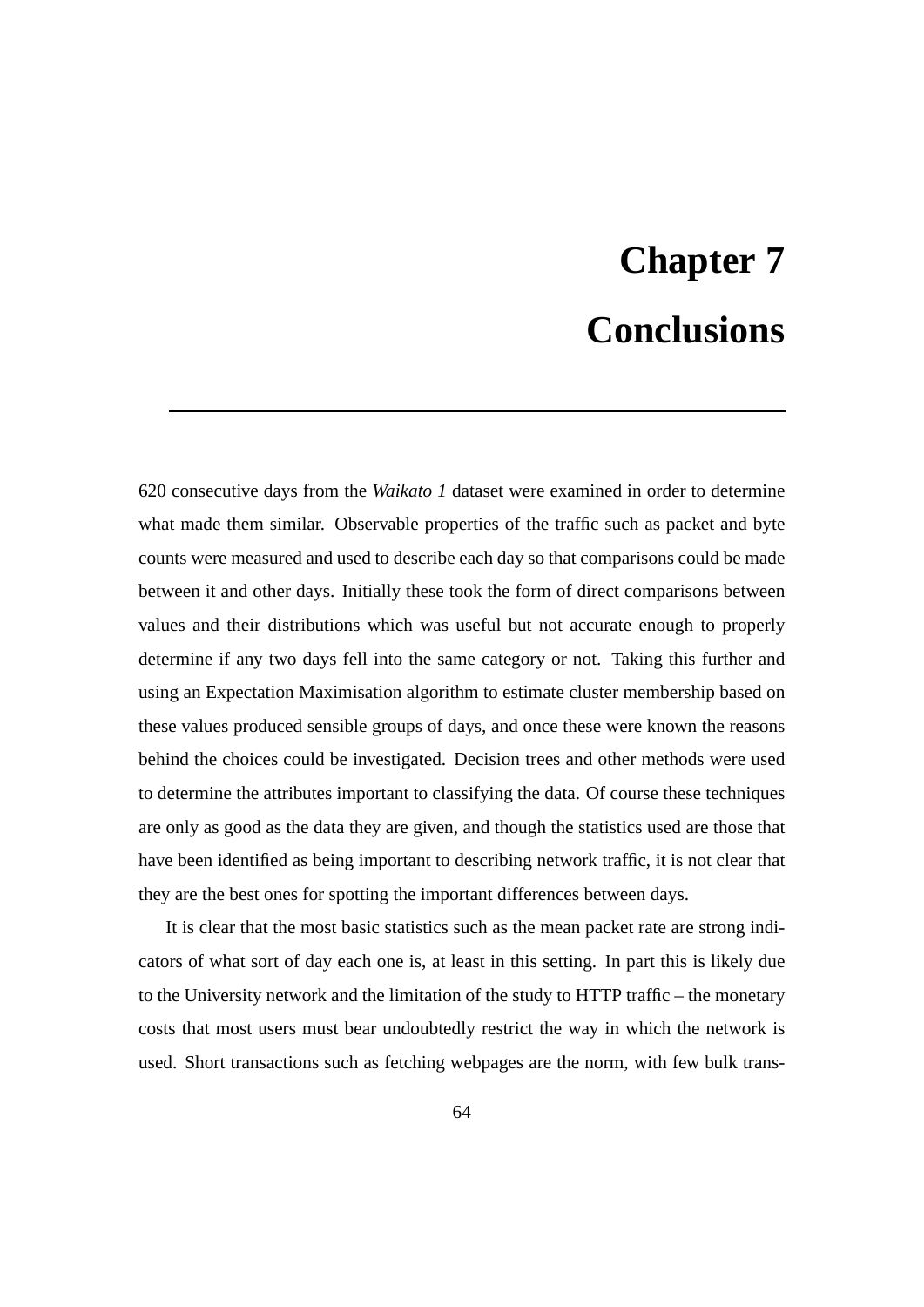fers or any other sort of longer lived flow. With only really a single use of HTTP, all traffic looks very much the same apart from the quantity of it which leads to the mean packet/byte rates standing out as so important. These are directly affected by the number of users present, which is in turn based on the University calendar and the day of the week. The clustering algorithm picked up on this and so most of the clusters correspond to different periods during the year as students arrive and leave.

If another organisation was to host a measurement point they might find that there are better ways to characterise their traffic because they have more varied uses of HTTP and more stable user numbers. Assuming a five day working week, weekends would likely still stand out as having little traffic but weekdays could be categorised based on the different types of task that were performed during each day rather than solely on the amount of traffic.

In any case, it appears that HTTP models for traffic generation have a way to go before they can accurately model specific parameters such as might represent a class of day. Most of the models investigated are approximately correct, but are not close enough to be considered the same. Decisions made in the construction of the models may mean that it is modelling a different style or use of HTTP, or perhaps the interaction with the simulated network prevented them from behaving quite as they should. They could be made to match the observed traffic by overestimating the values of parameters though this is a work-around, not a solution.

## **7.1 Future Work**

The decision to limit investigation to only HTTP packets could have been part of the reason why user numbers have been found to be so important. The limited number of tasks for which HTTP appears to be used within the University means that there is no real variation in observed traffic, just different scales. It should be examined whether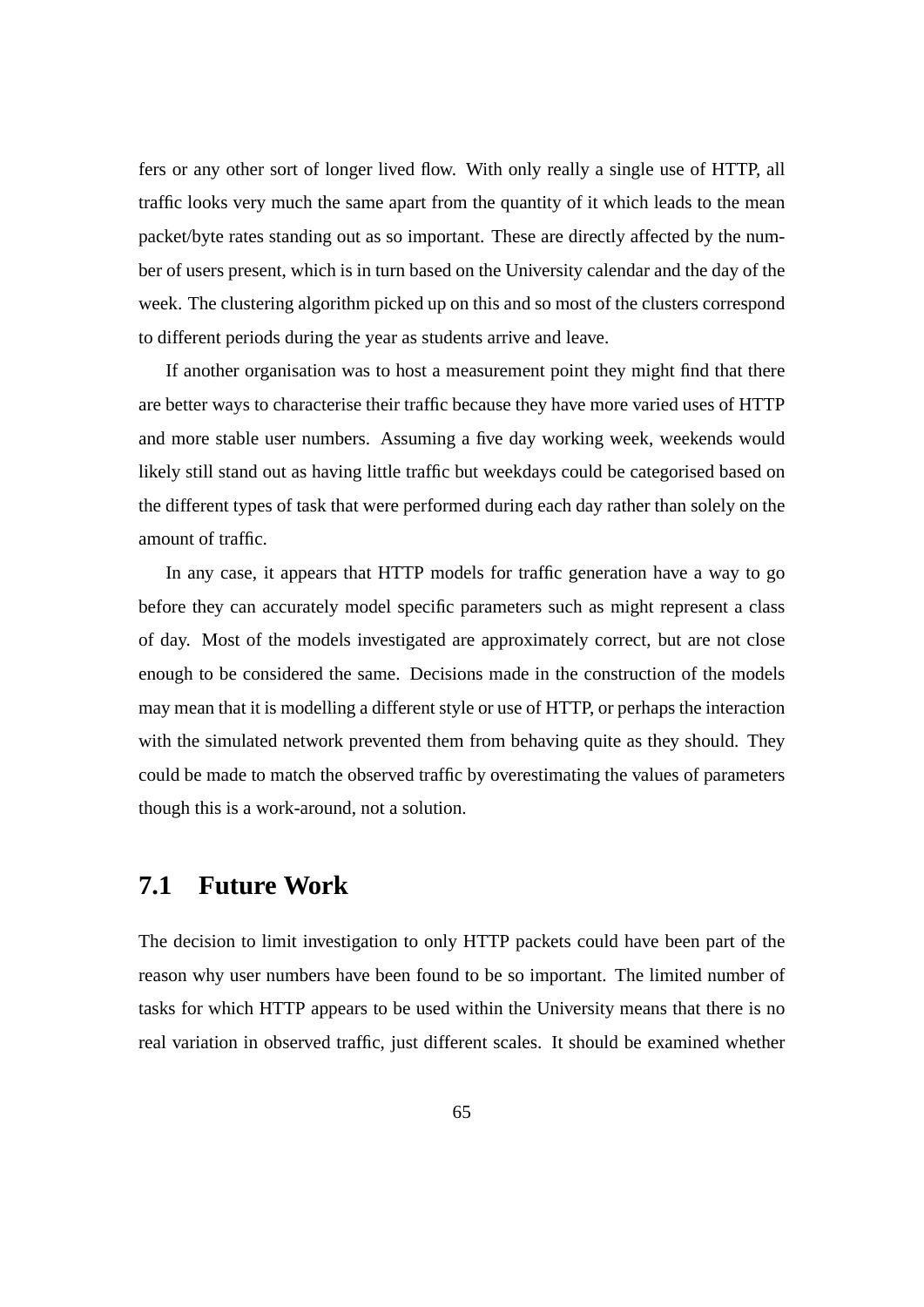this property is true across other traffic types that are seen on the University link, and also if it holds when all the traffic is aggregated. Most types of traffic are still going to be influenced by the number of users present that are creating traffic, but some kinds of traffic are more likely to be generated externally or according to other patterns. It would also be useful to measure the behaviour of HTTP at other locations to see if the traffic maintains the sameness about it that is seen at the University.

The measurements should be continued into the future in order to expand the data set available, providing more information upon which to compare days. Watching this with knowledge of changes occurring in the network would be beneficial to spotting and understanding the reasoning behind cluster membership that goes beyond the number of users present.

Being able to compare the traffic of different days has other applications beyond building and validating simulations. Detecting unusual events within a network is a difficult area of research and some of the techniques described here could be useful. If a model of what a day is expected to look like can be built, and acceptable ranges for the distribution of its attributes decided on, then comparisons are simple. It would also be simple to point out the aspects of the traffic that are in violation of the given constraints.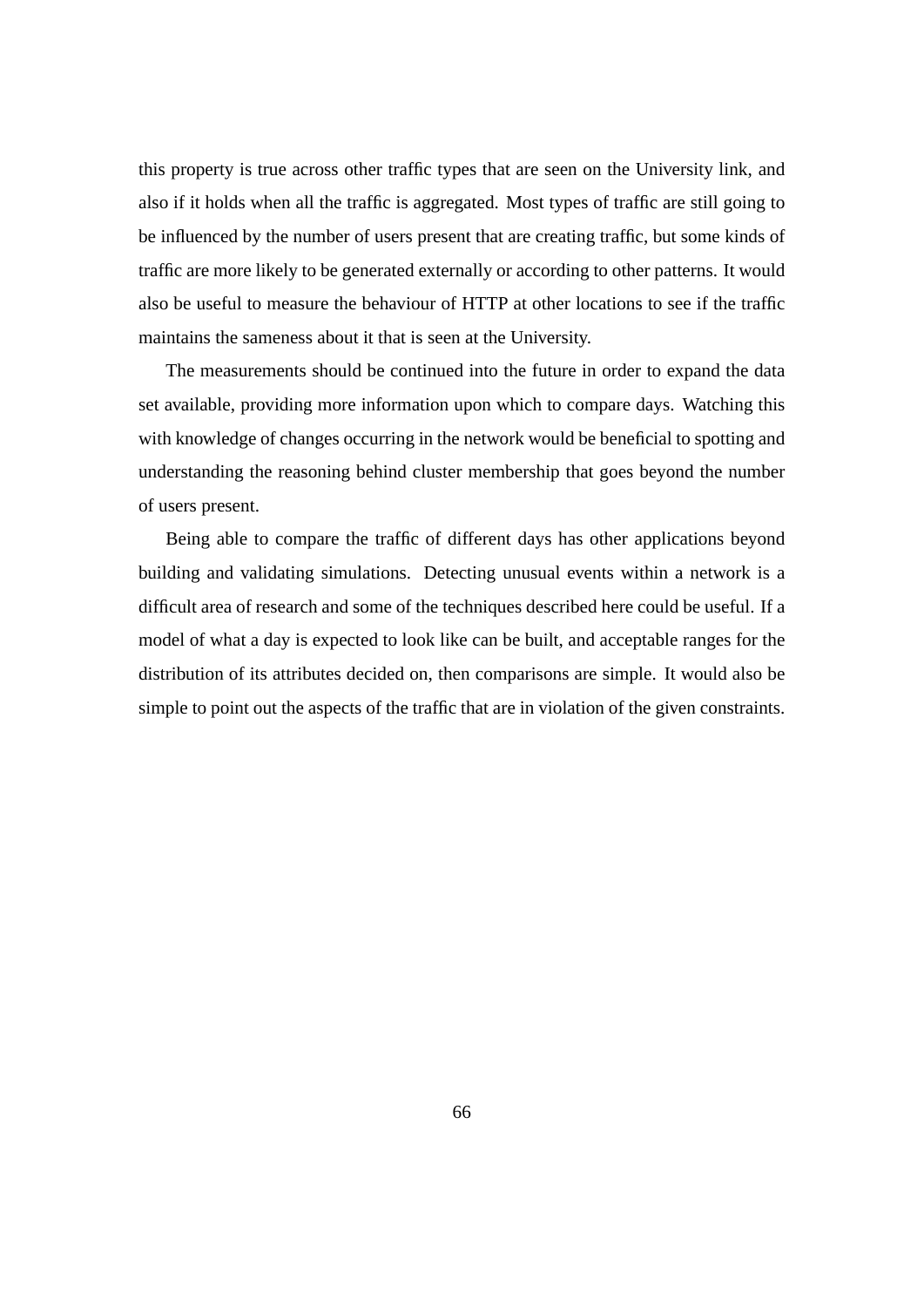## **Bibliography**

- [1] Mark Allman, Vern Paxson, and W. Richard Stevens. TCP Congestion Control. RFC-2581, April 1999.
- [2] Paul Barford and Mark Crovella. Generating representative web workloads for network and server performance evaluation. In *Proceedings of the 1998 ACM SIGMETRICS joint international conference on Measurement and modeling of computer systems*, pages 151–160, 1998.
- [3] Bro Intrusion Detection System. http://www.bro-ids.org/, Accessed 2005.
- [4] Ramon Caceres, Peter B. Danzig, Sugih Jamin, and Danny J. Mitzel. Characteristics of wide-area tcp/ip conversations. In *Proceedings of ACM SIGCOMM*, pages 101–112, September 1991.
- [5] Jin Cao, William S. Cleveland, Yuan Gao, Kevin Jeffay, F. Donelson Smith, and Michele C. Weigle. Stochastic models for generating synthetic http source traffic. In *Proceedings of IEEE INFOCOM*, 2004.
- [6] Endace dag 3.5e network monitoring interface card. http://www.endace.com/dag3.5E.htm, Accessed 2005.
- [7] C. Fraleigh, S. Moon, B. Lyles, C. Cotton, M. Khan, D. Moll, R. Rockell, T. Seely, and C. Diot. Packet-level traffic measurements from the Sprint IP backbone. *IEEE Network Magazine*, 17(6):6–16, 2003.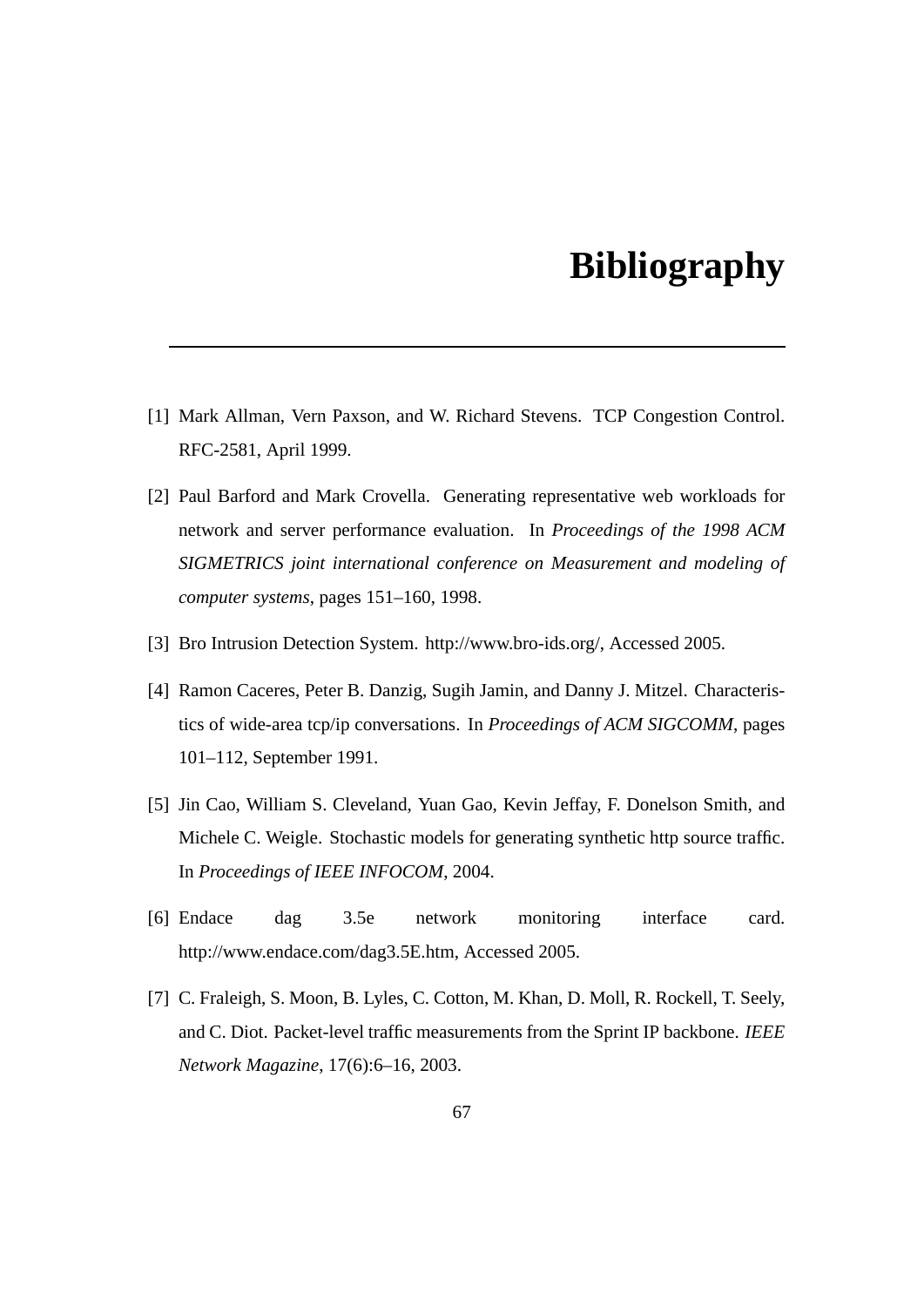- [8] Ian Graham, Murray Pearson, Jed Martens, and Stephen Donnelly. Dag a cell capture board for ATM measurement systems. Technical report, Department of Computer Science, University of Waikato, 1997.
- [9] IP Performance Metrics Working Group. http://www.ietf.org/html.charters/ippmcharter.html, Accessed 2005.
- [10] Y. Joo, V. Ribeiro, A. Feldmann, A. Gilbert, and W. Willinger. Tcp/ip traffic dynamics and network performance: A lesson in workload modeling, flow control, and trace-driven simulations. *SIGCOMM Computer Communication Review*, 31(2):25–37, April 2001.
- [11] Sunil Kalidindi, Henk Uijterwaal, René Wilhelm, and Matt Zekaukas. Comparing Two Implementations of the Delay and Loss Metrics (ANS and RIPE-NCC). Presentation given to the IPPM Working Group at the Forty-Fourth IETF meeting - http://www3.ietf.org/proceedings/99mar/slides/ippm-impl-99mar.pdf, March 1999.
- [12] D. Kwiatkowski, P. C. B. Phillips, P. Schmidt, and Y. Shin. Testing the null hypothesis of stationarity against the alternative of a unit root. *Journal of Econometrics*, 54:159–178, 1992.
- [13] Will E. Leland, Murad S. Taqq, Walter Willinger, and Daniel V. Wilson. On the self-similar nature of Ethernet traffic. In Deepinder P. Sidhu, editor, *ACM SIG-COMM*, pages 183–193, San Francisco, California, 1993.
- [14] Will E. Leland and Daniel V. Wilson. High time-resolution measurement and analysis of LAN traffic: Implications for LAN interconnection. In *Proceedings of IEEE INFOCOM'91*, pages 1360–1366, April 1991.
- [15] Libtrace. http://research.wand.net.nz/software/libtrace.php, Access 2005.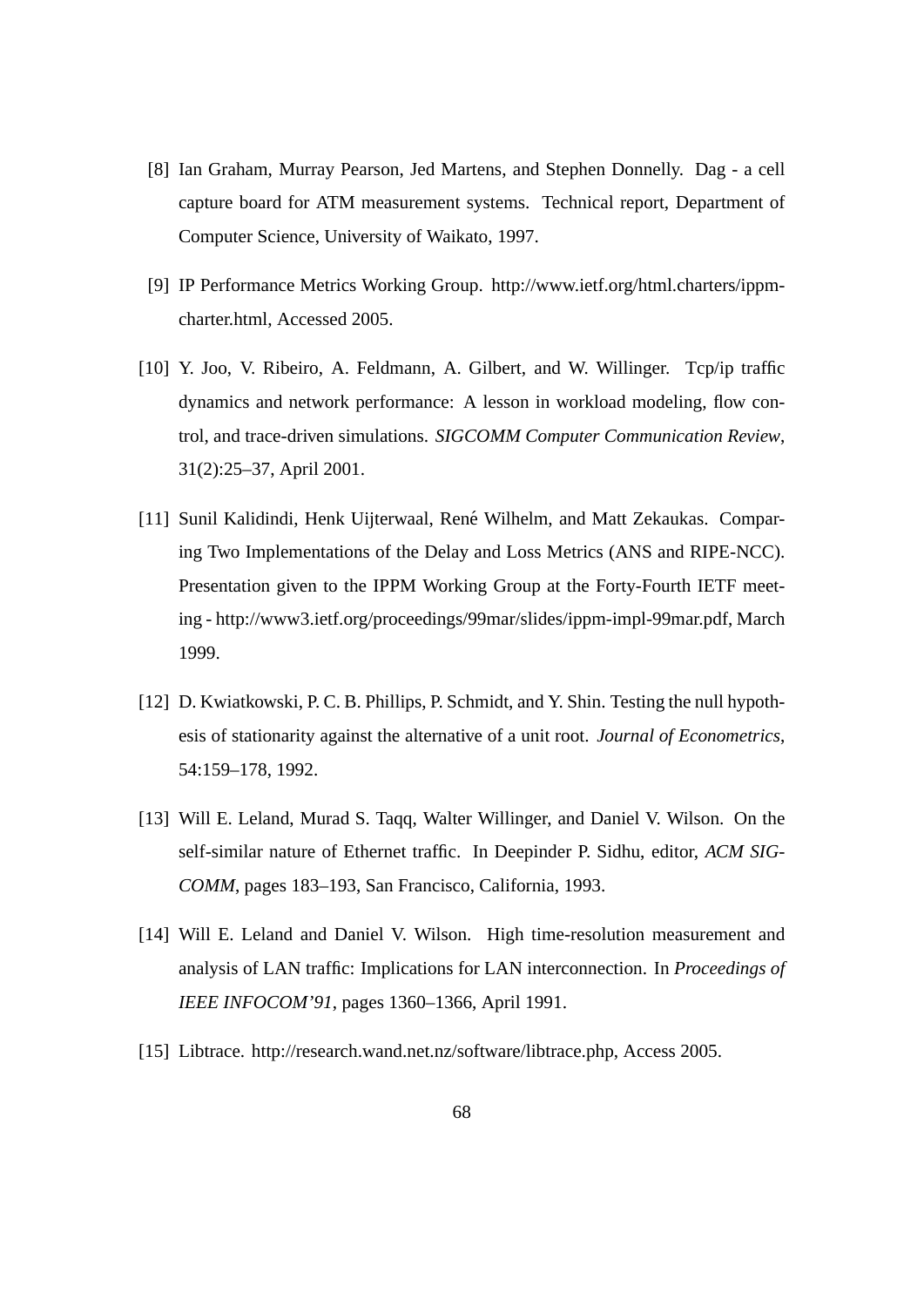- [16] Tony McGregor and Hans-Werner Braun. Automated event detection for active measurement systems. In *Proceedings of the PAM2001 workshop on Passive and Active Measurements*, pages 23–32, April 2001.
- [17] National Laboratory for Applied Network Research (NLANR). http://www.nlanr.net/, Accessed 2005.
- [18] Richard Nelson, Daniel Lawson, and Perry Lorier. Analysis of long duration traces. *SIGCOMM Comput. Commun. Rev.*, 35(1):45–52, 2005.
- [19] NLANR Active Measurement Project. http://amp.nlanr.net/, Accessed 2005.
- [20] J. Ross Quinlan. *C4.5: Programs for Machine Learning*. Morgan Kaufmann, 1993.
- [21] Rmetrics. http://www.itp.phys.ethz.ch/econophysics/R/index.html, Accessed 2005.
- [22] Snort. http://www.snort.org/, Accessed 2005.
- [23] tcpdump. http://www.tcpdump.org, Accessed 2005.
- [24] The network simulator ns-2. http://www.isi.edu/nsnam/ns/, Accessed 2004.
- [25] Steve Uhlig. Non-stationarity and high order scaling in tcp flow arrivals: a methodological analysis. *ACM SIGCOMM Computer Communication Review*, 34(2):9– 24, 2004.
- [26] Waikato Internet Trace Storage (WITS). http://wand.cs.waikato.ac.nz/wand/wits/, Accessed 2005.
- [27] WAND Network Research Group. http://www.wand.net.nz, Accessed 2005.